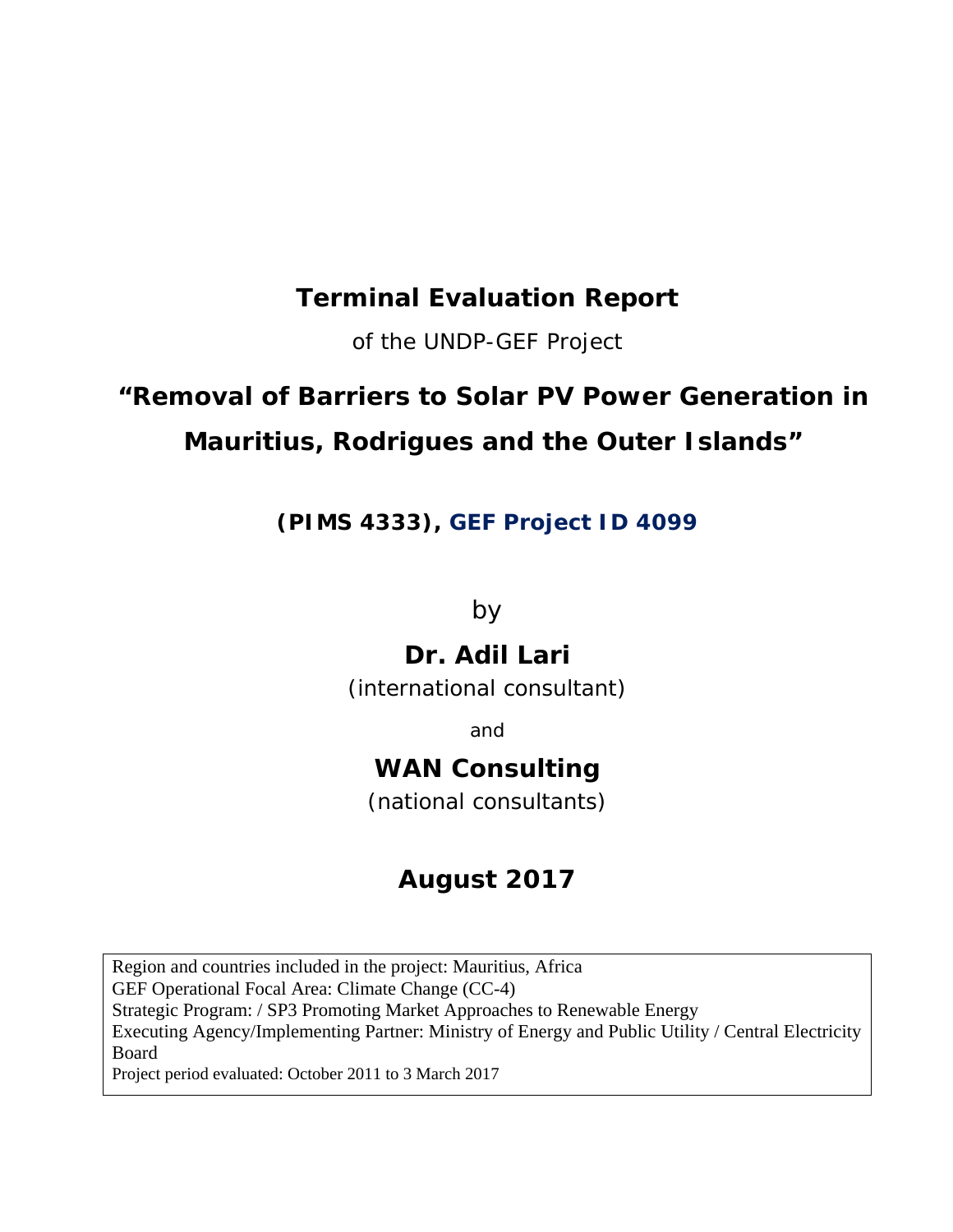### **Acknowledgements**

The evaluators would like to sincerely thank all individuals, members of the Steering Committee, project stakeholders and entities that spent time to participate in interviews and focused group meetings with the evaluation team and generously provided frank views and suggestions on the project activities and results during the course of the Terminal Evaluation mission in Mauritius that took place 26 February – 3 March 2015. Their valuable information and insights on the project provided a solid basis for the evaluation team to assess and verify project activities, project results and impacts. The evaluation team values their continuous cooperation and assistance during subsequent contacts for clarifications and/or additional information. The evaluators are particularly grateful for the willingness and readiness of the project stakeholders to provide comments and suggestions with the view to reinforce project results and its long-term sustainability. The information and opinions shared have been crucial to the preparation of this evaluation report.

The evaluators would also like to express their gratitude and special appreciation for the excellent support provided by the personnel of the UNDP Country Office in Mauritius, and the close collaboration and assistance received from the project management team at CEB.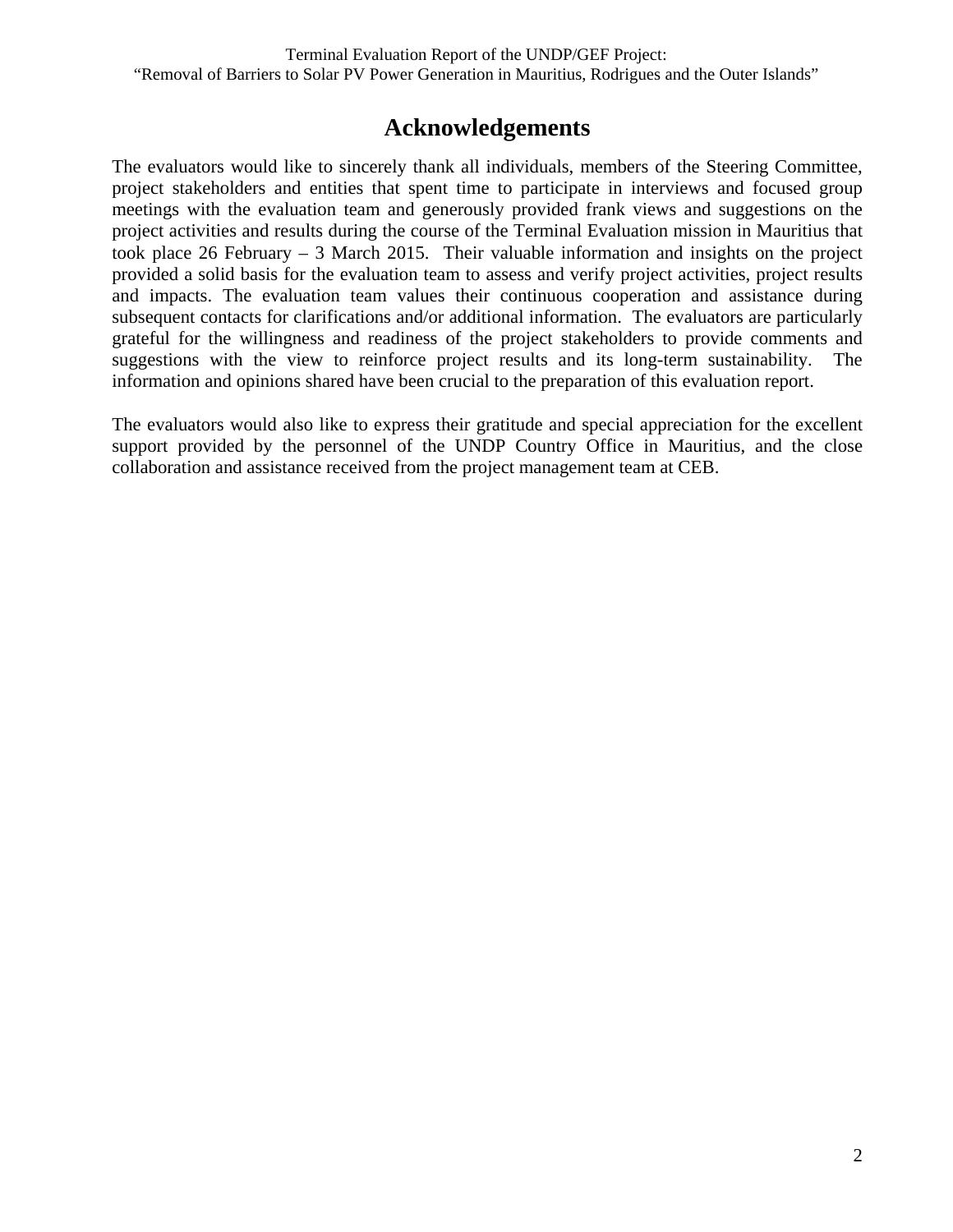# **TABLE OF CONTENTS**

| $\overline{\phantom{0}}$ |     |                                                                                                                                     |    |
|--------------------------|-----|-------------------------------------------------------------------------------------------------------------------------------------|----|
|                          |     |                                                                                                                                     |    |
|                          |     |                                                                                                                                     |    |
|                          |     |                                                                                                                                     |    |
| 1.                       |     |                                                                                                                                     |    |
|                          | 1.1 |                                                                                                                                     |    |
|                          | 1.2 |                                                                                                                                     |    |
|                          | 1.3 |                                                                                                                                     |    |
| 2.                       |     | PROJECT DESCRIPTION AND DEVELOPMENT CONTEXT  11                                                                                     |    |
|                          | 2.1 |                                                                                                                                     |    |
|                          | 2.2 |                                                                                                                                     |    |
|                          | 2.3 |                                                                                                                                     |    |
|                          | 2.4 |                                                                                                                                     |    |
|                          | 2.5 |                                                                                                                                     |    |
|                          | 2.6 |                                                                                                                                     |    |
| 3.                       |     |                                                                                                                                     |    |
|                          | 3.1 |                                                                                                                                     |    |
|                          |     | - Analysis of LFA/Results Framework (project logic/strategic, indicators)  14                                                       |    |
|                          |     |                                                                                                                                     |    |
|                          |     | - Lessons from other relevant projects incorporated into project design  15                                                         |    |
|                          |     |                                                                                                                                     |    |
|                          |     |                                                                                                                                     |    |
|                          |     | - UNDP comparative advantage.                                                                                                       |    |
|                          |     | - Linkages between project and other interventions within the sector  16                                                            |    |
|                          |     |                                                                                                                                     |    |
|                          |     |                                                                                                                                     |    |
|                          | 3.2 |                                                                                                                                     |    |
|                          |     | - Adaptive management (changes to the project design and project                                                                    |    |
|                          |     |                                                                                                                                     |    |
|                          |     | -Partnership arrangements (with relevant stakeholders involved in the country/                                                      |    |
|                          |     |                                                                                                                                     | 18 |
|                          |     |                                                                                                                                     | 18 |
|                          |     | -Monitoring and Evaluation Design at Entry and Implementation (*)<br>-UNDP and Implementing Partner Implementation / Execution (*), | 20 |
|                          |     |                                                                                                                                     |    |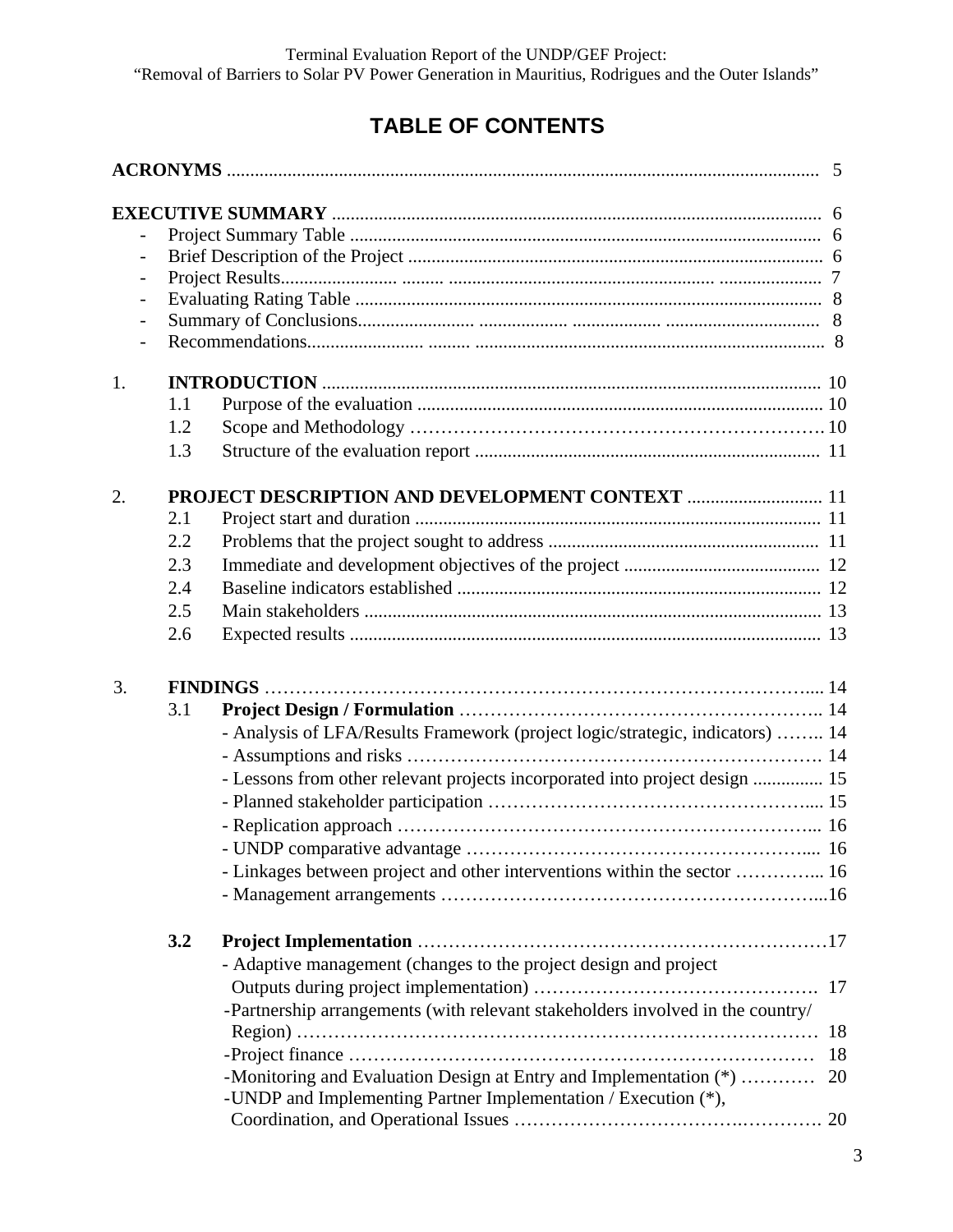"Removal of Barriers to Solar PV Power Generation in Mauritius, Rodrigues and the Outer Islands"

| 3.3 |                                                                                                                                                                 |    |
|-----|-----------------------------------------------------------------------------------------------------------------------------------------------------------------|----|
|     |                                                                                                                                                                 |    |
|     |                                                                                                                                                                 |    |
|     |                                                                                                                                                                 |    |
|     |                                                                                                                                                                 |    |
|     |                                                                                                                                                                 |    |
|     |                                                                                                                                                                 |    |
|     |                                                                                                                                                                 |    |
|     |                                                                                                                                                                 |    |
|     |                                                                                                                                                                 |    |
|     | 4.2 Corrective actions for the design, implementation, monitoring and evaluation                                                                                | 34 |
|     |                                                                                                                                                                 | 35 |
|     | 4.3 Actions to follow up or reinforce initial benefits from the project<br>4.5 Best and worst practices in addressing issues relating to relevance, Performance | 35 |

- Annex 1: Terms of Reference for the Terminal Evaluation
- Annex 2: List of Documents Reviewed
- Annex 3: TE Mission Work Programme
- Annex 4: List of Persons Interviewed
- Annex 5: Summary of Field Visits
- Annex 6: Assessment of the Mid-Term Evaluation's Recommendations
- Annex 7: Project Co-financing in Cash and In-Kind
- Annex 8: Evaluation Scales
- Annex 9: Evaluation Question Matrix
- Annex 10: Questionnaire used and summary of results
- Annex 11: Evaluation Consultant Agreement Forms
- Annex 12: GEF CCM Tracking Tool
- Annex 13: UNDP-GEF TE Report Audit Trail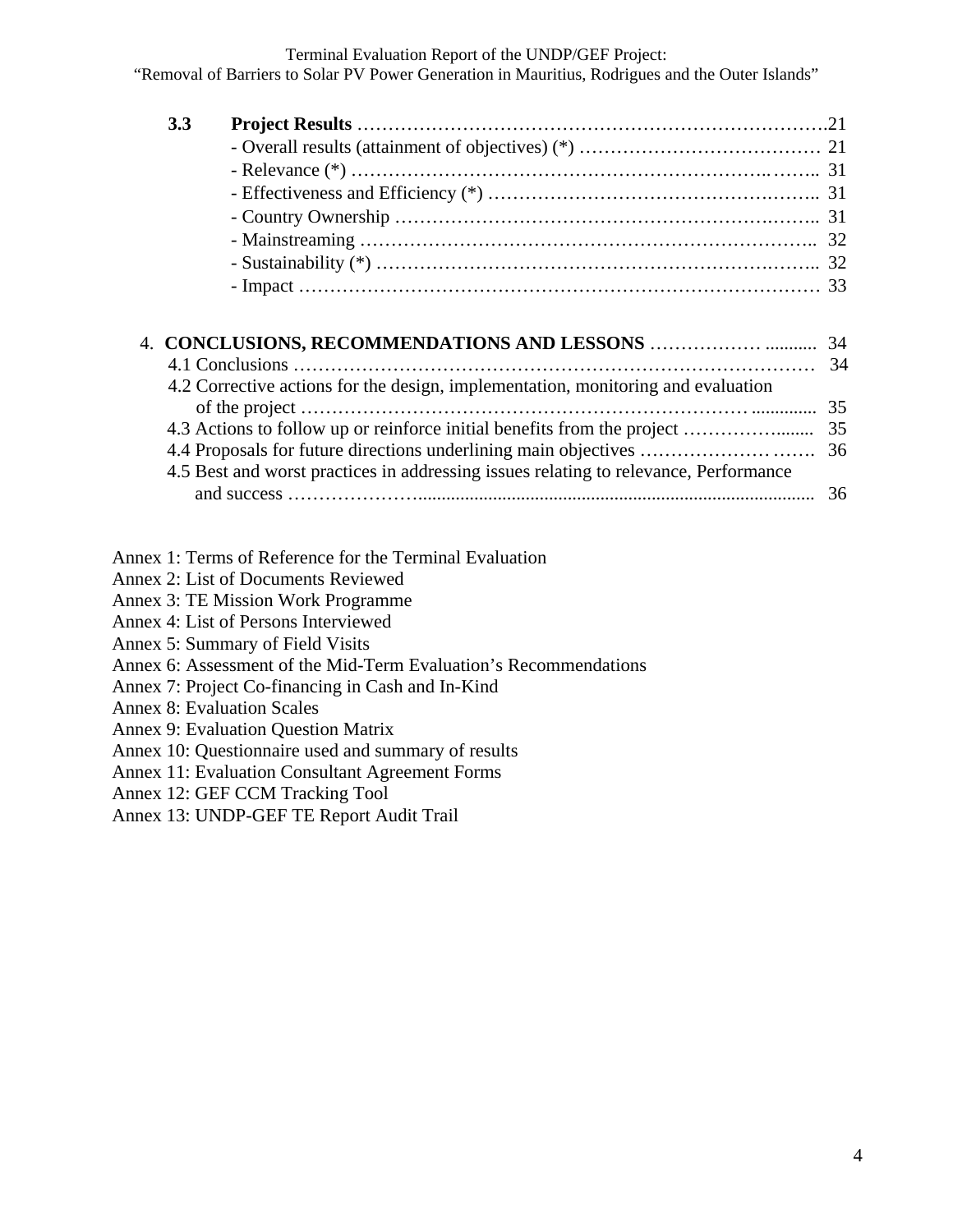## **ACRONYMS**

| AFD         | Agence Française de Développement                   |
|-------------|-----------------------------------------------------|
| <b>APR</b>  | <b>Annual Project Review</b>                        |
| CC          | <b>Climate Change</b>                               |
| <b>CEB</b>  | <b>Central Electricity Board</b>                    |
| EA          | <b>Executing Agency</b>                             |
| EIA         | <b>Environmental Impact Assessment</b>              |
| ER          | <b>Emission Reduction</b>                           |
| FIT.        | Feed-in Tariff                                      |
| <b>FSP</b>  | <b>Full-Sized Project</b>                           |
| <b>GCF</b>  | <b>Green Climate Fund</b>                           |
| <b>GEF</b>  | <b>Global Environment Facility</b>                  |
| <b>GHG</b>  | <b>Greenhouse Gases</b>                             |
| GoM         | <b>Government of Mauritius</b>                      |
| IA          | <b>Implementing Agency</b>                          |
| <b>LSDG</b> | Large Scale Distributed Generation                  |
| <b>MCB</b>  | <b>Mauritius Commercial Bank</b>                    |
| <b>MTE</b>  | <b>Mid-Term Evaluation</b>                          |
| MEPU        | Ministry of Energy and Public Utilities             |
| <b>MFED</b> | Ministry of Finance and Economic Development        |
| <b>MITD</b> | Mauritius Institute of Training and Development     |
| <b>MSDG</b> | <b>Medium Scale Distributed Generation</b>          |
| <b>OIDC</b> | Outer Island Development Corporation                |
| <b>PIR</b>  | <b>Project Implementation Report</b>                |
| PV          | Photovoltaic                                        |
| <b>RE</b>   | Renewable Energy                                    |
| <b>RTA</b>  | <b>Regional Technical Advisor</b>                   |
| <b>ROAR</b> | <b>Results-oriented Annual Report</b>               |
| <b>SBM</b>  | <b>State Bank of Mauritius</b>                      |
| SC          | <b>Steering Committee</b>                           |
| <b>SSDG</b> | <b>Small Scale Distributed Generation</b>           |
| <b>ToR</b>  | <b>Terms of Reference</b>                           |
| <b>UNDP</b> | United Nations Development Programme                |
| UNDP-CO     | United Nations Development Programme Country Office |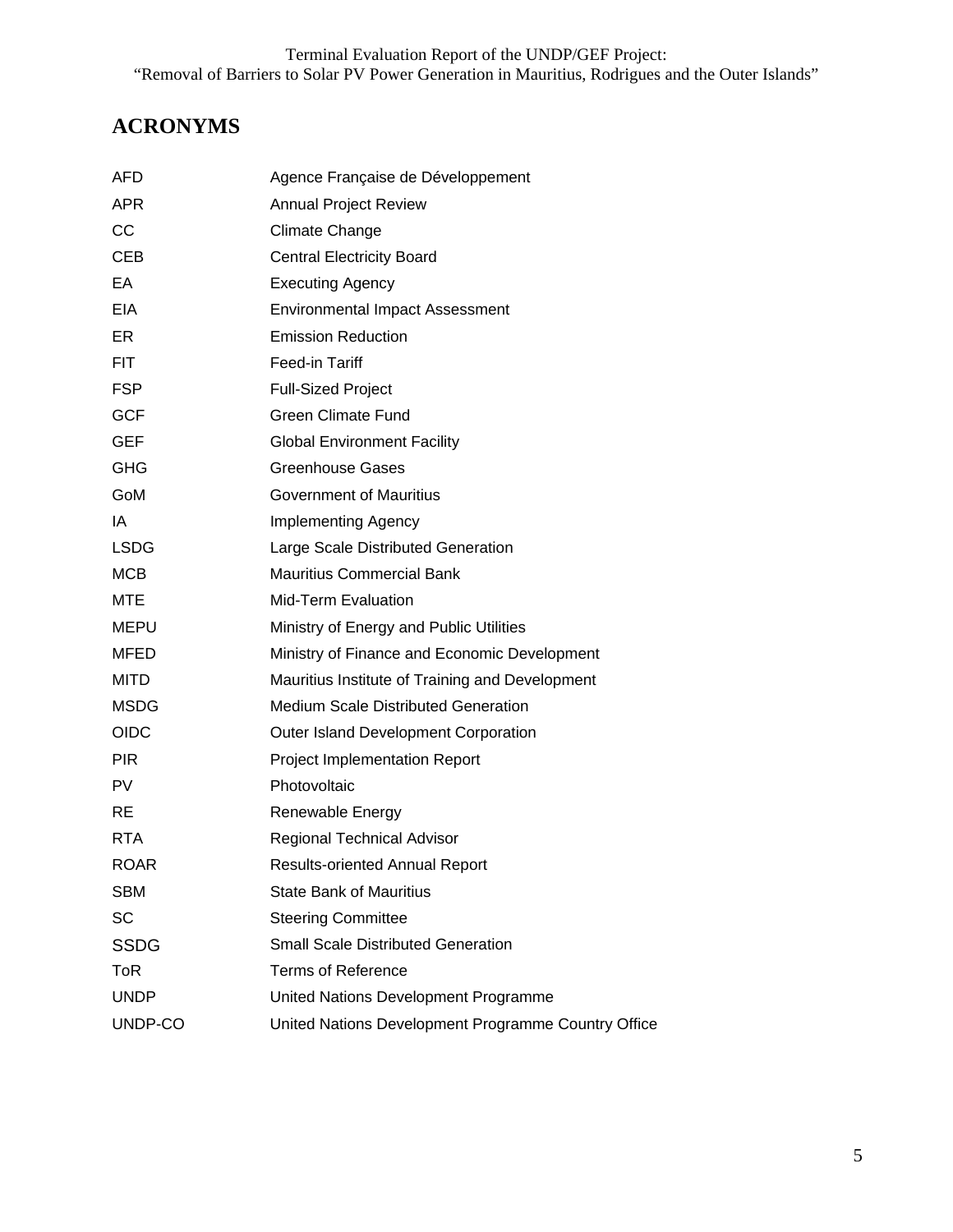## *Executive Summary*

### **Project Summary Table**

| Project<br>Title:              |           | Removal of Barriers to Solar PV Power Generation in Mauritius, Rodrigues and the Outer<br>Islands |                                       |  |                                                     |                                                          |  |  |
|--------------------------------|-----------|---------------------------------------------------------------------------------------------------|---------------------------------------|--|-----------------------------------------------------|----------------------------------------------------------|--|--|
| <b>GEF Project</b>             | ID:       | 4099                                                                                              |                                       |  | at endorsement<br>(Million US\$)                    | at completion<br>(Million US\$)                          |  |  |
| <b>UNDP</b><br>Project ID:     |           | 4333                                                                                              | <b>GEF</b><br>financing:              |  | 2.005                                               | 1.99                                                     |  |  |
| Country:                       |           | Mauritius                                                                                         | IA/EA own:                            |  | 0.050                                               | 0.044                                                    |  |  |
| Region:                        |           | Africa                                                                                            | Government                            |  | 1.438                                               | 42.427                                                   |  |  |
| Focal Area:                    |           | Climate Change CC-4:<br>promote on-grid<br>electricity from<br>renewable source                   | Other:                                |  | 17.500                                              | 40.047                                                   |  |  |
| Objectives,<br>$(OP/SP)$ :     | <b>FA</b> | SP3: Promoting market<br>approaches to<br>renewable energy                                        | Total co-<br>financing:               |  | 18.988                                              | 83.324                                                   |  |  |
| Executing<br>Agency:           |           | Ministry of Energy and<br>Public Utilities /<br><b>Central Electricity</b><br>Board               | Total<br>Project<br>Cost:             |  | 20.993                                              | 85.329                                                   |  |  |
| Other<br>Partners<br>involved: |           | Rodrigues Regional                                                                                |                                       |  | Project Document Signature<br>(date project began): | October 2011                                             |  |  |
|                                |           | Assembly, Outer<br><b>Islands Development</b><br>Corporation                                      | (Operational)<br><b>Closing Date:</b> |  | Proposed:<br>December<br>2015                       | Actual:<br><b>GEF</b> Funds<br>exhausted: 31<br>Dec 2016 |  |  |

### **Brief Description of the Project**

The project objective was to assist the Government of Mauritius in addressing the various barriers with a view to achieving at least 2% of grid-connected electricity generation from PV by 2025, as outlined in the "Long Term Energy Strategy 2009-2025". The project designed to accelerate sustainable on-grid PV electricity generation in Mauritius by installing a total solar PV energy capacity of 3 MW, and leveraging \$17.5 million in private sector investment over its four-year implementation period. This, in turn, was expected to generate direct global benefits of about 13,295 tons of CO2 over the same period, and about 5,318 tons CO2/yr thereafter in avoided greenhouse gas (GHG) emissions. The project would do this by creating favorable legal, regulatory and market environment and building institutional, administrative and technical capacities to promote the utilization of the country's favorable solar radiation potential for PV gridconnected electricity generation, and introducing a conducive fiscal incentive programme that would facilitate private sector participation in supplying the national grid with PV-generated electricity at market-determined prices and assisting the Government in promoting private sector funded PV investments. More specifically, the project would comprise the following key components:

Component 1: To formulate and introduce a streamlined and comprehensive market-oriented energy policy and legal/regulatory framework to promote PV grid-connected electricity generation in the country.

Component 2: To develop capacity within MEPU and other key Government/Financial institutions to evaluate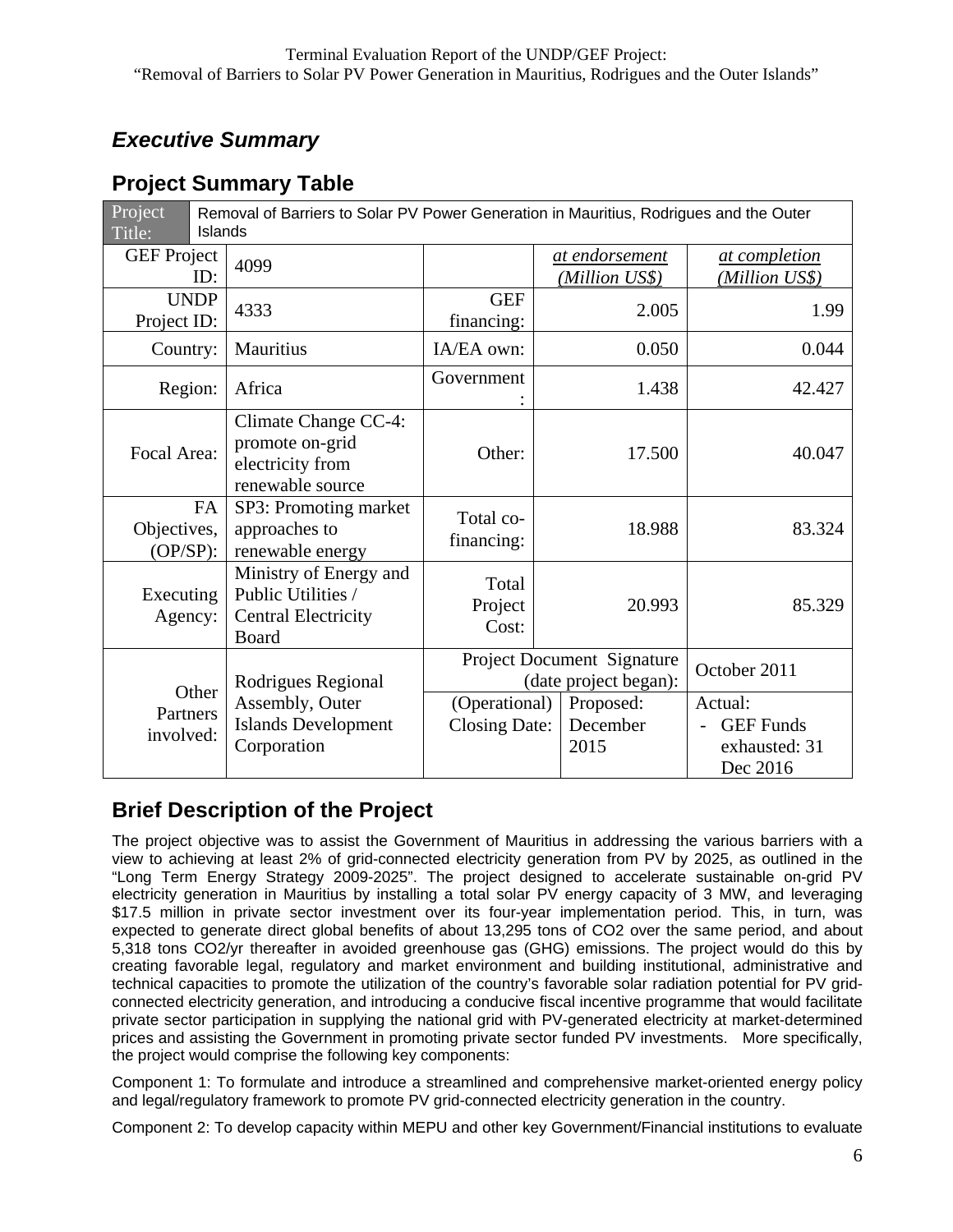"Removal of Barriers to Solar PV Power Generation in Mauritius, Rodrigues and the Outer Islands"

the economic and financial viability of grid-connected PV systems, to formulate incentives and sustainable financing mechanisms to attract private sector investors, and to develop possible Carbon finance potential related to future on-grid PV investments outside of the project framework.

Component 3: To develop capacity within MEPU / CEB / MMS / Training Institutions, as appropriate, to upgrade existing solar radiation data, expand geographical coverage for solar resource measurement, to formulate technical guidelines and standards for PV system components, to determine grid absorption capacity (this is required in order to maintain the stability and integrity of the grid at all times, in view of the fluctuating nature of the electricity input from PV) and provide oversight, monitoring and certification of PV systems, and provide installation, operation, maintenance and repair services. Proposals for viable delivery models for technology transfer will also be formulated

Component 4: To support the Feed in Tariff scheme developed by funding part of the price differential to be offered to selected promoter connecting to the grid.

Component 5: To formulate an outreach programme and document/disseminate project experience/best practices/lessons learned for replication within the country and in the region.

#### **Project Results**

Under the project, despite a 30-month delay in project start-up due to four failed recruitment attempts by MEPU, the project has been able to achieve most of the planned activities and targets. Most significant achievements included streamlining of the SSDG approval procedures which were quite labor-intensive involving, among others, the need for an applicant to put a notice in the newspaper of his/her intention to install solar roof-top PV panels, EIA and approval from the Prime Minister's Office (PMO). The Electricity Act has been revised to remove the need for PMO's approval, and a much simplified one-stop-shop approach is now in place within CEB for the SSDG programme, under which three different schemes have been successfully piloted and implemented: Feed in Tariff, Net Metering, and No Tariff. The institutional and technical capacities of CEB have been greatly strengthened, both in terms of grid-related requirements (e.g. grid absorption capacity and grid codes) and in terms of project management. To promote and accelerate the growth of the solar PV sector, the Government of Mauritius has approved exemptions, first on import duties in 2014 and in 2016, on VAT on solar PV systems and accessories. The Evaluators consider that the project has already achieved its overall objective of contributing to CO2 emission reduction and various set targets.

| <b>Item</b> | <b>Targets</b>                                                                                    | <b>Status</b>       | <b>Actual Achieved</b>             |
|-------------|---------------------------------------------------------------------------------------------------|---------------------|------------------------------------|
| 1.          | 3 MW PV (revised to 10 MW at project inception)<br>commissioned during project                    | Achieved - Exceeded | 11.208 MW                          |
| 2.          | USD17.5 m. leveraged in private sector investment                                                 | Achieved - Exceeded | USD 39.87 million                  |
| 3.          | Government cash contribution of USD 80,000 (FIT)                                                  | Achieved - Exceeded | USD 31.76 million                  |
| 4.          | Government in-kind contribution of USD 278,000                                                    | Achieved - Exceeded | USD 6.17 million                   |
| 5.          | Direct emission reductions of 98,400 tons $CO2$ over<br>the 20 year lifecycle of PV installations | Achieved - Exceeded | Direct ER of<br>352,262 tons $CO2$ |
| 6.          | National goal of 2% of energy generated by solar by<br>2025                                       | Achieved - Exceeded | 16%                                |

|  |  | Table 1 – Summary of Key Project Targets and Results Achieved |  |
|--|--|---------------------------------------------------------------|--|
|--|--|---------------------------------------------------------------|--|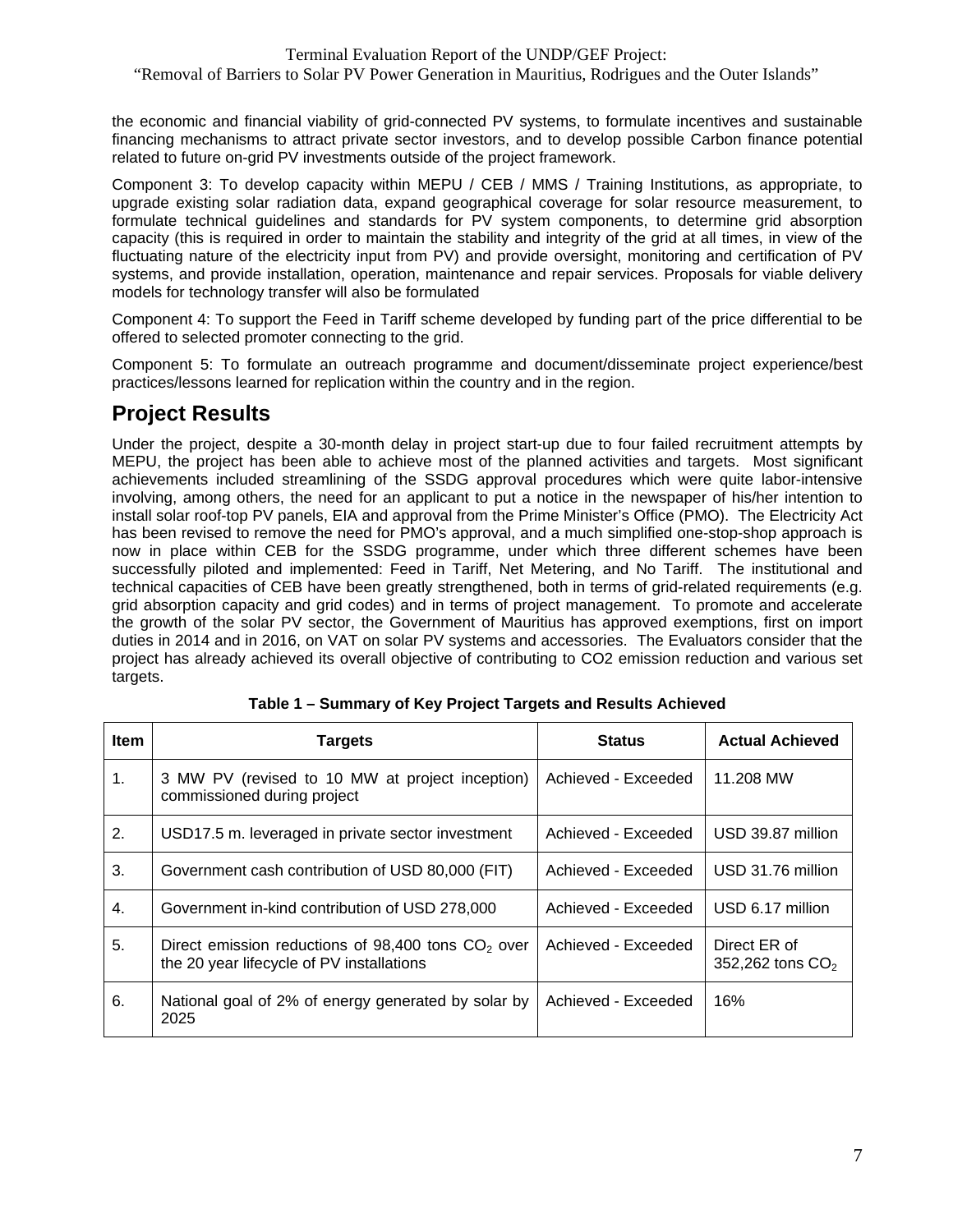| <b>Evaluation Ratings:</b>            |           |                                                      |           |
|---------------------------------------|-----------|------------------------------------------------------|-----------|
| 1. Monitoring and Evaluation          | rating    | 2. IA & EA Execution                                 | rating    |
| M&E design at entry                   | S         | Quality of UNDP Implementation - Implementing Agency | S         |
|                                       |           | (IA)                                                 |           |
| M&E Plan Implementation               | S.        | Quality of Execution - Executing Agency (EA)         |           |
| Overall quality of M&E                | S.        | Overall quality of Implementation / Execution        |           |
|                                       |           |                                                      |           |
| 3. Assessment of Outcomes             | rating    | 4. Sustainability                                    | rating    |
| Relevance                             | R         | <b>Financial resources:</b>                          |           |
| <b>Effectiveness</b>                  | <b>HS</b> | Socio-political:                                     | <b>ML</b> |
| Efficiency                            | S         | Institutional framework and governance:              |           |
| <b>Overall Project Outcome Rating</b> | <b>HS</b> | Environmental:                                       |           |

*Table 2 - Evaluation Rating Table*

### **Summary of Conclusions**

The project has been very successful and achieved its objectives in terms of key targets, institutional and capacity building, providing an enabling environment for PV market uptake, and leveraging co-financing from the government both in cash and in-kind, private sector investment, and follow-up programme. The PV plants installed under the project will realize a direct GHG emission reduction of 352,621 tons CO2eq over the lifecycle of investments and have thereby exceeded original ER targets. The project has clearly played a catalytic role in promoting both medium scale and small scale (rooftop) installations, and significantly contributed to the take-off of PV sector market as well as raising awareness among the population to reduce GHG. Various financial incentives such as FIT provided by the project, the exemption of import duties and VAT on PV systems, and favorable interest on green loans, provided an impetus for the PV market take-off. The future of PV energy generation in Mauritius is sound and sustainable.

The management of the project within the state-owned utility CEB was a key factor contributing to the project success. CEB took over the leadership role in the project and became the champion (rather than the opponent) for grid-connected PV in Mauritius. Their know-how, intellectual leadership, technical expertise and enthusiasm have ensured the overall success and sustainability of the project.

Even though the project experienced a 30-month implementation start-up delay, the project was able to complete most of the planned activities within a period of only 32 months - as opposed to the planned four years (48 months); it has even carried out additional essential activities such as the Smart Grid Roadmap which was not originally planned, as well as achieved results far exceeding the original targets of 3 MW and co-financing amounts.

#### **Recommendations**

**Recommendation 1**: It is recommended that the few remaining project activities be completed as soon as possible, including the booklet for awareness campaign, SSDG and PV market review by Deloitte, early implementation of the Smart Grid Roadmap, and the operationalization of the solar mapping system. For the latter, it is recommended to complete the installations of the pyranometers in Mauritius first, latest by the second quarter of 2017, then test and fine-tune the system if need be. This will help reduce any technical or operational problems that could arise for the pyranometers in Rodrigues and Agalega.

**Recommendation 2**: There should be increased quality control on PV panels at the point of import. CEB/MEPU to request Ministry of Trade, Commerce and Consumer Protection (MTCCP) to declare importation of PV panels as controlled product and to establish acceptable certification standards.

**Recommendation 3**: Grid absorption capacity presently has limitations to meet the increased solar energy to be produced by future PV installations. CEB should fast-track the upgrading of its grid absorption capacity in order not to block the huge momentum in the PV market created under the project.

**Recommendation 4**: During the TE Workshop with project stakeholders, the need for norms and standards for solar PV installation works, including mechanical mounting and electrical wiring, was strongly voiced. While the electrical specifications are prescribed in the grid codes, the mechanical and electrical works and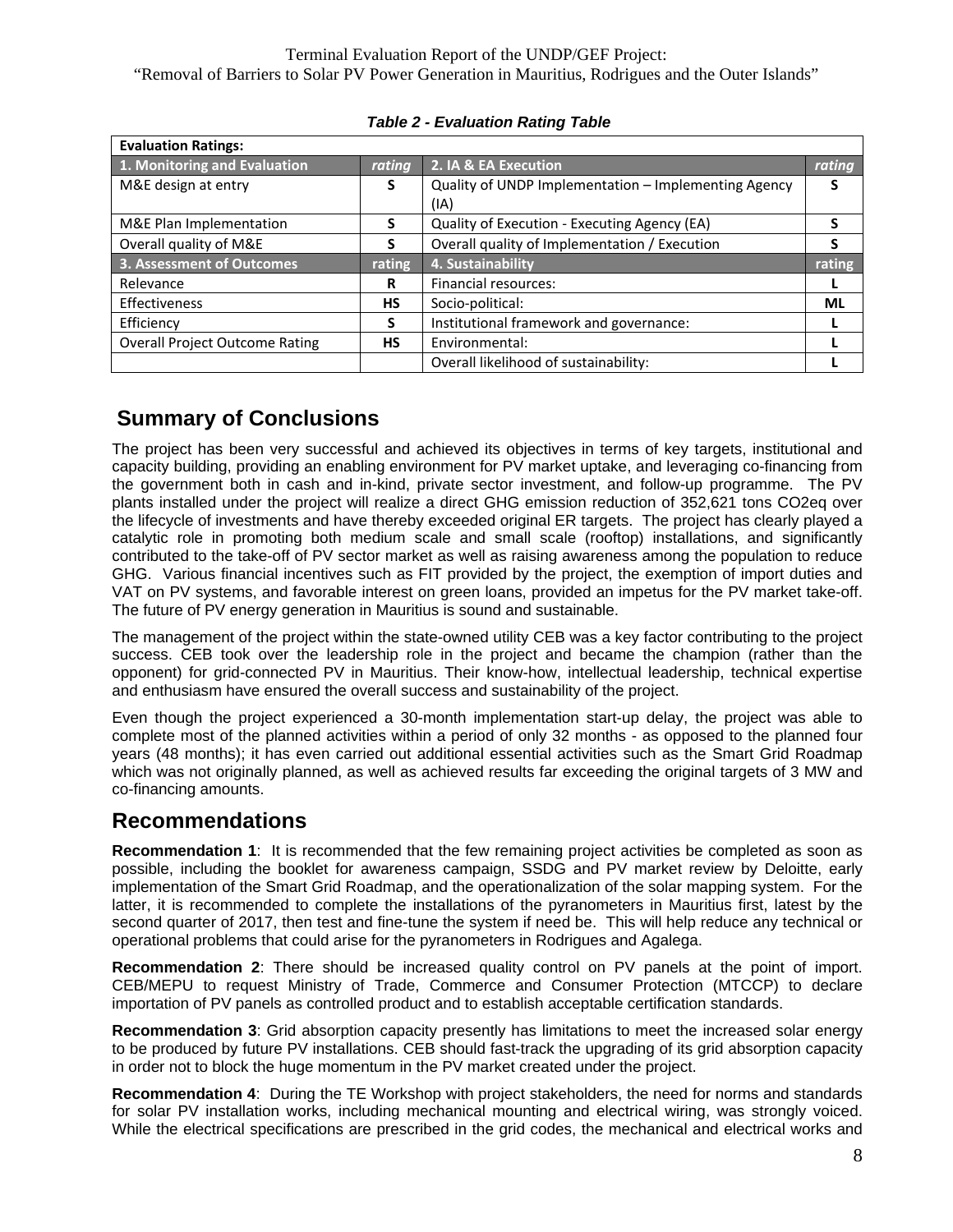installations should be regulated and monitored, for quality controls, safety and ensuring that the installations can withstand cyclonic exposures. It is therefore recommended that MTCCP consider introducing a system of licensing of trained and certified PV installers, and their performance be tracked; this necessarily requires putting in place a system of performance feedback from end-users on PV installers contracted. The performance record should be taken into consideration at the time of their license renewals. It may be envisaged to register independent PV Inspectors much in the way of the Machinery and Boiler Inspectors scheme.

**Recommendation 5:** To maintain the uptake momentum of solar PV installations, it is recommended that all present fiscal incentives be maintained at least for the next 8 years to 2025, including but not limited to zero customs duty (including on partial shipments) and VAT on all solar PV components including their spare parts, and green energy investment tax relief.

**Recommendation 6**: MITD offers courses on solar PV installation and students benefit from on-site demonstration and hands-on practice. It is recommended that a 5 kW PV system be installed in Rodrigues for training and demonstration purposes so that students can have actual hands-on, practical experience in installing solar PV panels.

**Recommendation 7:** Presently, local insurers are sharing and re-insuring their risks with international insurers at high premium rates. It is recommended that CEB/MEPU, MTCCP and the Association of It is recommended that CEB/MEPU, MTCCP and the Association of Commercial Banks in Mauritius negotiate for a group insurance policy for all the solar PV owners - and even for all renewable energy installations – in order to benefit from economies of scale.

**Recommendation 8:** The performance data from solar PV installations and the grid would be of great value for analyzing and planning future market development. It is recommended that data on actual PV generation and electricity use be cross-validated with the solar maps to be generated, to guide plans for future solar PV programmes.

**Recommendation 9**: PV generation remains more expensive than conventional electricity generation, even with the drop in price of PV installations, at about 15% worldwide over the past years. With the added removal of the 15% VAT by the government of Mauritius in 2016, in the Mauritian context, this comes to about 30% overall cost reduction for PV investors. While the price differential between conventional generation and RE is decreasing, the price gap needs to be tracked. Tracking the differential will help determine the future of PV sector in Mauritius and to plan the extent of future funding necessary to close the gap between conventional generation and solar PV and other renewable energy technologies.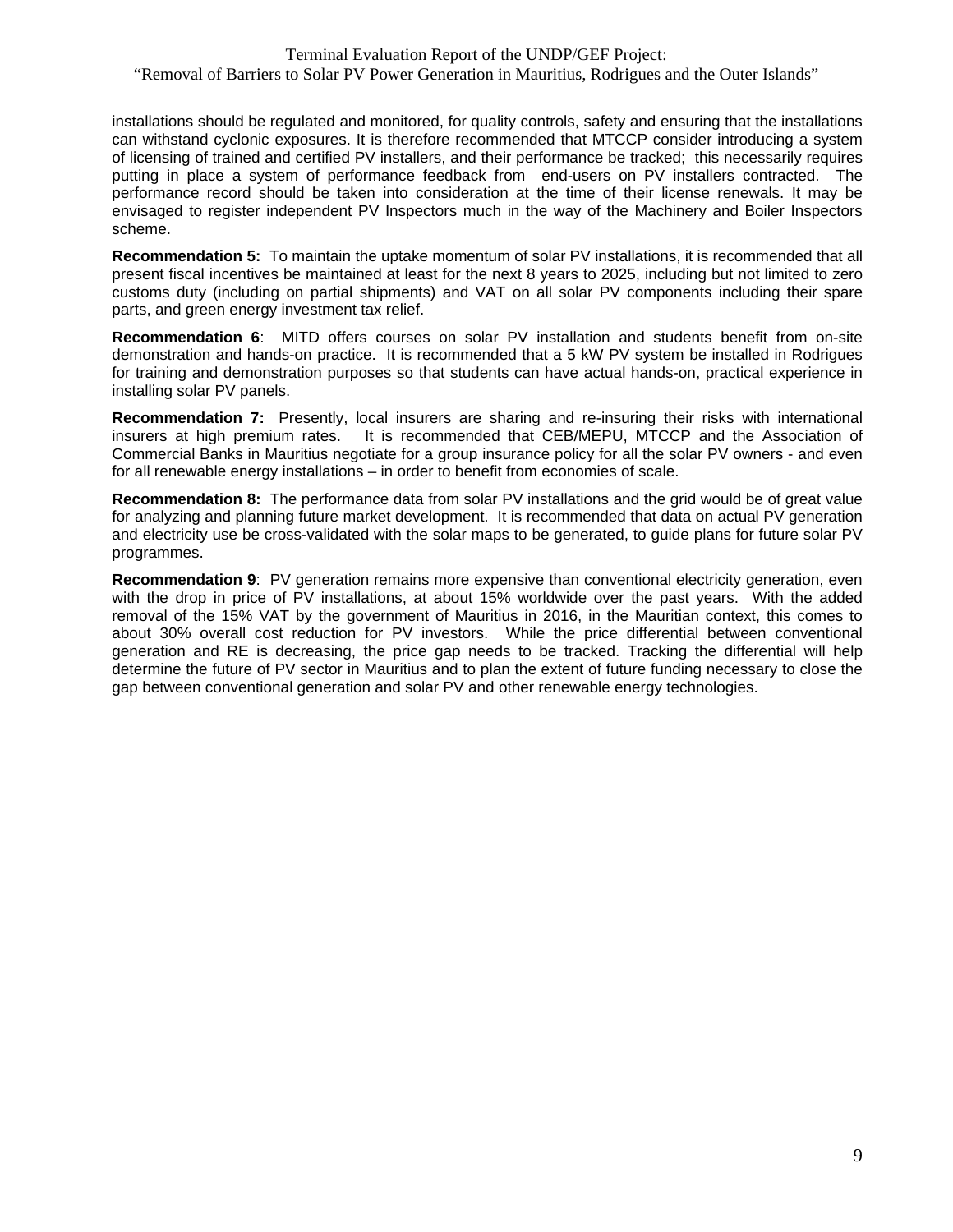## *1. INTRODUCTION*

The Terminal Evaluation of the UNDP-supported GEF-financed Project "Removal of Barriers to Solar PV Power Generation in Mauritius, Rodrigues and the Outer Islands" was carried out in two parts: from 21 January through 26 February, 2017 for desk reviews, data collection, analysis and interviews; and from 27 February to 3 March 2017 for evaluation mission in the field.

### *1.1 Purpose of the evaluation*

In accordance with UNDP and GEF M&E policies and procedures, all full and medium-sized UNDP support GEF financed projects are required to undergo a terminal evaluation upon completion of implementation. This report concerns the Terminal Evaluation (TE) of the project, Removal of Barriers to Solar PV Power Generation in Mauritius, Rodrigues and the Outer Islands" (PIMS 4333) to assess project results achieved since October 2011.

The evaluation process is intended to promote accountability and transparency, assess whether the project has achieved its objectives, synthesize lessons to help guide future design and implementation of GEFfunded UNDP activities, and contribute to the overall assessment of results in achieving GEF strategic objectives aimed at global environmental benefits.

### *1.2 Scope and Methodology*

This Terminal Evaluation has been conducted according to the guidance, rules and procedures established by UNDP and GEF as reflected in the UNDP Evaluation Guidance for GEF Financed Projects. It is founded on evidence-based information that is credible, reliable and useful. The evaluation has followed a participatory and consultative approach and sought to ensure close engagement with key government counterparts, UNDP Country Office, project team, the UNDP GEF Regional Technical Adviser, and key project stakeholders. The evaluation included a field mission to Mauritius and visits to sample PV installation sites. The TE was carried out in strict adherence to the Terms of Reference received (*Annex 1*), and included the following three stages:

#### **(i) Preparatory Evaluation Work**

This initial stage involved extensive desk reviews by the three evaluation team members of project-related documentations such as the project document, progress and annual reports, mid-term evaluation report, focal area tracking tools, project files, national strategic and policy documents, and any other materials (*Annex 2*) that the evaluators considers useful for an evidence-based evaluation assessment. The documents were partly provided by the UNDP Country Office and partly obtained through research on internet.

As part of the preparatory work, an Inception Report was prepared and submitted to UNDP CO for approval; it included a preliminary itinerary for the field mission including site visits (*Annex 3*), a tentative list of interviewees selected to provide a broad sample of the achievements and influence of the project, and a general interview (questionnaire) format for project team, stakeholders and beneficiaries.

#### **(ii) Evaluation Mission**

Preparatory Work (27 January to 26 February 2017):

During the period 27 January through 26 February 2017, the local consultant team held extensive working sessions with the project management team and the responsible Programme Officer and his team at UNDP country office, for work planning and data collection purposes. Interviews were held with a broad sample of stakeholders and beneficiaries in the private sector, and selective site visits were also conducted (*Annex 4* for list of persons interviewed and *Annex 5* for Summary of field visits).

As per the TORs, an evaluation mission in Mauritius took place from 26 February to 3 March 2017. Inception Meetings were held separately with several key project stakeholders at the beginning of the mission to brief on the purpose and methodology of the TE, to obtain latest update on the project, and to finalize the mission schedules and arrangements. Key participants included UNDP Mauritius Country Office (UNDP CO),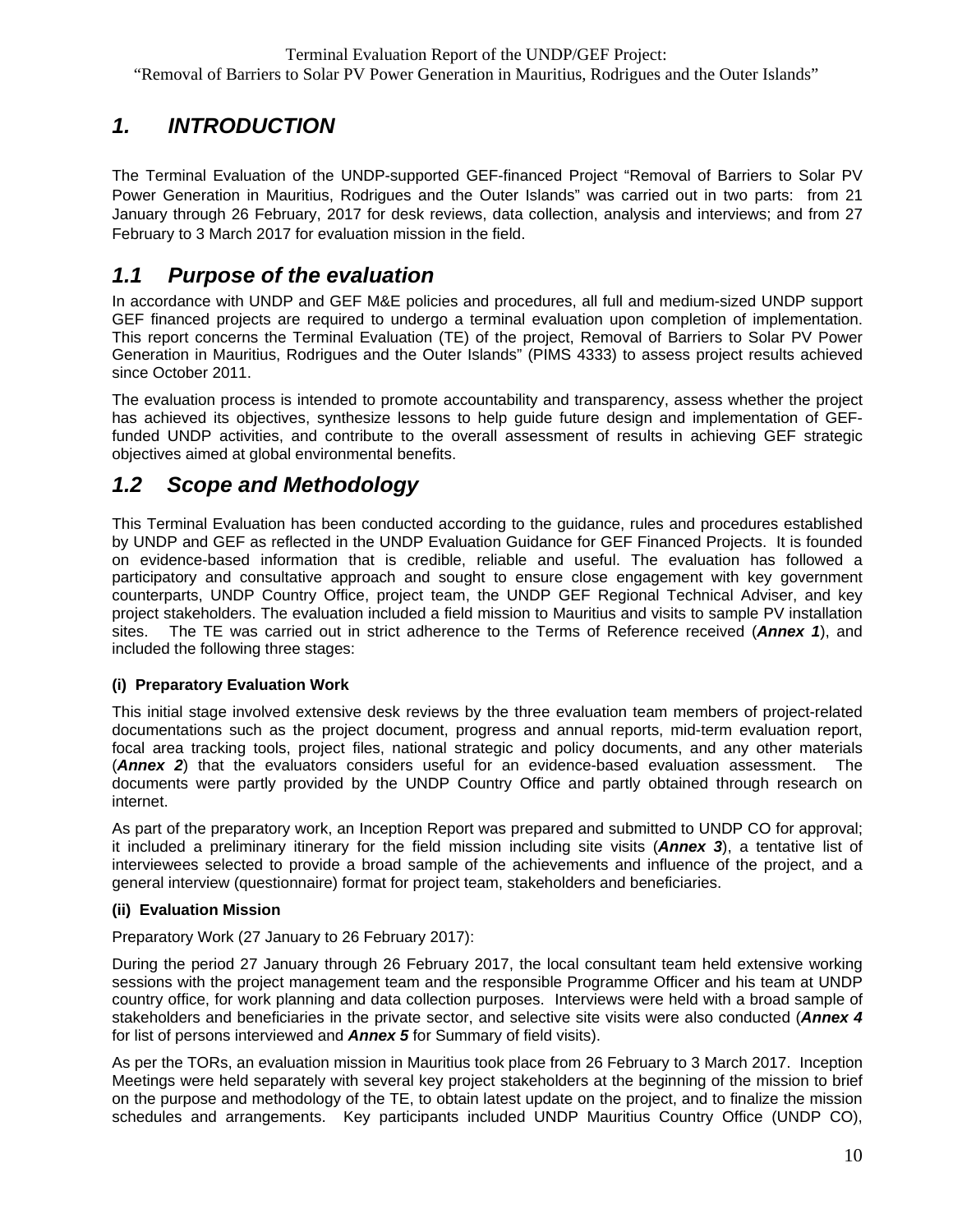International Implementing Agency (IA), Central Electricity Board (CEB), Implementing Partner, and MEPU, Executing Agency (EA).

The evaluation mission consisted of interviews with the UNDP team, the project management unit, key stakeholders and selective beneficiaries and PV suppliers. Discussions with other relevant stakeholders (i.e. the UNDP Regional Technical Advisor, and a manager of MCB) were conducted remotely via Skype and telephone respectively. In addition, visits to selective solar PV installations were also conducted. The evaluation team also met with members of the GEF Operational Focal Point team in the Ministry of Finance and Economic Development to seek additional inputs and views on the project, and on GEF activities in the country. The mission was concluded on 3 March 2017 with a (a) Terminal Evaluation Workshop on 3 March 2017 to present and discuss preliminary evaluation findings and recommendations with key stakeholders at the TE Workshop (3 March 2017), (b) Knowledge Management Workshop, and (c) wrap-up meeting with UNDP Resident Representative and his environment team.

#### **(iii) Preparation of the Terminal Evaluation Report**

Following the mission, the collected data, updates and materials received during the mission were carefully reviewed and analyzed in accordance with UNDP Project Evaluation Methodology. All data was then consolidated, and based on accountable information and opinions of the stakeholders with all sources and assumptions given, a draft Terminal Evaluation Report was prepared and submitted to UNDP CO for review and feedback.

UNDP Mauritius Country Office shall subsequently circulate the report to key project partners for review. Consolidated questions and comments on the draft TE Report received from UNDP CO shall be reviewed, responded to and incorporated into the final Report. An "audit trail" will be included to indicate how the comments received were (or were not) addressed in the final TE Report.

#### *1.3 Structure of the evaluation report*

The structure of this Terminal Evaluation Report corresponds to the *Evaluation Report Outline* as documented within the TOR for the assignment.

This Terminal Evaluation is based on a performance assessment approach guided by the principles of results-based management. The evaluation tracks impact per the project's Logical Framework. The contribution of project outputs and project management is evaluated with reference to the achievement of the project outcomes and overall objective. This Terminal Evaluation reviews the implementation experience and achievement of the project results against the Project Document endorsed by the GEF CEO, including any changes made during implementation.

#### *2. Project description and development context*

#### *2.1 Project start and duration*

In October 2011, the the UNDP-supported GEF-financed project was signed between the Government of Mauritius, Ministry of Energy and Public Utilities (MEPU), the Ministry of Finance and Economic Development and UNDP Mauritius. After four failed rounds of attempts by MEPU to recruit the project manager, the project implementation responsibilities were delegated in early 2014 to the Central Electricity Board (CEB), a parastatal body under MEPU. A project management team comprising of a project director, 2 project managers and a dedicated team of SSDG staff was formed. Following a delay of some 2½ years, the project inception workshop took place in April 2014, with the initial project end date of September 2015. As recommended by the Mid-term Evaluation undertaken in April 2015, in September 2015, the project was granted a no-cost extension to end of December 2016.

#### *2.2 Problems that the project sought to address*

The Republic of Mauritius is an island nation off the southeast coast of Africa with a total population of 1,277,853 (2009). The main islands of Mauritius and Rodrigues are fully connected to the Central Electricity Board (CEB) electricity grid. Electricity generation in the Republic is highly dependent on fossil fuels. In 2009,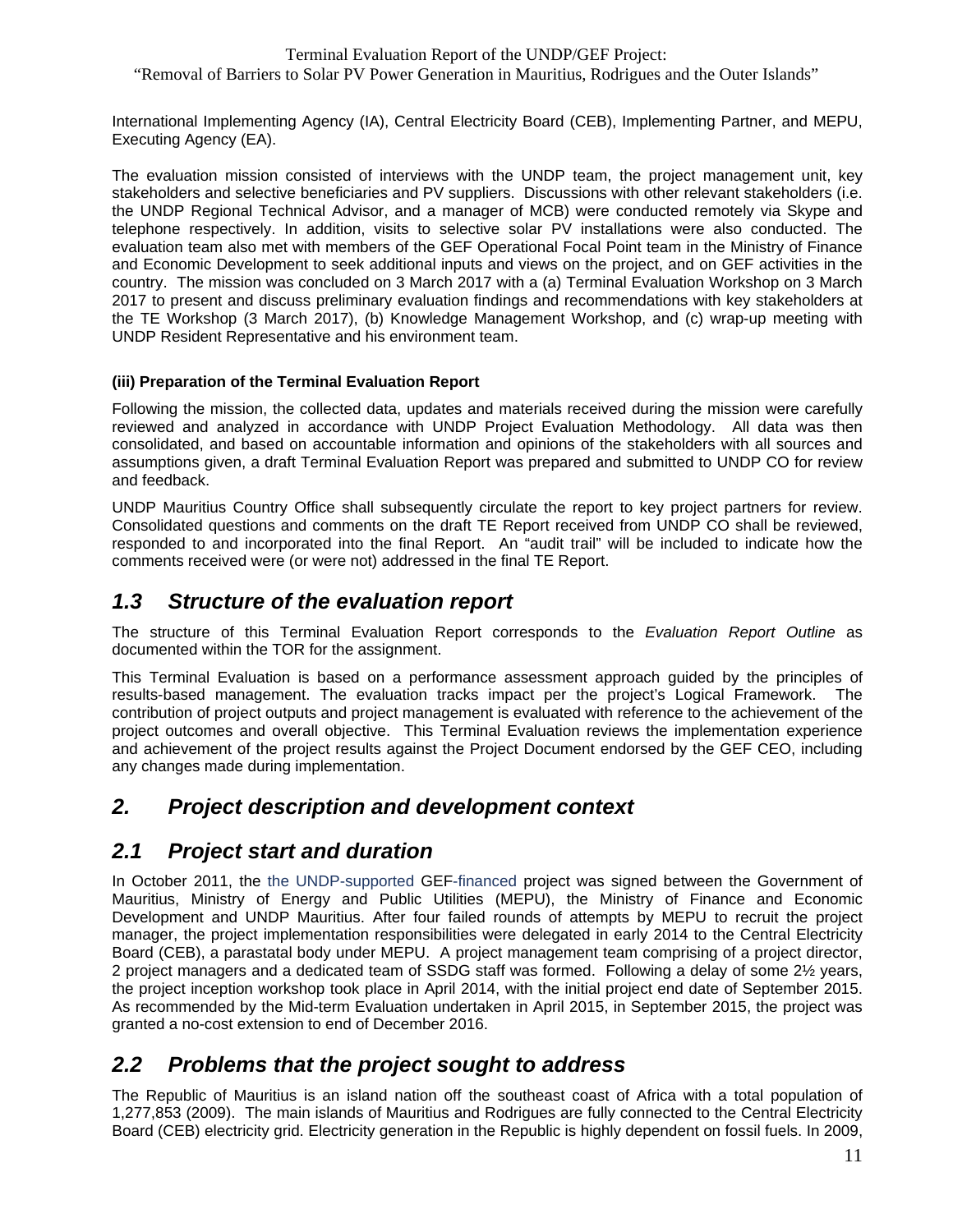"Removal of Barriers to Solar PV Power Generation in Mauritius, Rodrigues and the Outer Islands"

79% of the electricity generation in Mauritius was from fuel oil (diesel and heavy fuel oil), kerosene (used exclusively at the 70 MW Nicolay gas turbine plant) and coal, with the rest of the energy mix provided by hydro (5%) and bagasse (pulpy residue left after the extraction of juice from sugar cane).

Mauritius has viewed the expansion of its electricity generation capacity through the utilization of renewable energy resources, including grid-connected PV, as central to its longer-term development prospects. The objective is to utilize renewable sources of energy to the maximum extent possible thereby reducing reliance on imported fossil fuel. This project was intended to promote and accelerate a climate-friendly solution to the energy situation in Mauritius through harnessing its abundant solar radiation for PV-based electricity generation to supply the grid. This was also consistent with Mauritius' First National Communication to UNFCCC in April 1999 which identified solar PV electricity generation as one of the priority options for climate change mitigation.

### *2.3 Immediate and development objectives of the project*

The project objective was to assist the Government of Mauritius in addressing the various barriers with a view to achieving at least 2% of grid-connected electricity generation from PV by 2025, as outlined in the "Long Term Energy Strategy 2009-2025". The goal was to reduce GHG emissions by creating favorable legal, regulatory and market environment and building institutional, administrative and technical capacities to promote the utilization of the country's favorable solar radiation potential for PV grid-connected electricity generation.

The project was designed to accomplish this by supporting the Government of Mauritius in:

- formulating and introducing a streamlined and comprehensive market-oriented energy policy and legal/regulatory framework to promote PV grid-connected electricity generation in the country, and developing standardized PPAs to be signed with PV investors; this includes streamlining and simplifying the administrative procedures for PV-based power producers and assisting MEPU to monitor/enforce regulations;
- strengthening capacity within MEPU and other key Government/Financial institutions to evaluate the economic and financial viability of grid-connected PV systems, to formulate incentives and sustainable financing mechanisms to attract private sector investors;
- formulating technical guidelines and standards for PV system components and determining grid absorption capacity; developing institutional and technical capacity within MEPU/CEB to provide oversight, monitoring and certification of PV systems; and upgrading and expanding existing geographical coverage of solar radiation measurement;
- supporting the Feed in Tariff scheme developed by funding part of the price differential to be offered to selected promoter connecting to the grid to generate 11,662 MWh of electricity for the national grid as a result of the 3 MW capacity brought on-line;
- formulating an outreach programme and document/disseminate project experience/best practices/lessons learned for replication within the country and in the region

### *2.4 Baseline Indicators established*

The key baseline indicator was that GHG in the electricity generation sector was scheduled to increase from 2.03 million tons/year (2008 figures) to almost 3.3 million tons/year by the year 2020. Negligible investments were taking place in on-grid PV electricity generation. Further, in the baseline scenario there were;

- no policy and legal/regulatory framework to promote PV grid-connected electricity generation,
- negligable capacity within MEPU and other key Government/Financial Institutions to evaluate the economic and financial viability of grid-connected PV systems and to formulate incentives to attract investors,
- insufficient available solar radiation data to accurately design on-grid PV systems,
- no suitable methodology for the economic/financial evaluation of on-grid PV systems available,
- no capacity within MEPU/CEB to determine grid absorption capacity and provide oversight, monitoring and certification of on-grid PV systems available,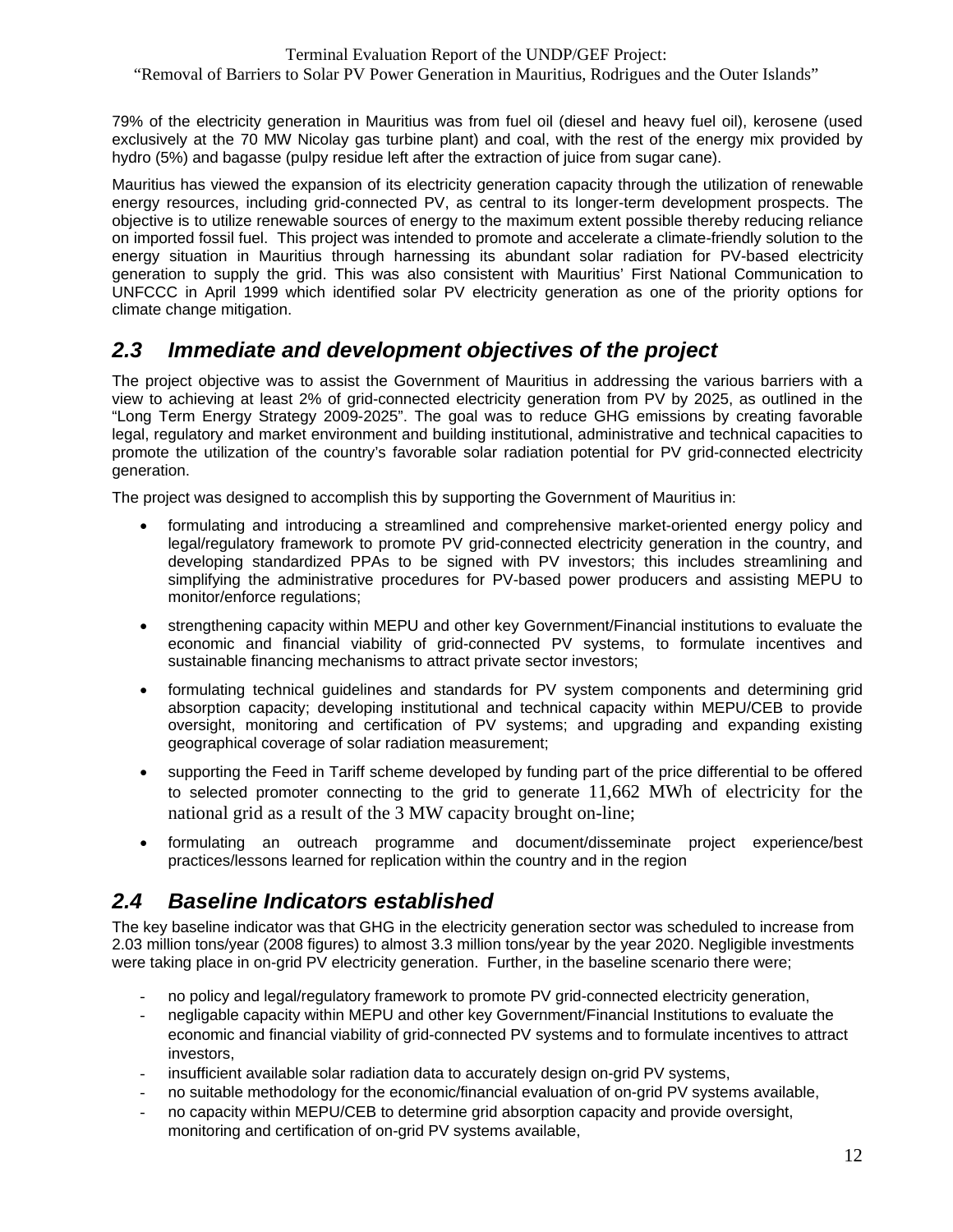"Removal of Barriers to Solar PV Power Generation in Mauritius, Rodrigues and the Outer Islands"

- no local capacity for installation, operation, maintenance and repair services,
- a lack of financial and other incentives
- no financial assistance through Feed-in-Tariffs for projects supplying electricity to the CEB grid
- no standard financial evaluation methodology available for calculating feed-in tariffs for investors with installed capacities over 50 kW,
- Financial institutions lacked capacity to appraise PV projects for lending,
- no ownership model or investment scheme and
- no risk mitigation instruments to protect lenders and developers available.

The project addresses a key development priority of the National Development Plan and provides a basis for achieving one of its goals stated in the Long Term Energy Strategy 2009-2025 of Mauritius. A Project Logical Framework was established for each of the five project outcomes, with clearly defined Outputs, Indicators, Baselines, Targets, and Assumptions/Risks which served as a very useful tool during project implementation and for the Terminal Evaluation. A Project Implementation Plan was also included detailing project activities to be undertaken to achieve each of the outputs, as well as Timeline of implementation of the activities during the 4-year implementation period. A detailed cost breakdown is also provided for each of the five outcomes.

### *2.5 Main stakeholders*

Main stakeholders of the project were identified at project formulation stage and their respective roles in project implementation were adequately defined in the Management Arrangements section of the project document. The project was executed by the MEPU/CEB with support of UNDP Mauritius Country Office under Country Office Support to National Execution (NEX) modality. The project was monitored by a Steering Committee which reviewed implementation progress, endorsed work plans, provided guidance and assisted in the resolution of issues experienced during implementation. The Steering Committee was chaired by the National Project Director of CEB, and included the following key stakeholders: Ministry of Energy and Public Utilities – Executing Agency; Central Electricity Board – Implementing Partner/Executing Agency since February 2014; UNDP CO – Implementing Agency of GEF, provides quality assurance and support services; UNDP / GEF RCU – Monitoring and Evaluation of the project at the regional level; Ministry of Environment Sustainable Development, Disaster and Beach Authority; Ministry of Finance and Economic Development – GEF OFP, involved in Components 1,2, 4; Rodrigues Regional Assembly – Represents Rodrigues; Mauritius Institute of Training and Development – Provide training for solar PV, Component 3; Outer Islands Development Corporation – Represents Agalega; Mauritius Meteorological Services – Identified to support solar mapping under Component 3; Project Promoters from Private Sector – To participate in pilot projects under Component 4; Suppliers of Solar PV equipment – Technical personnel benefit from capacity building, Component 3; University of Mauritius – Identified during MTE for possible collaboration to prepare solar maps; and Private sector and individual households under SSDG schemes

### *2.6 Expected Results*

The project was designed to accelerate sustainable on-grid PV electricity generation in Mauritius by leveraging \$17.5 million in private sector investment over its four-year implementation period. This, in turn, was expected to generate direct global benefits of almost 13,295 tons of CO2 over the same period and almost 5,318 tons CO2/yr thereafter in avoided greenhouse gas (GHG) emissions. The project intended to accomplish this by introducing a conducive regulatory framework that would facilitate private sector participation in supplying the national grid with PV-generated electricity at market-determined prices and assisting the Government in closing private sector funded PV investments. It was envisaged that this project would enable Mauritius to meet (and maybe even surpass) its target of 2% of electricity generation from ongrid PV by 2025, as established in its "Long Term Energy Strategy 2009-2025".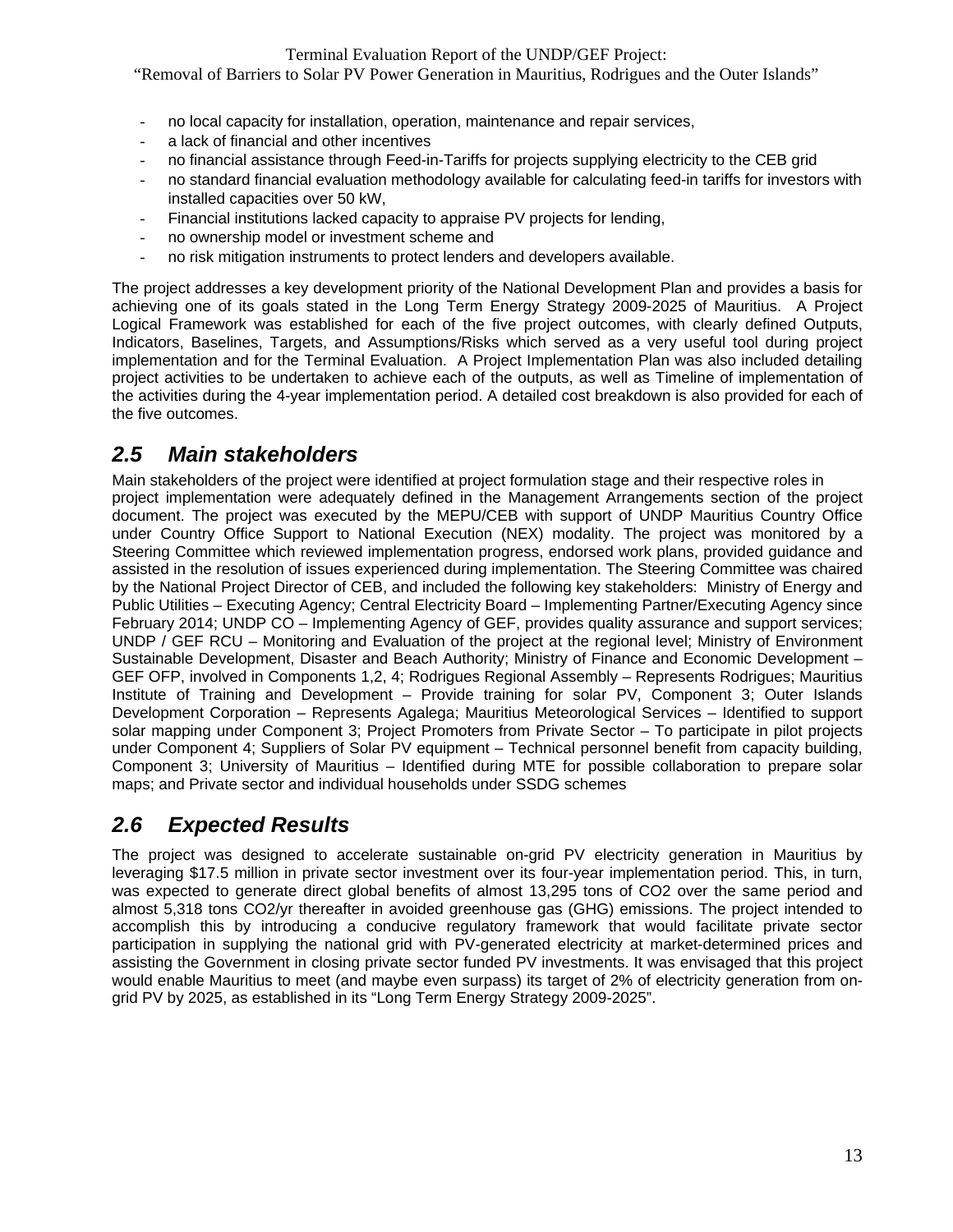## *3. FINDINGS*

### *3.1 Project Design / Formulation*

The Project Document was designed with clearly defined objectives, outcomes, outputs, activities and milestones. The overall objective to implement at least 3MW of on-grid PV generation forms the clear basis for the subsequent supporting outcomes, outputs and activities. The intended outputs were designed to be goal-oriented and comfortably achievable within the four-year implementation timeframe

The Project Document is concise and includes the required level of details. It addresses barriers and opportunities for larger uptake of grid connected solar PV in its different components and responds to the national requirements through an appropriate list of outcomes and outputs. The project objective, the 5 components of the project, the outcomes and outputs as mentioned in the Project Document are clear and practical.

### *Analysis of LFA/Results Framework (Project logic /strategy; Indicators)*

Log-Frame presented the indicators against the project objective at the aggregate level, for each of the five Outcomes of the project and for different Outputs of each of the Outcomes. The evaluators analyzed the intended project outcomes by using the "SMART" (Specific, Measureable, Achievable, Relevant, Timebound) approach and found them reasonable and appropriate. As an instrument for planning activities under the implementation framework defined in the Project Document, the logframe was adequate for reporting to GEF and for project management and reporting to UNDP. The logframe adequately facilitated the tracking of implementation targets for each year of project implementation and was thereby suited for the operational evaluation of project progress. Although indicators, targets and deadlines were defined in the logframe, several lacked a clear means for tracking progress and impact outside the project with definitive sources of validation in the market, such as external indicators and targets with which to track the real market uptake of PV technologies; numbers of applications for installations and bank loans, for example, from Government spending on RE programmes would have provided reliable indications of project progress with a clear link to the project's CO2 ER targets.

The project budget and co-financing levels were appropriate for the planned level of intervention. Responsible parties were clearly identified.

### *Assumptions and Risks*

The **barriers** towards larger uptake of Solar PV included Institutional barriers were identified as due to overlapping responsibilities of CEB and MEPU; Regulatory barriers due to absence of legal framework for grid connected solar PV; Financial barriers by way of higher cost of generation for solar PV technology; Technology barriers due to lack of experience, demonstration, resource mapping; Information Barrier due to limited awareness. The project has effectively addressed each of these barriers towards a larger sustainable uptake of solar PV in the country, and to reducing the dependence of Mauritius on fossil fuels for its energy needs.

The **strategy** of the project was centered on removing the barriers leading to larger uptake of solar PV, and provided for five different components with each component targeting a specific set of barriers. The project strategy provided an effective route towards the intended result of larger uptake of grid connected solar PV. The underlying assumption that the removal of barriers will lead to higher uptake of solar PV has proven to be correct when seen in the present-day context.6 **risks** are identified in the Project Document (pp.13-14). These include regulatory, political, financial and technical risks. All risks were rated low.

- 1 Regulatory: The putting in place of a fair and transparent project selection process, appropriate financial incentives and licensing regime for the targeted PV installations does not happen or is delayed; the establishment of an independent regulator is not established on a timely basis.
- 2 Political: There is some risk that the final (adopted) version Renewable Energy Master plan contravenes key assumptions or policy directives for this project
- 3 Institutional: Apprehension in some quarters in Rodrigues of the likelihood that it may not be covered under the project although mention is made in the project title and text.
- 4 Financial: Lack of commitment from private and public sector to invest in RE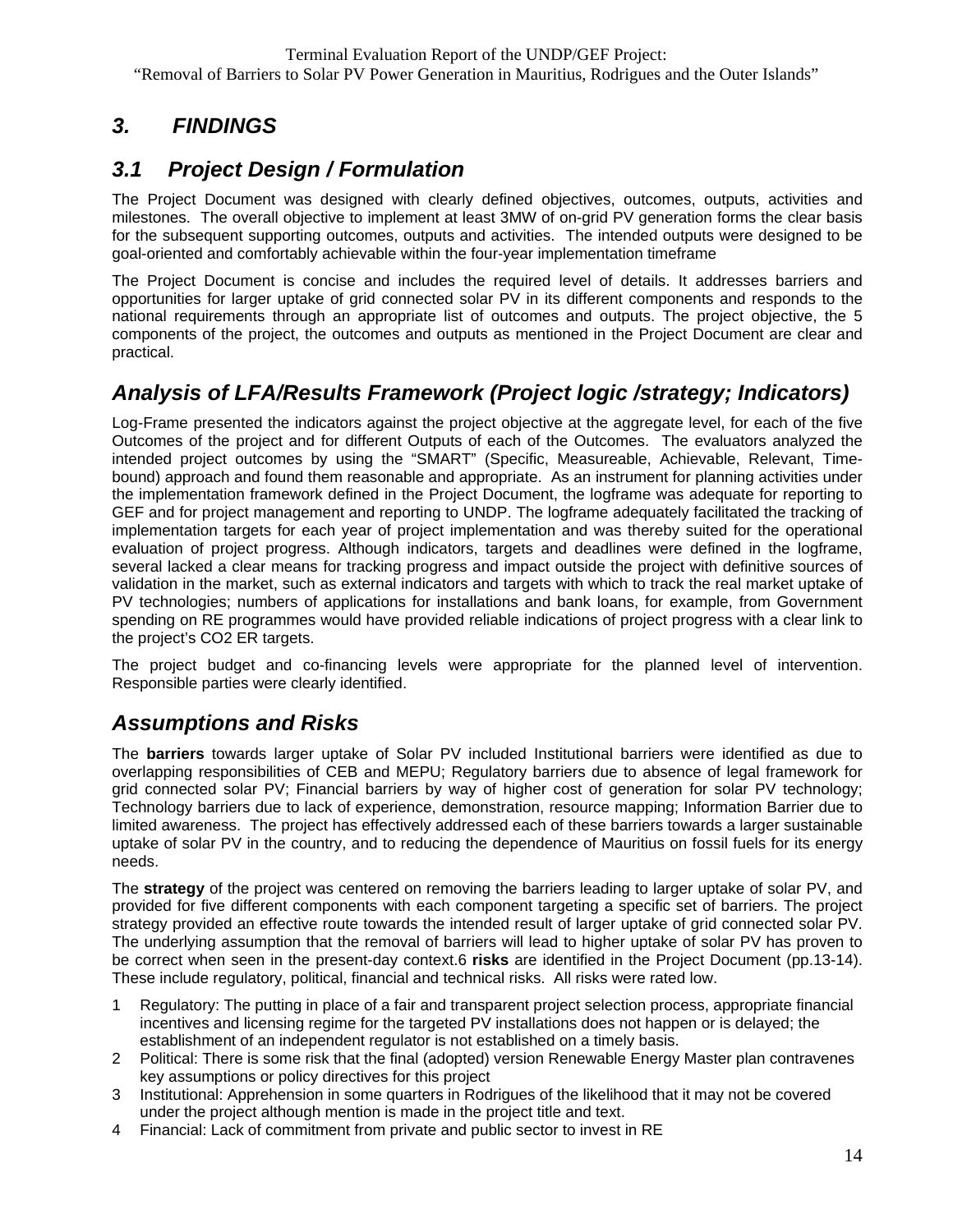"Removal of Barriers to Solar PV Power Generation in Mauritius, Rodrigues and the Outer Islands"

- 5 Financial: The government does not agree to fund the proposed feed-in-tariffs at a level required for private sector developers to invest
- 6 Technical: Lack of technical information, knowledge and skills to design and implement on-grid PV projects

The risks outlined were logical and robust, whereby the strong uptake of solar PV in the public and private sectors was already evident by the delayed project start in 2014; under CEB's initiative, and with the support of AFD and the international consultant Mercedes, many regulatory and technical issues had already been addressed and the implementation of small and medium scale PV installations through private sector investment was well under way. With CEB as leader and technical and regulatory competence, the project was able to accelerate a movement which was taken up enthusiastically by both public and private sectors

#### *Lessons from other relevant projects (e.g., same focal area) incorporated into project design*

The project design included reference and links to projects and programmes already completed or underway, including the UNDP-supported GEF-financed project Removal of Barriers to Energy Efficiency and Energy Conservation in Buildings completed in 2015. Further, the project design included coordination with other donors including Agence Française de Développement (AFD) which continues to play an active role in supporting Mauritius on sustainable development issues. The GEF-funded project has greatly benefitted from the contributions of AFD, which included both technical assistance as well as line of credits through two commercial Mauritian banks, MCB and SBM.

Further, the project design intended to establish strong linkages with Réunion Island (located some 220 km to the southwest of Mauritius) to capitalize on the valuable experience it had already accumulated on gridconnected PV. Some technical support exchanges took place but the experience of Réunion Island in its PV strategy was deemed not appropriate for application in Mauritius.

In addition, the project intended to seek the support of countries in Africa/Asia which have also developed solid experience with on grid-connected PV under UNDP-supported GEF-financed projects. However, there were no indications that lessons from such projects were incorporated into the design of this project.

A broader corporate initiative which should have had important linkages with this project is Deutsche Bank's Global Energy Transfer Feed-in Tariffs (GET FiT) programme, an initiative launched in April 2010 to help facilitate the installation of Feed in Tariffs in developing countries. GET FiT looked to combine public financing with the experience of national and international partners to help address project development and remove financing barriers in developing countries. GET FiT was conceived in January 2010 when the United Nations Secretary General's Advisory Group on Energy and Climate Change (AGECC) invited Deutsche Bank Climate Change Advisors (DBCCA) to present new concepts to drive renewable energy investment in developing regions. DBCCA responded with GET FiT, a proposal designed to catalyze the private sector investment necessary to achieve the goals of renewable energy scale-up and energy access. The GET FiT research partnership included UNDP and they cooperated in various dialogue and research platforms to explore how public sector resources might be realistically mobilized to support renewable energy scale-up, and how GET FiT might be practically implemented. The FiT-related activities of the project were seen an excellent opportunity to apply best practices from GET FiT and mobilize additional resources and expertise.

### *Planned stakeholder participation*

The partnership strategy was well designed to allow key local stakeholders and decision makers to actively participate in project implementation. This included the necessary top-level policy and decision makers, the public electricity utility, key state institutions and design organizations, universities, other specialized expert organizations, and the active participation of the private sector and civil society.

A Steering Committee (SC), chaired by the CEB/Ministry of Energy and Public Utilities, was established as prescribed in the project document and met regularly to provide strategic and management directions to guide project implementation.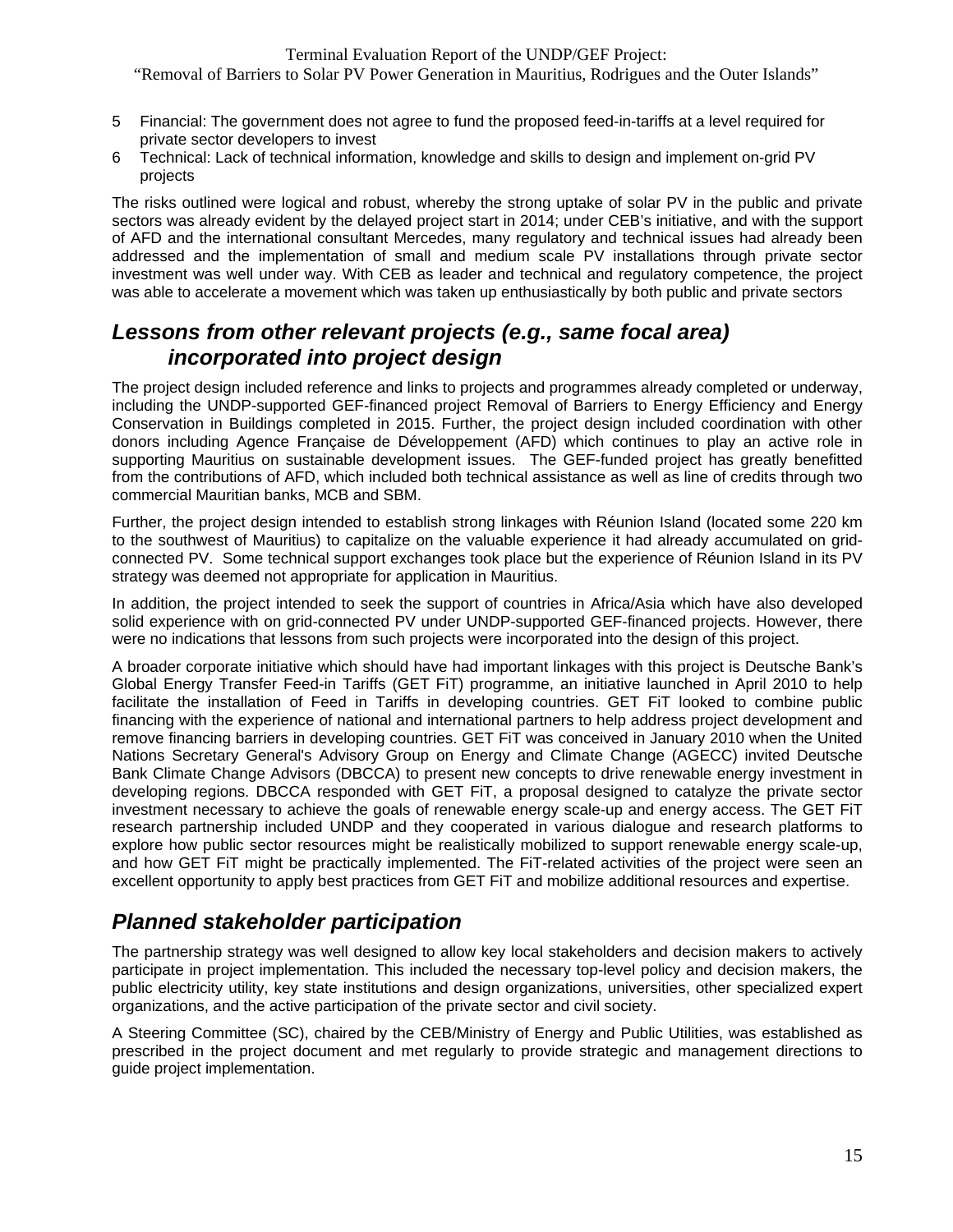### *Replication approach*

The Project design included consideration of the great potential for replicability at various other sites in Mauritius, Rodrigues and Agalega. The project was designed to adopt a bottom-up approach within the overall policy/investment framework that was envisaged to be developed to promote on-grid PV electricity generation at several sites in Mauritius and Rodrigues. Technical assistance for barrier removal and institutional strengthening to be provided under the FSP were to facilitate replicability by creating the required institutional, policy, and technical conditions which would enable the mobilization of additional investor interest in the development of further PV projects. Moreover, it was considered that the lessons learned would be of great value to the neighbouring countries sharing similar resource base should they also decide to follow suite and to tap their respective solar potential for on-grid PV electricity generation. The results achieved under the project to-date far exceeded the original targets in terms of installed solar PV capacities and sites, thus ascertaining the replicability of the project approach and design.

#### *UNDP comparative advantage*

The project effectively builds on UNDP's strong experience in Mauritius and Africa in promoting, designing and managing sustainable energy and environmental protection programmes in the RE sector, while strengthening the capacity of government institutions. UNDP involvement in Mauritius has included projects related to resource use including energy efficiency. The UNDP Country Office in Mauritius was active in ensuring quality assurance, transparency and due process, closely guiding and supporting the project management team to overcome bottlenecks and adopt appropriate adaptive management measures to achieve results. Staff and consultants were contracted according to the established Rules and Regulations of the United Nations and the financial transactions and procurement activities similarly followed due process and the same Rules and Regulations.

#### *Linkages between project and other interventions within the sector*

As mentioned earlier, the project effectively collaborated with other programmes and activities funded by AFD, World Bank, and the Reunion Island in the PV sector.

Further, the project was implemented under the MEPU which was also directly responsible for implementing the UNDP-supported GEF-financed project "Removal of Barriers to Energy Efficiency and Energy Conservation in Buildings" implemented between 2009 and 2015. It was envisaged that a Energy Efficiency Renewable Energy Management Office would be established within MEPU to house both projects and facilitate the development, coordination and management of activities, synergies and further initiatives which would then continue beyond the lifetimes of the projects.

#### *Management arrangements*

At the project design stage, the arrangements were prescribed for implementation of the project under the NEX execution modality, with the Ministry of Energy and Public Utilities (MEPU) as the Executing Agency / Implementing Partner and UNDP as the Implementing Agency. The Ministry was to appoint a National Project Director to assume overall responsibility for project implementation, ensure the delivery of project outputs and the judicious use of project resources. The National Project Director was to be assisted by a Programme Management Unit headed by the Project Manager (PM) responsible for overall project coordination and implementation, consolidation of work plans and project papers, preparation of quarterly progress reports, reporting to the project supervisory bodies, and supervising the work of the project experts and other project staff.

A Steering Committee (SC) was to provide strategic decisions and management guidance to implement the project. The SC was to be made up of representatives of relevant ministries and government departments, and UNDP, and to be chaired by the NPD.

In the subsequent implementation phase, the procurement of a Project Manager by MEPU proved to be a more political and complex task than expected. After 4 rounds of unsuccessful recruitment for the PM position which caused a 30-month delay in the project start-up, MEPU, on 17 February 2014, finally delegated the responsibilities to implement the project to one of its three parastatal bodies under its purview, the Central Electricity Board (CEB). The Corporate Planning and Research Manager of CEB was nominated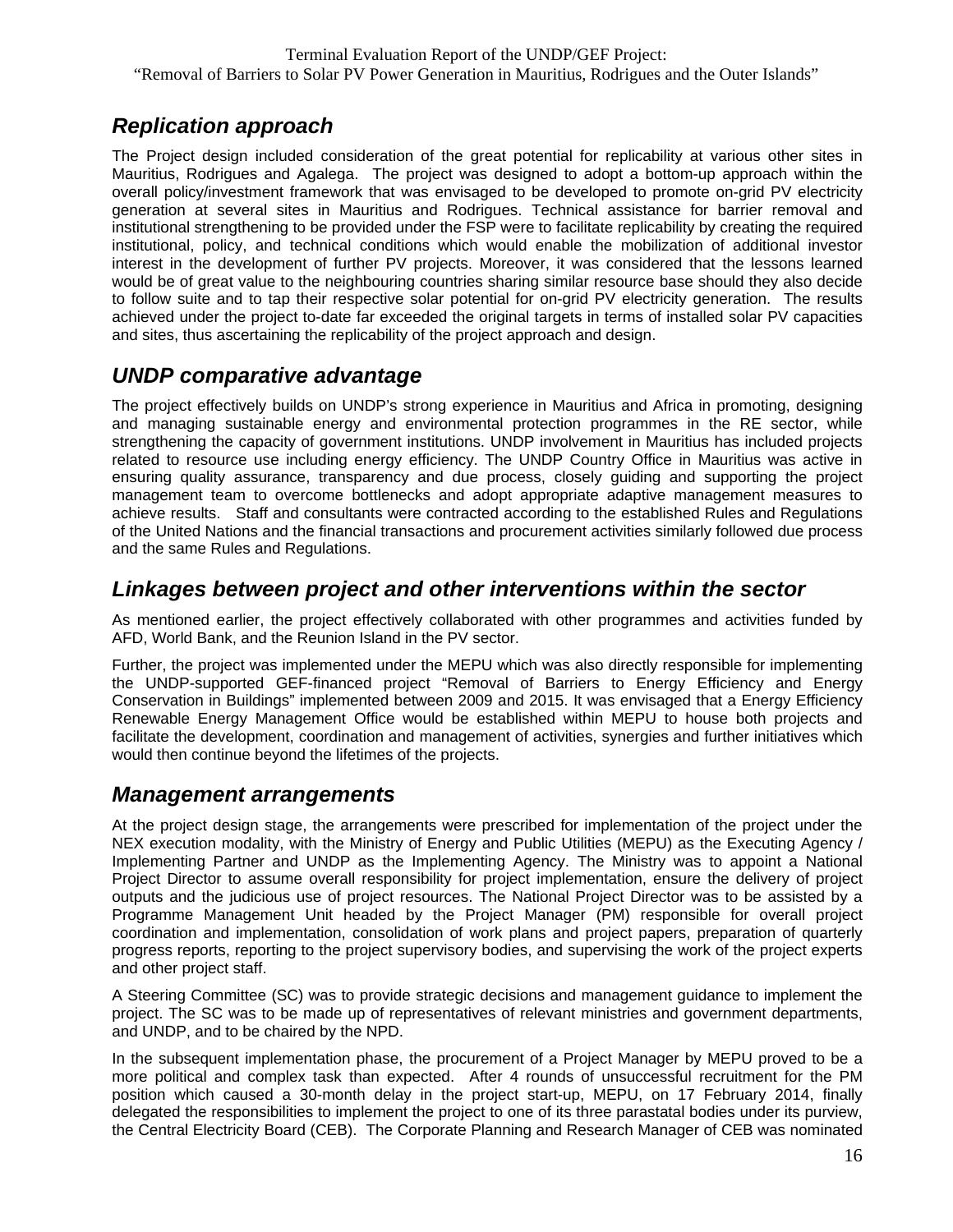"Removal of Barriers to Solar PV Power Generation in Mauritius, Rodrigues and the Outer Islands"

as the NPD, and a team of two engineers from CEB assumed the responsibilities of PMs on a part time basis; the PMs were/are supported by a dedicated team of other CEB staff working on SSDG programme.

CEB managed the project very well and it was the central hub of technical, managerial and policy competencies for issues dealing with energy generation and the grid. An external PM would not necessarily have this level of expertise and experience, as well as authority and political influence. CEB became the obvious champion of the project rather than a critical opponent, and coordinated the programmes and activities of further donors including the ADF and the WB.

In retrospect, it would have been more effective and efficient had the project management responsibilities been assigned to CEB instead of MEPU right from the project design stage, this would have avoided unnecessary delays and saved considerable frustrations all around.

#### *3.2 Project Implementation*

As noted above, the project start-up was seriously delayed by 30 months due to difficulties in the recruitment of the project manager. After 4 rounds of unsuccessful procurement rounds, the implementation arrangement was altered, so that the Central Electricity Board (CEB) became the responsible Implementation Partner (IP). The Project Management positions and responsibilities were then shared by 2 CEB staff on a part-time basis, and additional support staff was also provided to support them over time. During project implementation phase, with the increased demand under the SSDG scheme, a separate SSDG team of five staff was formed within CEB to handle the SSDG applications review and approval processes.

Within CEB, the Project provided a platform for good partnership arrangements between other international donors and programmes (including the ADF and the WB), public institutions and the private sector. CEB became a champion for PV growth in Mauritius providing valuable technical inputs and a wide range of support services. International technical experts were brought on board to provide detailed best practice regarding technical, capacity building and contractual aspects.

#### *Adaptive management (changes to the project design and project outputs during implementation)*

Several major adaptive management measures were necessary during project implementation. Firstly, in February 2014, following 4 rounds of unsuccessful tendering for the position of Project Manager, it was decided that the responsibilities to implement the project should be delegated to CEB within MEPU. After a delay of almost 30 months between the date of signing of project document and the project inception meeting which was held in April 2014, it was necessary to review and revise the Log-Frame of the project to take into consideration the development stage of the solar PV sector in Mauritius. Some indicators, targets and outputs were revised and/or cancelled. For example, considering the PV installations which were already built and/or commissioned at the time, the overall project target of 3MW solar PV was revised and upgraded to 10MW to be installed by the end of 2015. In addition, output 2.5 for carbon finance trading potential was cancelled due to uncertainty of the Kyoto Protocol and the unfavorable carbon trading environment globally.

The MTE reported five (5) 2MW PV farms were being implemented. It is to be noted that during the last quarter of 2016, during the project extension period, two of the selected PV farms (Fuel and La Gaulette) had to be cancelled due to non-compliance of the two selected firms to the terms and conditions of the agreements signed, in spite of a one-year extension. Three Agreements have meanwhile been signed by CEB under the MSDG programme and these are planned to be commissioned in 2018 and 2019.

Major adaptive management measures applied included the Smart Grid Roadmap which was not in the original Log Frame, and the change of implementing partner from the identified Mauritius Meteorology Services to University of Mauritius (UoM) which was developing a similar solar tracking module. A life-time MOU has been entered into between CEB and UoM for the operation, maintenance and servicing of the solar mapping system. The pyranometers have been obtained in mid-February 2017 and will be installed in selected CEB buildings throughout Mauritius (10), Rodrigues (2) and Agalega (1).

Another effective adaptive management is evidenced through the inclusion of MSDG under the project's FIT programme. This has created a favorable condition for attracting business investors and created an impetus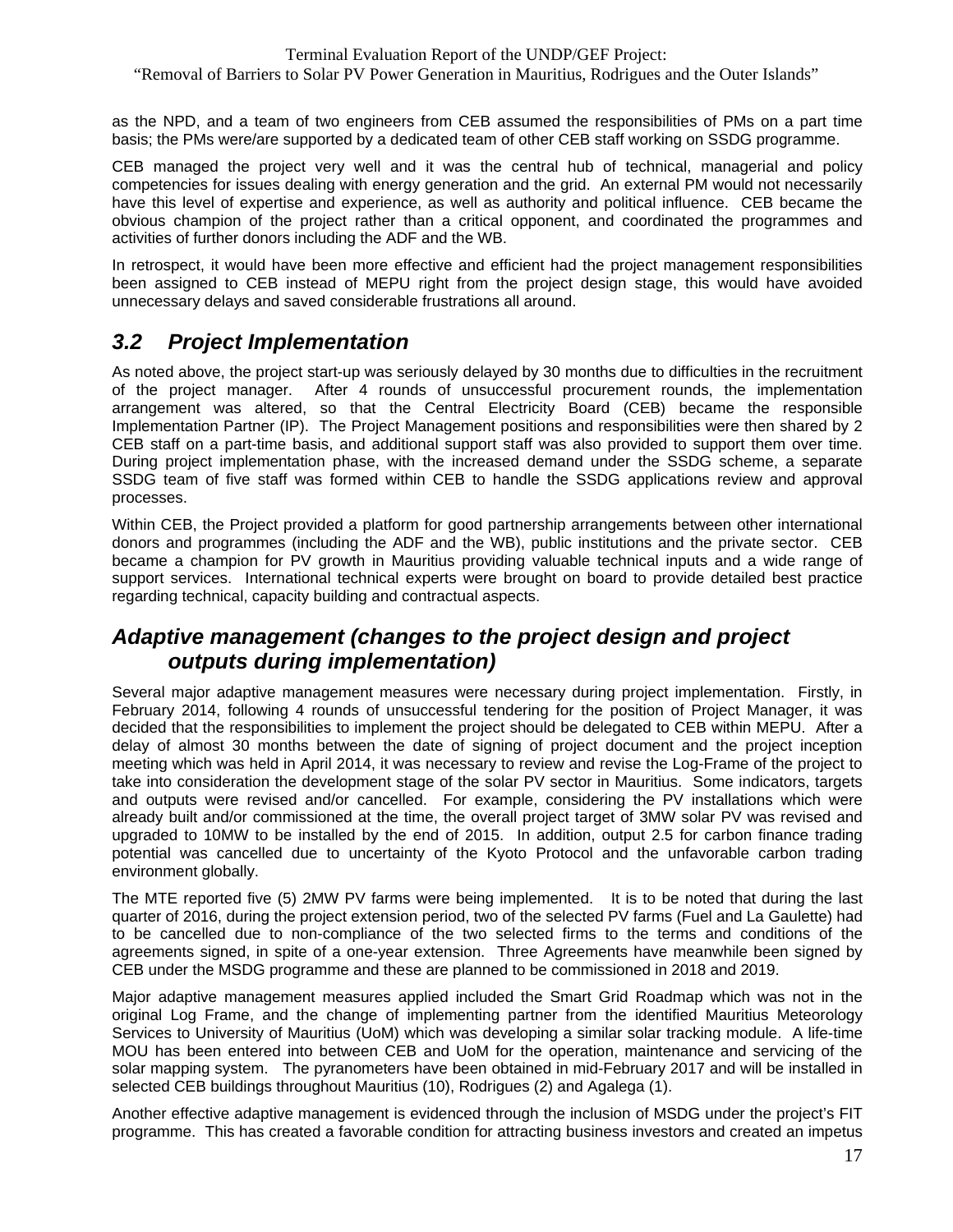for the rapid uptake of the solar PV sector commercially. The number of solar PV vendors has increased from a few in 2011 to over 20 at the time of the Terminal Evaluation. Thus, it can be safely deduced that the removal of the financial barrier through FIT has played a catalytic role in the rapid uptake of the solar PV sector in Mauritius.

The changes to the project were duly approved by the project steering committee. Despite the cancellation of some outputs (and the addition of others), the project able to achieve and exceed its global targets.

### *Partnership arrangements (with relevant stakeholders involved in the country/region)*

As the central hub for technical, management and political issues concerning energy generation and distribution, the CEB was able to coordinate the involvement of international donors (including the GEF, the WB and ADF), the government counterparts and the private sector participants. Through the promotion of activities and coordination of key stakeholders including government bodies, private sector and other international organizations active in the country, the CEB was able to efficiently augment the impact and results of the project and to avoid overlapping of efforts. It was generally appreciated that the achievements and successes realized through the synergy far exceeded the sum of what could have been achieved individually. Further, the project provided a platform for promoting good cross-ministerial coordination and collaboration.

UNDP and CEB exercised timely and effective management actions and provided quality support to ensure the timely realization of project outputs and outcomes.

#### *Feedback from M&E activities used for adaptive management*

The actual project implementation period was effectively quite short, when one considers the 30-month delay at the project start. The Mid-Term Evaluation effectively took place only one year after the project inception in April 2014 and about 8 months before the planned project completion date of December 2015. As such, the Mid-term Evaluation which was conducted in May 2015 was the key M&E activity providing feedback for adaptive management. The MTE made 10 recommendations for the successful completion of the project. The TE mission reviewed these 10 recommendations and, except for recommendation 4 relating to Outreach activities, and recommendation 9 relating to solar mapping which are both well underway and about to be completed, all the recommendations have been completed. The evaluators' assessment of the 10 recommendations of the MTE is presented in *Annex 6*.

Further, M&E instruments such as the Annual PIR were carefully reviewed, discussed and acted upon at the Steering Committee meetings. In the 2 final years of the project, the Steering Committee met often and was pro-active in resolving any problems or delays in implementation

### *Project Finance*

The total project budget at CEO Endorsement/Approval was USD 20,993,000, broken down as follows:

| <b>GEF Grant:</b>       |     | USD 2,005,000  |
|-------------------------|-----|----------------|
| UNDP regular resources: |     | USD 50,000     |
| Government (MID Fund):  |     | USD 1,080,000  |
| Government:             | USD | 80.000         |
| Private Sector:         |     | USD 17,500,000 |

At the time of the terminal evaluation, the cumulative GEF funds disbursement totaled \$1.99 million, with a 99.7% delivery rate.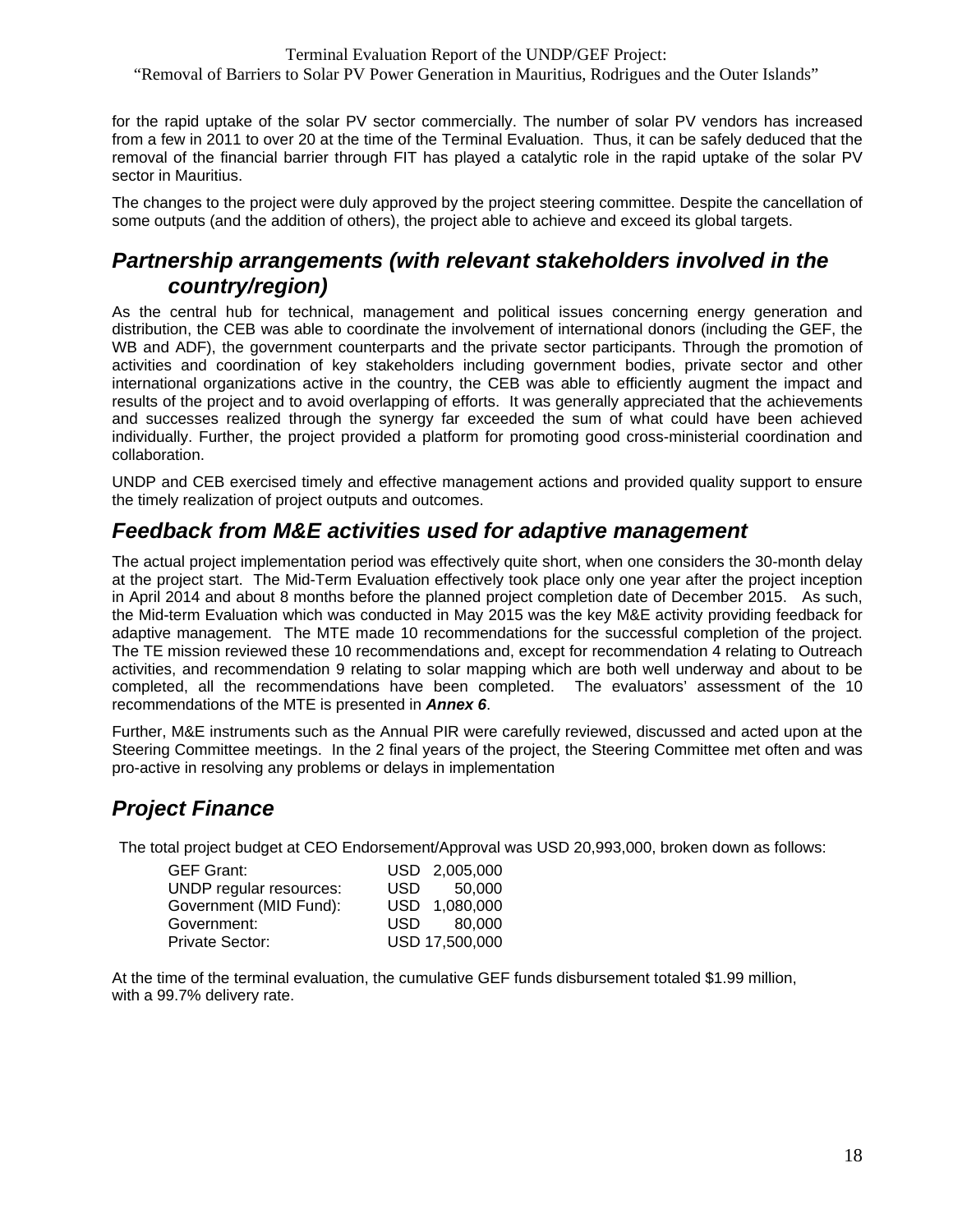| rable 4 - Froject Experienties under the Froject |                                |                  |                 |           |              |  |
|--------------------------------------------------|--------------------------------|------------------|-----------------|-----------|--------------|--|
| <b>Source</b>                                    | <b>Planned Amount</b><br>(USD) | Actual<br>Amount | Disbursed (USD) |           |              |  |
|                                                  |                                | Disbursed (USD)  | 2014            | 2015      | 2016         |  |
| GEF                                              | 2,005,000.00                   | 1,999,006.00     | 595,978.00      | 79,728.00 | 1,323,300.00 |  |
| <b>UNDP</b>                                      | 50,000.00                      | 44,368.00        | 3,544.00        | 18,425.00 | 22,399.00    |  |
| Sub-total:                                       | 2,055,000.00                   | 2,043,374.00     | 599,522.00      | 98,153.00 | 1,345,699.00 |  |

#### **Table 4 - Project Expenditures under the Project**

The disbursement of the GEF funds by outcomes is summarized in the table below.

#### **Table 5 - UNDP/GEF Approved Budget and Annual Disbursement by Outcomes (in USD)**

| <b>Outcome</b>                                                                                                                                                                                                                                                                                                                                                                                                                                                            | Approved<br><b>Budget</b><br>(Prodoc) | Total<br><b>Disbursed (as</b><br>at 31 Dec 2016) | <b>New Govt</b><br><b>Cost-Sharing</b><br><b>Funds Planned</b><br>for 2017 |
|---------------------------------------------------------------------------------------------------------------------------------------------------------------------------------------------------------------------------------------------------------------------------------------------------------------------------------------------------------------------------------------------------------------------------------------------------------------------------|---------------------------------------|--------------------------------------------------|----------------------------------------------------------------------------|
| Outcome 1 - Streamlined and comprehensive market-oriented<br>policy and legal/regulatory framework to promote PV grid-connected<br>electricity generation. Power Purchase Agreements formulated and<br>signed by selected investors.                                                                                                                                                                                                                                      | 190,000                               | 190,000                                          | 84,000                                                                     |
| <b>Outcome 2 - Capacity available within MEPU and other key</b><br>Government and Financial Institutions to evaluate the economic and<br>financial viability of grid-connected PV systems and to formulate<br>incentives to attract investors.                                                                                                                                                                                                                            | 199,500                               | 140,000                                          | 40,000                                                                     |
| <b>Outcome 3</b> - Capacity available to upgrade existing solar radiation<br>data, expand geographical coverage for solar resource<br>measurement, formulate technical guidelines and standards for PV<br>system components, determine grid absorption capacity and provide<br>oversight, monitoring and certification of PV systems, and provide<br>installation, operation, maintenance and repair services.<br>Development of solar maps and procurement of equipment. | 215,000                               | 122,000                                          | 166,000                                                                    |
| <b>Outcome 4 - Promoters assisted financially through Feed in Tariffs</b><br>and projects implemented and supplying electricity to the CEB grid.                                                                                                                                                                                                                                                                                                                          | 1,300,000                             | 1,500,000                                        | $\Omega$                                                                   |
| <b>Outcome 5 - Outreach programme and dissemination of project</b><br>experience/best practices/lessons learned for replication throughout<br>the country.                                                                                                                                                                                                                                                                                                                | 80,500                                | 35,000                                           | 145,987                                                                    |
| <b>Project Management</b>                                                                                                                                                                                                                                                                                                                                                                                                                                                 | 20,000                                | 12,000                                           | $\Omega$                                                                   |
| Total:                                                                                                                                                                                                                                                                                                                                                                                                                                                                    | 2,005,000                             | 1,999,000                                        | 435,987                                                                    |
| Balance:                                                                                                                                                                                                                                                                                                                                                                                                                                                                  |                                       | 6,000                                            | 6.000                                                                      |
| <b>GRAND TOTAL:</b>                                                                                                                                                                                                                                                                                                                                                                                                                                                       | 2,005,000                             | 2,005,000                                        | 435,987                                                                    |

With the agreements of the Steering Committee, funds reallocations among budget lines and/or outcomes were approved to finance required study and additional activities, such as the Smart Grid Roadmap, 50% of the cost of the 4 PV installations in Rodrigues, pyranometers for the solar mapping operation.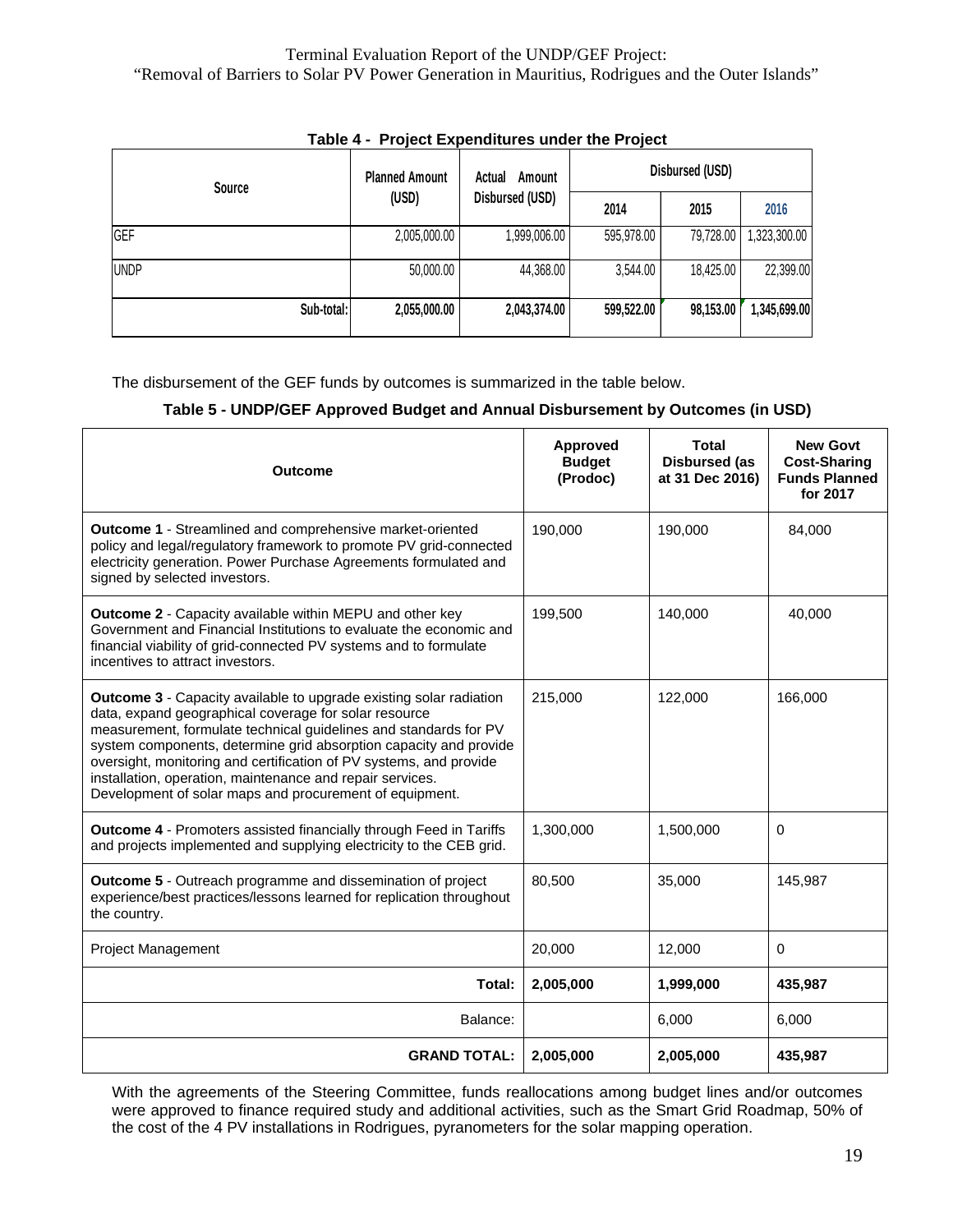"Removal of Barriers to Solar PV Power Generation in Mauritius, Rodrigues and the Outer Islands"

In terms of co-financing under the project, both in cash and in-kind, a table with overall co-financing mobilized is presented in *Annex 7*.

Investment from the private sector was some 40 million USD which is over double the original target. The private sector interest and uptake of the technology is further evident in the overwhelming response to the programmes and calls issued by CEB. CEB expects that at least a further 100MW of PV will be installed by 2025. Government cofinancing in the form of in-kind support, feed-in-tariffs (32 million USD) and tax exemptions for PV equipment (estimated 43 million USD) has also contributed to the high impact and sustainability of the project.

#### *Monitoring and Evaluation Design at Entry and Implementation (\*): Satisfactory*

The project document contained a Monitoring and Evaluation Plan and Budget that would be conducted in accordance with established UNDP and GEF policies and procedures. M&E activities, lead responsible parties, budget and timeframe were clearly identified in the Monitoring and Evaluation section of the project document. The project logframe contains detailed indicators of achievement, means of verification, and assumptions and risks that provide milestones for measuring project implementation progress and performance.

The Project Inception Workshop took place in 2014. During project implementation, CEB as the Implementing Partner under MEPU, the EA, and UNDP CO undertook effective and timely monitoring activities through quarterly and annual progress reports (APRs) as well as the Project Implementation Reviews (PIRS) submitted by the project team to the Project Steering Committee. An independent mid-term evaluation of the project was carried out in April 2015. The Steering Committee met regularly and was informed of project progress. The Steering committee reviewed progress towards achievements and approved the Annual Work Plans and Budgets. The Terminal Evaluation Mission took place in Mauritius 26 February to 3 March 2017.

The Monitoring and Evaluation has been adequately designed and implemented according to the GEF/UNDP practice and in line with the monitoring and evaluation plan described in the Project Document. Based on the above evaluation, the TE evaluators rate the Monitoring and Evaluation Design at Entry and Implementation as **Satisfactory (S).**

### *UNDP and Implementing Partner Implementation / Execution (\*), Coordination, and Operational Issues: Satisfactory*

UNDP as IA and CEB/MEPU as EA exercised prudent and quality management actions to ensure achievement of project outcomes and objectives in a timely manner. UNDP as the International Implementing Agency, as stipulated in the Management Arrangements, provided strong support to and worked very closely with CEB during project implementation, recommended adaptive management to ensure achievement of project results. CEB as the main Implementing Partner worked collaboratively with UNDP and other key stakeholders, and collectively with other team members within CEB, they carried out the planned project activities with enthusiasm and great professionalism, in addition to their regular CEB workload. In turn, MEPU as EA provided the necessary policy support and guidance. Working together with UNDP, CEB team quickly embraced the need for adaptive management as and when implementation bottlenecks arose, which were numerous.

Despite delay in the project start-up and the operational completion of the project by December 2016, CEB has from the start of project implementation taken the leadership role and has become the champion for gridconnected PV in Mauritius. Even before taking over the project management in 2014, CEB was already proactive in promoting PV and undertook technical studies on the feasibility and relevance of PV. Their intellectual leadership, technical expertise and enthusiasm have ensured the overall success and sustainability of the project impact.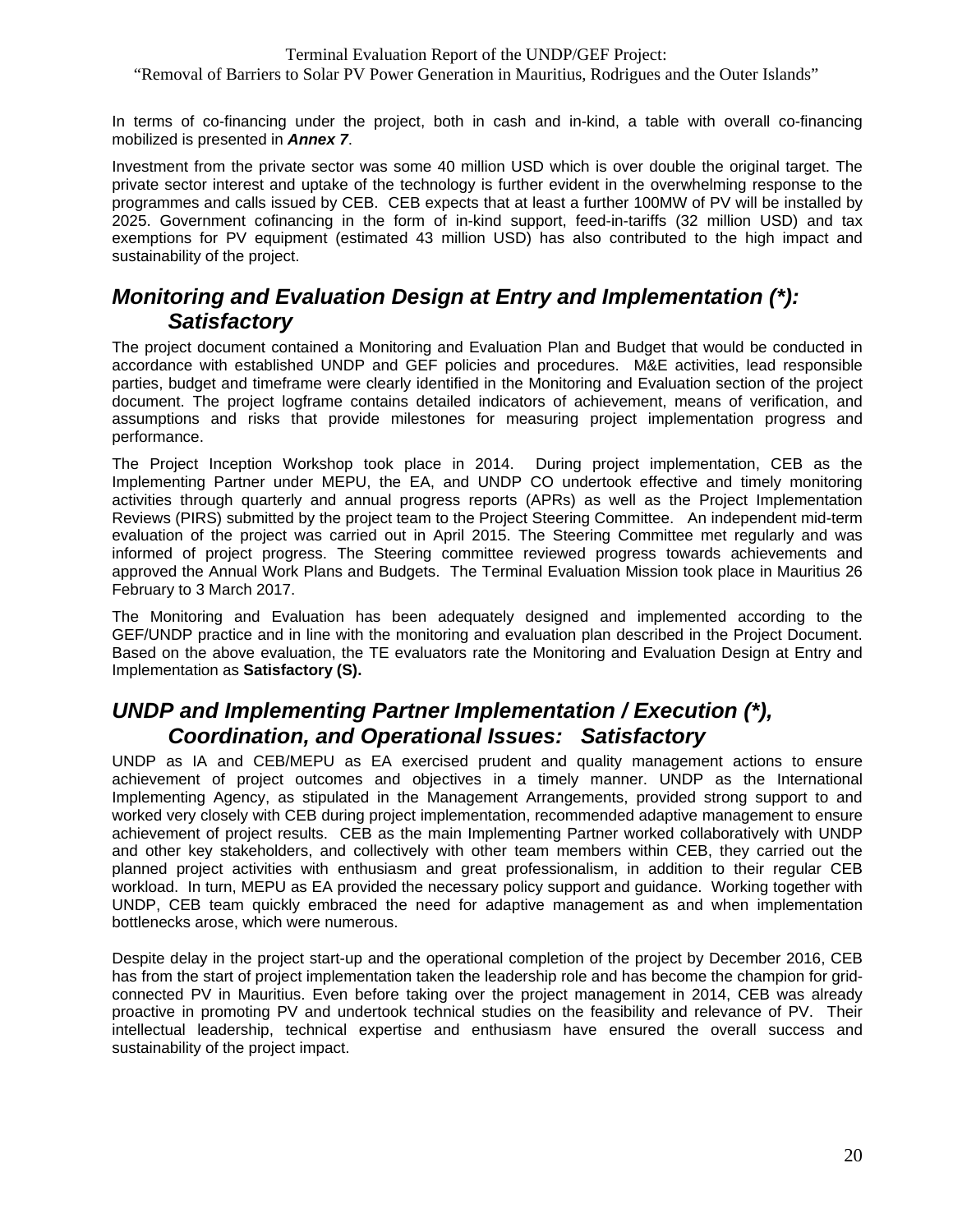The project benefited greatly from a broad qualitative ownership. In addition to the proactive management of the project under MEPU and CEB, other institutions also contributed in an active and sustainable manner. These include national stakeholders such as the University of Mauritius who are completing solar studies and maps, and international stakeholders such as AFD and World Bank.

The Project Management Unit did a very good job. The quality of outputs is high (in particular, the Grid Codes and the Grid Absorption Capacity studies) and these have contributed to the relevance and sustainability of the project. For all their individual and collective efforts and strong support exercised throughout project implementation to successfully achieve the project results and ensure sustainability, the evaluators rate the UNDP and the Implementing Partner Implementation/Execution, Coordination and Cooperation as **Satisfactory (S).**

## *Project Results*

## *Overall results (attainment of objectives) (\*): Highly Satisfactory*

As illustrated in Table 2 under the Executive Summary and reproduced below, the overall project objectives and outcomes have been generally met or exceeded, with the exception of two remaining outputs still to be completed before June 2017 (the solar map and the publication of knowledge products.)

Total installed PV capacity realized under the project total 11.21MW, which is well above the original target of 3MW and exceeded the revised target put forward at the inception workshop in 2014. CEB has estimated 22.68 GWh of electricity have already been generated by PV installations commissioned under the project at the time of the TE in early March 2017. The direct GHG Emission Reduction is therefore estimated at **352,621 tons CO<sub>2eq</sub>** considering the complete 20 year lifecycle of the PV installations.

The overall project targets and results achieved are summarized in the Table 1 presented earlier under the Executive Summary.

| <b>Installation</b>                                           | Capacity (MW) | <b>Energy Generated (GWh)</b> |
|---------------------------------------------------------------|---------------|-------------------------------|
| SSDG(604)                                                     | $4.2^{\circ}$ | 17.89                         |
| $MSDG - 3$ Green Fields                                       | 5.60          | $0.58*$                       |
| Other MSDG (3)                                                |               | $4.16*$                       |
| Total:                                                        | 1.21          | 22.63                         |
| $*Commisci and anonrotional in Decomben 2016 and Iannom 2017$ |               |                               |

#### **Table 6 - PV capacity installed under project - all SSDG and MSDG (as at 2 March 2017)**

**\*Commissioned and operational in December 2016 and January 2017.** 

The PV Solar energy sector in Mauritius has clearly taken off, with a very effective public-private partnership catalyzed by the project. Private sector has shown a willingness to take proactive action and invest in PV and reduce Green House Gas emission. 604 household PV installations have been connected to grid under SSDG schemes, with total installed capacity of 4.21 MW. In addition, 3 PV farms with 2 MW capacity each have been realized under the MSDG scheme with total installed capacity of 5.6 MW, and 3 other entities with total installed capacity of 1.4 MW also benefitted from the FIT under the MSDG programme.

Public sector investment in PV systems directly related to project activities is estimated at over 81 million USD; this includes the indirect loss of revenues to the Government resulting from exemptions of import duties and VAT. Further, about 20 solar PV suppliers (including engineers, sales staff, and technicians) are active on the islands. The future market prospect is generally seen as very good. CEB has plans for an additional 100MW PV installations before 2025 based on tenders already issued and its PV pipeline projects.

Based on the review of all available information, the Overall Results are rated **Highly Satisfactory**.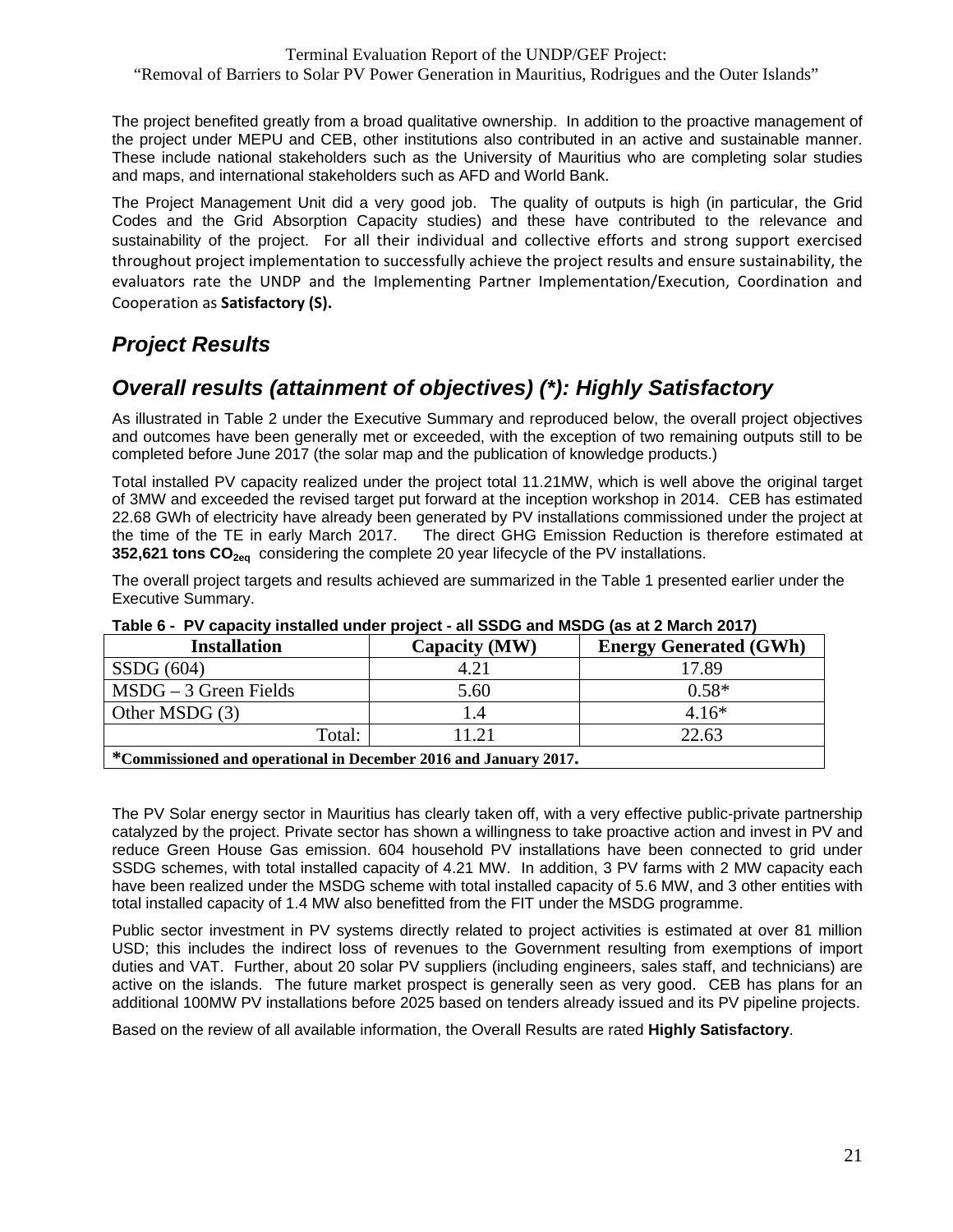| Component /                                                                                                                                                                                                                                                                                     | Performance                                                                                                                                                                                       | Original                                                                                                                                                                                                                                                                                        | Original                                                                                                                                                                                                                                                                                                                                                                                                                                                                                                     | <b>Revised</b>                                                                                                                                                                                      | <b>Revised</b>                                                                                                                                                                                                                                                                                                | 2016                                                                                                                                                                                                                                                                                                                                                                                                                                                  |                                                                                                                                                                                                                                                                                                                                                                                                                                                                                                                                                                                                                                    |                                   |
|-------------------------------------------------------------------------------------------------------------------------------------------------------------------------------------------------------------------------------------------------------------------------------------------------|---------------------------------------------------------------------------------------------------------------------------------------------------------------------------------------------------|-------------------------------------------------------------------------------------------------------------------------------------------------------------------------------------------------------------------------------------------------------------------------------------------------|--------------------------------------------------------------------------------------------------------------------------------------------------------------------------------------------------------------------------------------------------------------------------------------------------------------------------------------------------------------------------------------------------------------------------------------------------------------------------------------------------------------|-----------------------------------------------------------------------------------------------------------------------------------------------------------------------------------------------------|---------------------------------------------------------------------------------------------------------------------------------------------------------------------------------------------------------------------------------------------------------------------------------------------------------------|-------------------------------------------------------------------------------------------------------------------------------------------------------------------------------------------------------------------------------------------------------------------------------------------------------------------------------------------------------------------------------------------------------------------------------------------------------|------------------------------------------------------------------------------------------------------------------------------------------------------------------------------------------------------------------------------------------------------------------------------------------------------------------------------------------------------------------------------------------------------------------------------------------------------------------------------------------------------------------------------------------------------------------------------------------------------------------------------------|-----------------------------------|
| Outcomes/                                                                                                                                                                                                                                                                                       | <b>Indicators</b>                                                                                                                                                                                 | <b>Baseline</b>                                                                                                                                                                                                                                                                                 | <b>End of Project Target</b>                                                                                                                                                                                                                                                                                                                                                                                                                                                                                 | <b>Baseline</b>                                                                                                                                                                                     | <b>End of Project Target</b>                                                                                                                                                                                                                                                                                  | <b>Project Status</b>                                                                                                                                                                                                                                                                                                                                                                                                                                 | <b>Terminal Evaluation</b>                                                                                                                                                                                                                                                                                                                                                                                                                                                                                                                                                                                                         | <b>Rating</b>                     |
| <b>Outputs</b>                                                                                                                                                                                                                                                                                  |                                                                                                                                                                                                   | (2011)                                                                                                                                                                                                                                                                                          | (2011)                                                                                                                                                                                                                                                                                                                                                                                                                                                                                                       | (2014)                                                                                                                                                                                              | (2014)                                                                                                                                                                                                                                                                                                        |                                                                                                                                                                                                                                                                                                                                                                                                                                                       | <b>Comments</b>                                                                                                                                                                                                                                                                                                                                                                                                                                                                                                                                                                                                                    |                                   |
| <b>Project Objective:</b><br>To assist the<br>Government in<br>addressing the barriers<br>with a view to<br>promoting PV grid-<br>connected electricity<br>generation.                                                                                                                          | Direct<br>investment in at<br>least 3 MW of<br>on-grid PV<br>installations by<br>end of project.<br>Amount of<br>reduced CO <sub>2</sub><br>emissions<br>compared to the<br>projected<br>baseline | GHG in the<br>electricity<br>generation<br>sector scheduled<br>to increase from<br>2.03 million<br>tons/year (2008<br>figures) to<br>almost 3.3<br>million<br>tons/year by the<br>year 2020.<br><b>Negligible</b><br>investments<br>taking place in<br>on-grid PV<br>electricity<br>generation. | 11,662 MWh of<br>electricity generated (as<br>a result of the 3 MW<br>capacity brought on-<br>line) by project<br>completion <sup>1</sup> .<br>Direct reduction of<br>13,295 tons of $CO2$<br>over the 4-year FSP<br>project life cycle and<br>98,400 over the full<br>lifetime of the plants.<br>Estimated cumulative<br>indirect GHG<br>emission reduction of at<br>least 350,000 tons of<br>$CO2eq$ by 2025 on the<br>basis of a conservative<br>policy scenario and a<br>GEF causality factor of<br>80%. | Investment in<br>the PV sector<br>are taking place<br>and 5 solar PV<br>plants of<br>capacity 2 MW<br>each will be set<br>up by 2015,<br>subject to Power<br>Purchase<br>Agreements<br>being singed | Assuming that the 10<br>MW start to produce<br>electricity from 2015<br>and 1500 hours of<br>sunlight. It is<br>anticipated that 15000<br><b>MWH</b> of electricity<br>will be produced before<br>the end of the project.<br>Direct reduction of CO2<br>emissions will therefore<br>exceed the initial target | By the end of 2016,<br>11.208 MW PV<br>capacity have been<br>realized &<br>commissioned<br>within the project<br>and have already<br>generated 22.860<br>MWh of electricity.<br>An additional<br>325,717 MWh are<br>expected over the<br>remaining lifecycle<br>(20 years total) of<br>the PV plants. This<br>corresponds to a<br>total direct ER of<br>352,621 tons CO <sub>2eq</sub><br>which is 3.6 times<br>the original target of<br>98400 tons. | Both the original target of<br>3MW and the revised<br>target of 10MW following<br>the inception workshop in<br>2014 have been met and<br>surpassed. An additional<br>17 MW capacity (PV<br>farms) has also been<br>realized outside the<br>project. The project has<br>played a catalytic role in<br>expanding the PV market<br>in Mauritius. CEB<br>forecasts over 100MW<br>additional PV capacity by<br>2025. Considering this<br>data & causality factor of<br>80%, Indirect ER (bottom<br>up) is estimated at 1058<br>$ktCO2$ or 3 times target.<br>Private sector investment<br>under the project exceeds<br>40 million US\$. | <b>HS</b>                         |
| Component /<br><b>Outcome 1:</b><br>Streamlined and<br>comprehensive market-<br>oriented energy policy<br>and legal/regulatory<br>framework to promote<br>PV grid-connected<br>electricity generation.<br><b>Power Purchase</b><br>agreements formulated<br>and signed by selected<br>investors | Framework<br>finalized and<br>available for<br>consultation by<br>potential<br>investors.<br><b>Standardized</b><br><b>PPAs</b><br>formulated and<br>the SSDG<br>scheme<br>reviewed               | None available<br>at the present<br>time.                                                                                                                                                                                                                                                       | To be completed within<br>15 months of project<br>initiation and approved<br>by Government one and<br>a half years after start of<br>project                                                                                                                                                                                                                                                                                                                                                                 | With the help of<br>EDF a<br>competitive<br>bidding exercise<br>was carried out<br>using a standard<br>RFP and PPAs<br>to procure five 2<br>MW solar PV<br>plants                                   | To be completed by<br>September 2015<br>Standardized PPAs to<br>be completed by<br>September 2014                                                                                                                                                                                                             | Procedures for<br>SSDG have been<br>streamlined in 2016.<br>1 Grid Codes for<br>SSDG and 2 for<br><b>MSDG</b> were<br>established and in<br>use. PPAs are<br>developed and in<br>use. 3 PPAs with<br>investors have been<br>signed under<br>MSDG scheme, and<br>604 ESPAs signed<br>under the SSDG<br>scheme.                                                                                                                                         | The project has<br>accomplished a great deal<br>in terms of streamlining<br>the process for assessing<br>and realizing grid<br>connected PV<br>installations. Some 2000<br>applications for the next<br>phase of the SSDG<br>scheme have been<br>received at the time of the<br>terminal evaluation.                                                                                                                                                                                                                                                                                                                               | $\overline{\mathbf{H}}\mathbf{S}$ |

#### **Table 7: Achievement of Outcomes against Original ProDoc (2011) and against Revisions in Inception Report (2014)**

<sup>&</sup>lt;sup>1</sup> This electricity generation figure reflects the expectation at project outset that all new plants specifically targeted for installation as part of the project would be fully operational by January 2013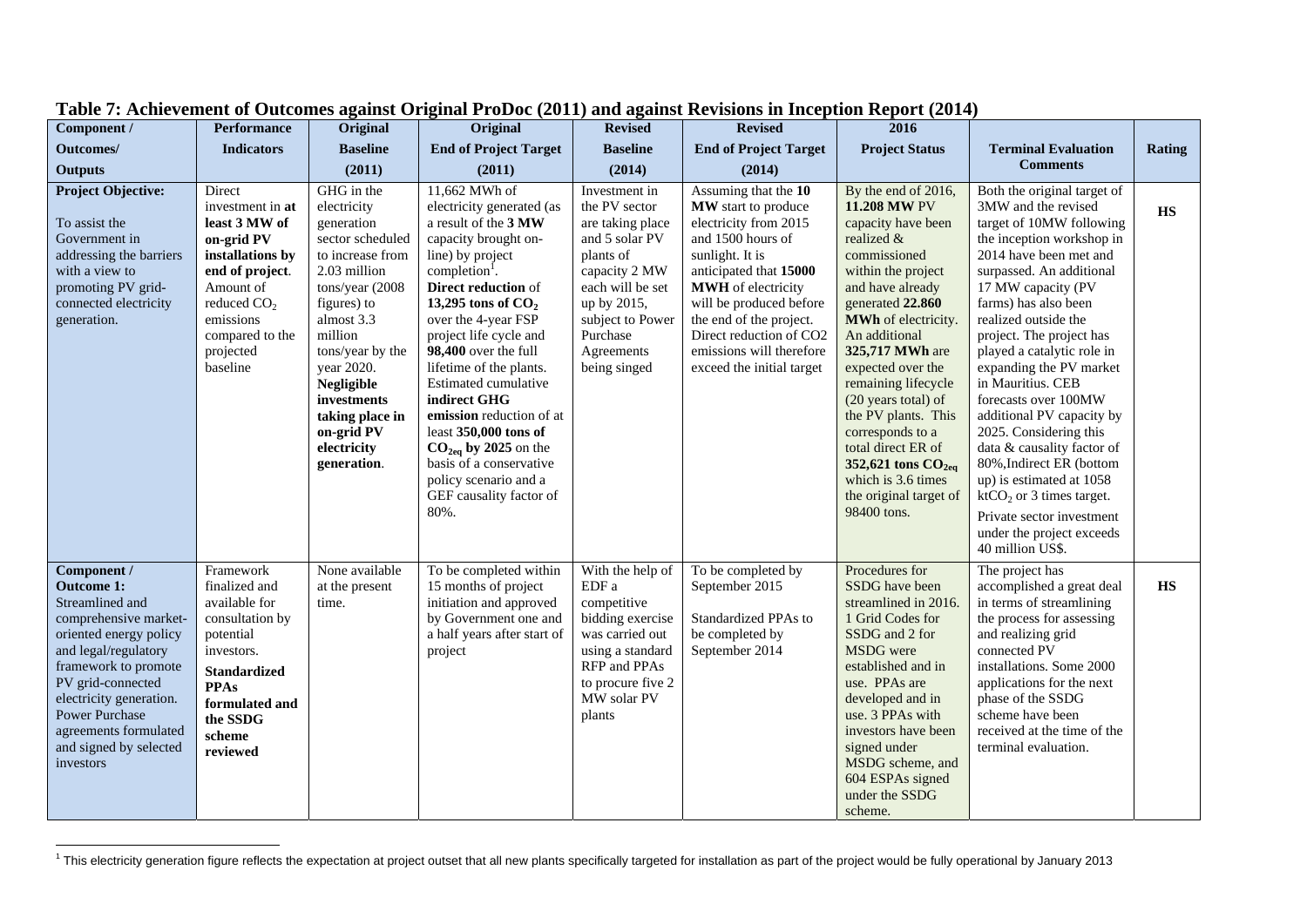| Component /                                                                                                                                                       | <b>Performance</b>                                                                    | Original                                                                                                                                                                 | Original                                                                                                                                                                                                                                         | <b>Revised</b>                                                                                                                          | <b>Revised</b>                                                                                                                                  | 2016                                                                                                                                                                                                                                                                              |                                                                                                                                                                                                                                                                                                                                                     |               |
|-------------------------------------------------------------------------------------------------------------------------------------------------------------------|---------------------------------------------------------------------------------------|--------------------------------------------------------------------------------------------------------------------------------------------------------------------------|--------------------------------------------------------------------------------------------------------------------------------------------------------------------------------------------------------------------------------------------------|-----------------------------------------------------------------------------------------------------------------------------------------|-------------------------------------------------------------------------------------------------------------------------------------------------|-----------------------------------------------------------------------------------------------------------------------------------------------------------------------------------------------------------------------------------------------------------------------------------|-----------------------------------------------------------------------------------------------------------------------------------------------------------------------------------------------------------------------------------------------------------------------------------------------------------------------------------------------------|---------------|
| Outcomes/                                                                                                                                                         | <b>Indicators</b>                                                                     | <b>Baseline</b>                                                                                                                                                          | <b>End of Project Target</b>                                                                                                                                                                                                                     | <b>Baseline</b>                                                                                                                         | <b>End of Project Target</b>                                                                                                                    | <b>Project Status</b>                                                                                                                                                                                                                                                             | <b>Terminal Evaluation</b>                                                                                                                                                                                                                                                                                                                          | <b>Rating</b> |
| <b>Outputs</b>                                                                                                                                                    |                                                                                       | (2011)                                                                                                                                                                   | (2011)                                                                                                                                                                                                                                           | (2014)                                                                                                                                  | (2014)                                                                                                                                          |                                                                                                                                                                                                                                                                                   | <b>Comments</b>                                                                                                                                                                                                                                                                                                                                     |               |
| Output 1.1: Report<br>streamlining market-<br>oriented energy policy<br>and legal/regulatory<br>framework to regulate<br>on-grid PV electricity<br>generation.    | Report<br>confirming that<br>policy and<br>framework<br>arrangements<br>are in place. | Potentially<br>overlapping<br>responsibilities<br>of various<br>Government<br>institutions<br>make the<br>decision process<br>quite<br>cumbersome<br>and<br>complicated. | To be completed within<br>15 months of project<br>initiation and approved<br>by the Government 1.5<br>after start of project                                                                                                                     |                                                                                                                                         | Preparation of a report<br>on the requirements for<br>solar PV integration<br>will be ready by<br>September 2014                                | The Report<br>'Determination of<br>the Grid Absorption<br>Capacity of<br>Mauritius and<br>Preparation of a<br>Grid Code, Feed-in<br>Tariffs and Model<br><b>Energy Supply</b><br>Purchase<br>Agreements for RE<br>Systems between<br>50kW to 2MW was<br>ready in October<br>2014. | The report prepared by<br>Mercados was thorough<br>and professional. It<br>provided international<br>expertise, best practice<br>and technical competence<br>for the efficient and<br>effective implementation<br>of project activities and<br>future PV market<br>expansion. Energy<br>generation and<br>distribution grid<br>capacities reviewed. | <b>HS</b>     |
| <b>Output 1.2: Strategy</b><br>document aimed at<br>sharpening the focus of<br>the respective roles and<br>responsibilities of<br>MEPU and CEB for<br>on-grid PV. | Document<br>available and<br>procedures in<br>place.                                  | Not available at<br>the present time.                                                                                                                                    | To be completed within<br>15 months of project<br>initiation and approved<br>by the Government 1.5<br>years after start of<br>project                                                                                                            |                                                                                                                                         | Agreement of MEPU<br>will be sought to launch<br>a review of the roles<br>and responsibilities of<br>various organizations                      | Achieved                                                                                                                                                                                                                                                                          | The GEF PV project has<br>been very well managed<br>by CEB. The public<br>utility is the main<br>competence hub for<br>management and<br>technical issues on PV<br>investment and the grid.                                                                                                                                                         | <b>HS</b>     |
| Output 1.3: Criteria<br>and procedures for the<br>introduction of a<br>transparent process in<br>the selection/award of<br>projects for<br>development.           | Guidelines<br>available and put<br>into practice.                                     | Not available at<br>the present time.                                                                                                                                    | To be completed within<br>15 months of project<br>initiation and approved<br>by the Government 1.5<br>years after start of<br>project Competitive<br>selection/award of<br>projects completed by<br>the end of 1.5 years<br>after project start. | Bidding<br>document has<br>been prepared<br>by EDF<br>Technical<br>criteria and<br>procedures are<br>being worked<br>out by<br>Mercados | September 2014 for<br>technical criteria and<br>procedures<br>Completion of standard<br>bidding document for<br>power projects by<br>March 2015 | <b>Standard bidding</b><br>procedures and<br>documents are in<br>use. Technical<br>specifications have<br>been clarified with<br>the Grid Codes.                                                                                                                                  | Within the course of the<br>evaluation, several PV<br>operators and suppliers<br>have requested a<br>comprehensive and<br>transparent bid evaluation<br>process which takes into<br>consideration the<br>competence and<br>experience of the<br>companies.                                                                                          | ${\bf S}$     |
| <b>Output 1.4: One-stop</b><br>shop for issuance of<br>construction licenses<br>and permits to<br>developers.                                                     | One-stop shop is<br>operational.<br>Information<br>brochure and<br>website are        | Under the<br>business-as-<br>usual scenario,<br>the average time<br>to secure all                                                                                        | All construction<br>licenses and permits are<br>issued following<br>completion of<br>feasibility studies and                                                                                                                                     |                                                                                                                                         | Agreement of MEPU<br>will be sought to launch<br>a consultancy in this<br>respect                                                               | Streamlined one-<br>stop-shop approach<br>is in place for<br>SSDG. For<br>L/MSDG,                                                                                                                                                                                                 |                                                                                                                                                                                                                                                                                                                                                     | <b>MS</b>     |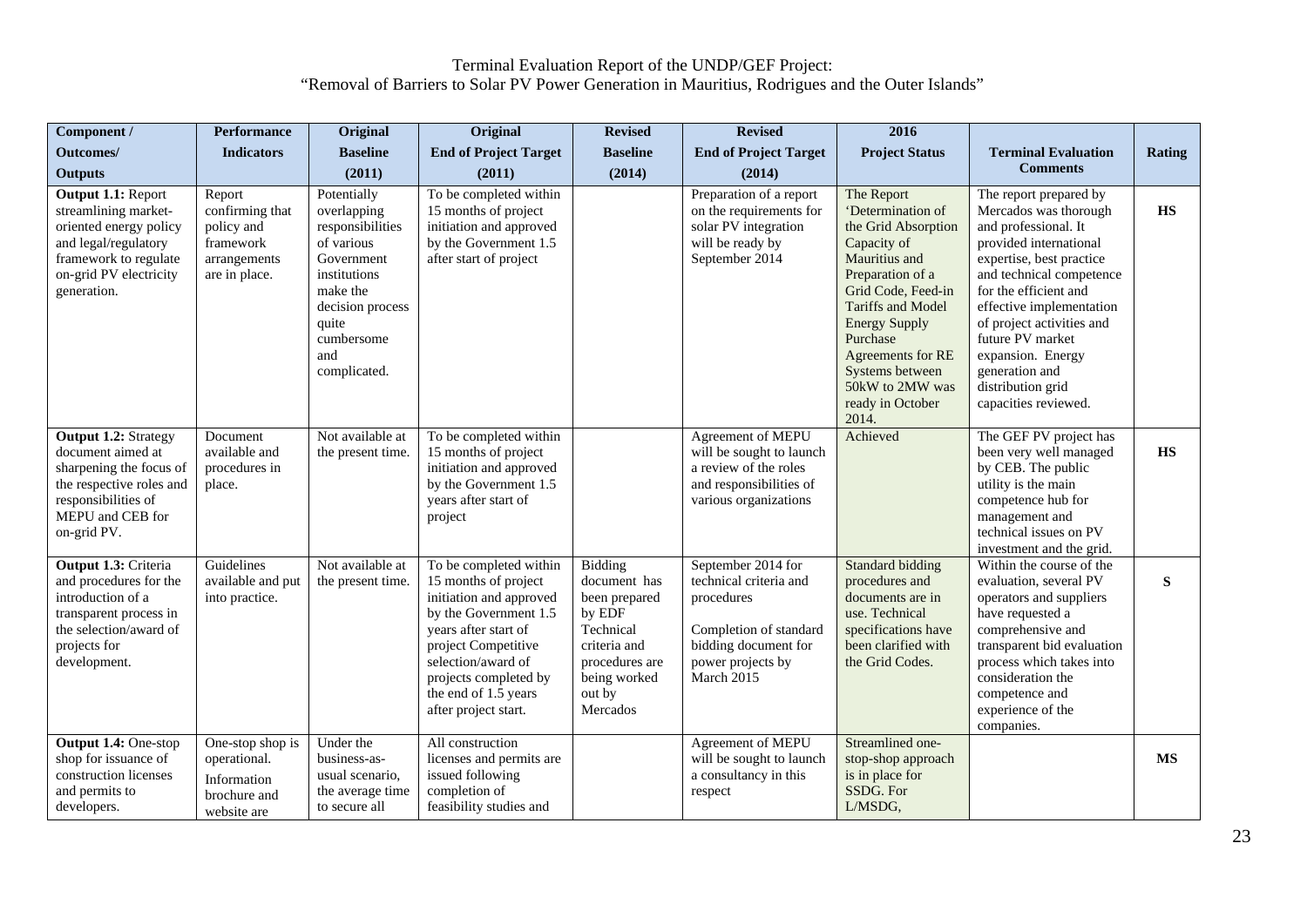| Component /                                                                                                                                                                    | <b>Performance</b>                                                                                                                               | Original                                                                                                                                                                                | Original                                                                                                                       | <b>Revised</b>                                                       | <b>Revised</b>                                           | 2016                                                                                                                                                                                                                                                                                                                                                                                                                                                                                                                                    |                                                                                                                                                                                                                                                                                                |           |
|--------------------------------------------------------------------------------------------------------------------------------------------------------------------------------|--------------------------------------------------------------------------------------------------------------------------------------------------|-----------------------------------------------------------------------------------------------------------------------------------------------------------------------------------------|--------------------------------------------------------------------------------------------------------------------------------|----------------------------------------------------------------------|----------------------------------------------------------|-----------------------------------------------------------------------------------------------------------------------------------------------------------------------------------------------------------------------------------------------------------------------------------------------------------------------------------------------------------------------------------------------------------------------------------------------------------------------------------------------------------------------------------------|------------------------------------------------------------------------------------------------------------------------------------------------------------------------------------------------------------------------------------------------------------------------------------------------|-----------|
| Outcomes/                                                                                                                                                                      | <b>Indicators</b>                                                                                                                                | <b>Baseline</b>                                                                                                                                                                         | <b>End of Project Target</b>                                                                                                   | <b>Baseline</b>                                                      | <b>End of Project Target</b>                             | <b>Project Status</b>                                                                                                                                                                                                                                                                                                                                                                                                                                                                                                                   | <b>Terminal Evaluation</b>                                                                                                                                                                                                                                                                     | Rating    |
| <b>Outputs</b>                                                                                                                                                                 |                                                                                                                                                  | (2011)                                                                                                                                                                                  | (2011)                                                                                                                         | (2014)                                                               | (2014)                                                   |                                                                                                                                                                                                                                                                                                                                                                                                                                                                                                                                         | <b>Comments</b>                                                                                                                                                                                                                                                                                |           |
| <b>Output 1.5</b> Review of<br>the SSDG scheme<br>including financial<br>model, technical<br>specifications towards<br>improving the scheme<br>and moving to the next<br>phase | available.<br>Document<br>available on the<br>results achieved<br>by the scheme<br>and options for<br>improvement<br>suggested for<br>next phase | required<br>construction<br>licenses and<br>permits can take<br>up to 12<br>months.<br>Not available at<br>the present time.<br>SSDG scheme<br>expected to be<br>over by end of<br>2011 | selection of promoters<br>To be completed within<br>18 months of project<br>initiation and applied by<br>Government thereafter | This is being<br>done by<br>Mercados                                 | Report to be ready by<br>September 2014                  | procedures have<br>been greatly<br>improved but a<br>streamlined inter-<br>ministerial review<br>and coordination<br>still needs to be<br>pursued, e.g. for<br>land conversion<br>approval and EIA<br>for LSDG.<br>The Mercados<br>Report provided<br>very useful blue<br>print for<br>operationalization<br>of SSDG. A second<br>SSDG and PV<br>market Review by<br>Deloitte/India was<br>initiated and a<br>stakeholders<br>workshop held on<br>28 February 2017.<br>Similar workshop in<br>Rodrigues was to be<br>held by mid-March. | The SSDG scheme<br>remains highly attractive<br>to building owners as<br>evidenced by over 2000<br>new applications under<br>review. CEB is also<br>launching further SSDG<br>schemes including a<br>Social Low Income<br>scheme aimed to install a<br>total of 10MW over the<br>next 5 years. | ${\bf S}$ |
| Output 1.6:<br>Standardized and<br>signed Power Purchase<br>Agreements with<br>identified<br>developers/investors                                                              | <b>Power Purchase</b><br>agreements<br>signed.                                                                                                   | <b>Not</b><br>presently<br>available.                                                                                                                                                   | Completed within 15<br>months of project start.                                                                                | EDF has<br>prepared<br>standard PPAs<br>for 2 MW<br>bidding exercise | Standardized PPA to be<br>completed by<br>September 2014 | PPAs are developed<br>and in use, 3 PPAs<br>have already been<br>signed under<br>MSDG scheme                                                                                                                                                                                                                                                                                                                                                                                                                                            | The PPAs have been<br>developed taking into<br>consideration<br>international best practice<br>as outlined in the<br>Mercados report 2014                                                                                                                                                      | <b>HS</b> |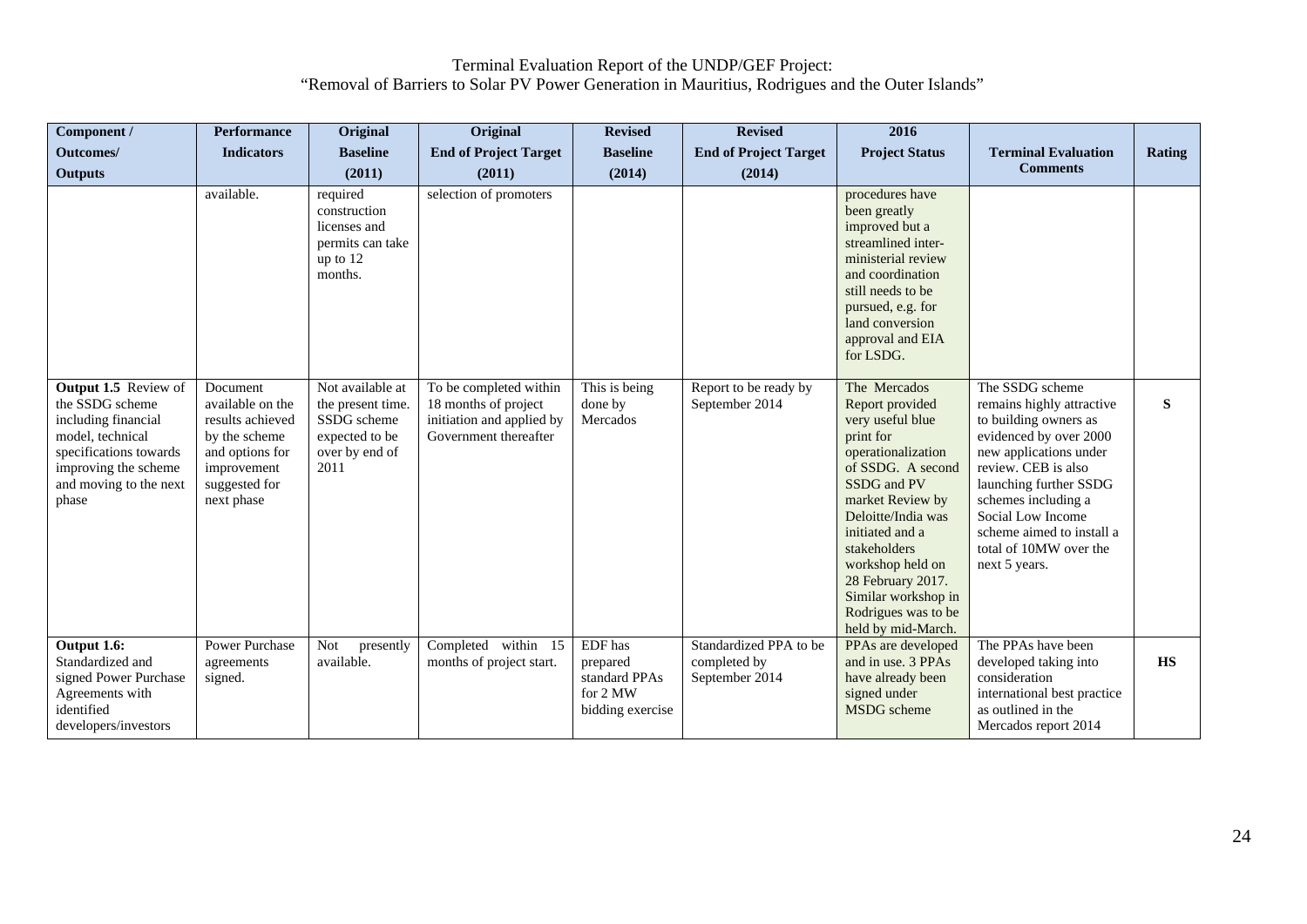| Component /                                                                                                                                                                                                                                                                    | <b>Performance</b>                                                                                                  | Original                                                             | Original                                                                                                                | <b>Revised</b>  | <b>Revised</b>                                                                                                                     | 2016                                                                                                                                                                                                                                                             |                                                                                                                                                                                                  |           |
|--------------------------------------------------------------------------------------------------------------------------------------------------------------------------------------------------------------------------------------------------------------------------------|---------------------------------------------------------------------------------------------------------------------|----------------------------------------------------------------------|-------------------------------------------------------------------------------------------------------------------------|-----------------|------------------------------------------------------------------------------------------------------------------------------------|------------------------------------------------------------------------------------------------------------------------------------------------------------------------------------------------------------------------------------------------------------------|--------------------------------------------------------------------------------------------------------------------------------------------------------------------------------------------------|-----------|
| Outcomes/                                                                                                                                                                                                                                                                      | <b>Indicators</b>                                                                                                   | <b>Baseline</b>                                                      | <b>End of Project Target</b>                                                                                            | <b>Baseline</b> | <b>End of Project Target</b>                                                                                                       | <b>Project Status</b>                                                                                                                                                                                                                                            | <b>Terminal Evaluation</b>                                                                                                                                                                       | Rating    |
| <b>Outputs</b>                                                                                                                                                                                                                                                                 |                                                                                                                     | (2011)                                                               | (2011)                                                                                                                  | (2014)          | (2014)                                                                                                                             |                                                                                                                                                                                                                                                                  | <b>Comments</b>                                                                                                                                                                                  |           |
| Component /<br><b>Outcome 2: Capacity</b><br>available within MEPU<br>and other key<br>Government /Financial<br>Institutions to evaluate<br>the economic and<br>financial viability of<br>grid-connected PV<br>systems and to<br>formulate incentives to<br>attract investors. | Number of staff<br>who participated<br>in and<br>successfully<br>completed<br>capacity<br>development<br>programme. | None available<br>at the present<br>time.                            | At least 2 projects<br>evaluated by the end of<br>year 2.<br>Ten staff trained during<br>first 15 months of<br>project. |                 | By July 2015 training to<br>be provided to the<br>concerned staff                                                                  | - Capacity building<br>on Financial and<br>Economic<br>Assessment was<br>conducted by<br>Mercados in<br>October 2015; 47<br>participants<br>attended, and 7 of<br>them are women.<br>-Both MITD and<br>UoM are also<br>providing courses<br>on PV installations. | CEB now has a dedicated<br>team for handling<br>review and approval of<br>SSDG applications, and<br>for processing M/LSDG<br>in close coordination<br>with MEPU and other<br><b>Ministries</b> ) | <b>HS</b> |
| <b>Output 2.1: Suitable</b><br>methodology for the<br>economic/financial<br>evaluation of on-grid<br>PV systems.                                                                                                                                                               | Methodology<br>applied by<br>entities on large<br>scale PV<br>projects                                              | Not available at<br>the present time.                                | To be completed within<br>15 months of project<br>initiation and applied by<br>Government thereafter.                   |                 | By July 2015 standard<br>methodology will be<br>available                                                                          | CEB has dedicated<br>technical team to<br>appraise<br>applications and<br>conduct audit and<br>commissioning of<br>PV installations.                                                                                                                             | Cooperation mechanism<br>established between CEB<br>with other entities<br>including Banks,<br>Ministries, vendors)                                                                              | ${\bf S}$ |
| Output 2.2: Standard<br>financial evaluation<br>methodology for<br>calculating feed-in<br>tariffs for investors<br>with installed<br>capacities more than 50<br>kW.                                                                                                            | Methodology<br>applied<br>by<br>MEPU and used<br>in PPAs                                                            | No such<br>evaluation<br>methodology<br>available.                   | To be completed within<br>15 months of project<br>initiation and applied by<br>Government thereafter.                   |                 | By July 2015 standard<br>methodology will be<br>available                                                                          | Achieved                                                                                                                                                                                                                                                         | This was an integral part<br>of the Mercados Report.                                                                                                                                             | ${\bf S}$ |
| Output 2.3: Financial<br>and other incentives to<br>be provided to project<br>developers. Ownership<br>model and investment<br>scheme created                                                                                                                                  | Document<br>available and<br>incentives<br>operationalised.<br>Financially<br>sustainable                           | No<br>comprehensive<br>document<br>available at the<br>present time. | To be completed within<br>15 months of project<br>initiation and applied by<br>Government thereafter.                   |                 | In the next budget aim<br>is to remove VAT and<br>customs duties on all<br>connected equipment<br>2015.<br>As part of the strategy | Different Feed-in-<br>Tariff schemes were<br>successfully piloted<br>and implemented.<br>Other financial<br>incentives include:                                                                                                                                  |                                                                                                                                                                                                  | S         |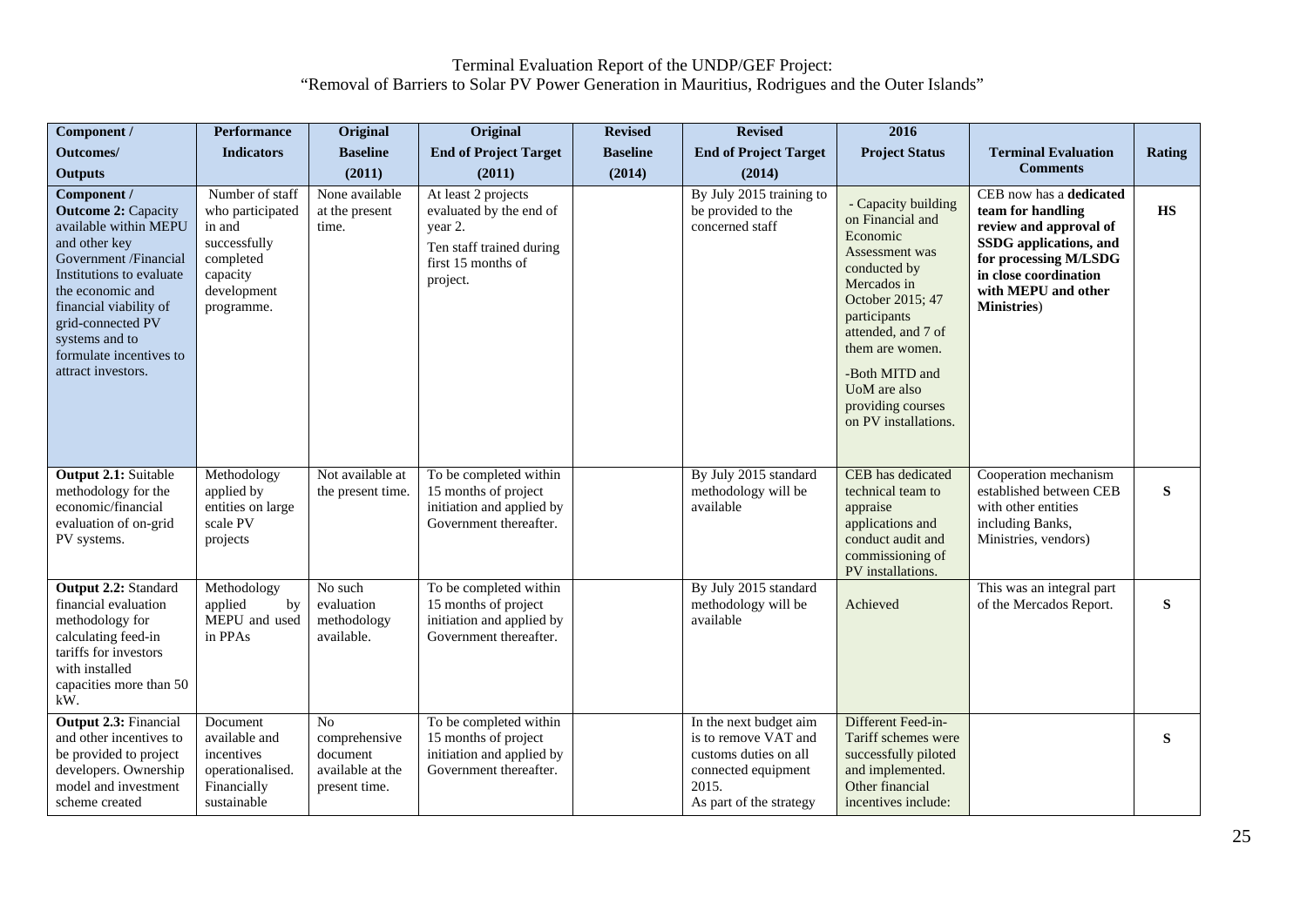| Component /                                                                                                                                                                                            | <b>Performance</b>                                                                                                                              | Original                                  | Original                                                                                                                                                                         | <b>Revised</b>                                                                                                                       | <b>Revised</b>                                                                                                          | 2016                                                                                                                                                                                                                                                                                             |                                                                                              |           |
|--------------------------------------------------------------------------------------------------------------------------------------------------------------------------------------------------------|-------------------------------------------------------------------------------------------------------------------------------------------------|-------------------------------------------|----------------------------------------------------------------------------------------------------------------------------------------------------------------------------------|--------------------------------------------------------------------------------------------------------------------------------------|-------------------------------------------------------------------------------------------------------------------------|--------------------------------------------------------------------------------------------------------------------------------------------------------------------------------------------------------------------------------------------------------------------------------------------------|----------------------------------------------------------------------------------------------|-----------|
| Outcomes/                                                                                                                                                                                              | <b>Indicators</b>                                                                                                                               | <b>Baseline</b>                           | <b>End of Project Target</b>                                                                                                                                                     | <b>Baseline</b>                                                                                                                      | <b>End of Project Target</b>                                                                                            | <b>Project Status</b>                                                                                                                                                                                                                                                                            | <b>Terminal Evaluation</b>                                                                   | Rating    |
| <b>Outputs</b>                                                                                                                                                                                         |                                                                                                                                                 | (2011)                                    | (2011)                                                                                                                                                                           | (2014)                                                                                                                               | (2014)                                                                                                                  |                                                                                                                                                                                                                                                                                                  | <b>Comments</b>                                                                              |           |
|                                                                                                                                                                                                        | mechanisms<br>developed to<br>support Feed in<br>Tariffs                                                                                        |                                           |                                                                                                                                                                                  |                                                                                                                                      | document consultancy<br>the ownership models<br>and investment schemes<br>will be looked into by<br><b>July 2014</b>    | -15% VAT removed<br>in 2016 for all PV<br>system components.<br>$-15\%$ of PV<br>investment cost can<br>be deducted from<br>income tax each<br>year;<br>-8% is given as<br>grant on green<br>loans.                                                                                              |                                                                                              |           |
| <b>Output 2.4: Capacity</b><br>developed within<br>financial institutions to<br>appraise PV projects<br>for lending. Risk<br>mitigation instruments<br>developed to protect<br>lenders and developers. | Number of<br>financial<br>institutions staff<br>successfully<br>trained.<br>Risk mitigation<br>instruments<br>developed and<br>operationalised. | None available<br>at the present<br>time. | Five to six financial<br>institutions staff trained<br>during first15 months of<br>project.<br>Risk mitigation<br>instruments developed<br>during first 15 months<br>of project. |                                                                                                                                      | By end of July 2014, it<br>is proposed that training<br>be provided on RE<br>project appraisal                          | Training conducted<br>by Mercados in<br>October 2015<br>included<br>participants from<br>local banks and<br>financial services<br>entities. The AFD's<br>Green Line of<br>Credit totally Euro<br>45 million through<br>MCB and SBM are<br>already fully<br>committed, mostly<br>by PV investors. | Insurance for PV<br>installations, especially<br>for SSDG owners, is still<br>a major issue. | ${\bf S}$ |
| <b>Output 2.5: Carbon</b><br>finance potential<br>developed regarding<br>future on-grid PV<br>investments outside of<br>the project framework.                                                         | Options assessed<br>and potential<br>developed to<br>access carbon<br>finance in future<br>investments.                                         | None available<br>at the present<br>time. | To be completed within<br>15 months of project<br>initiation.                                                                                                                    | As the Kyoto<br>Protocol is still<br>uncertain, there<br>is a need to use<br>the proposed<br>budget for<br>alternative<br>activities | Funding will be<br>allocated to a<br>demonstration PV plant<br>on the Rodrigues<br><b>Regional Assembly</b><br>Building | N/A Output<br>Cancelled                                                                                                                                                                                                                                                                          |                                                                                              | N/A       |
| Component /<br><b>Outcome 3: Capacity</b><br>available to upgrade                                                                                                                                      | Teams trained in<br>various<br>categories of                                                                                                    | No such activity<br>being                 | 15 sites targeted for<br>enhanced solar radiation                                                                                                                                |                                                                                                                                      | Mauritius<br>Meteorological Services<br>will be tasked with the                                                         | Services to be<br>provided by MSS<br>were too costly and                                                                                                                                                                                                                                         | Full solar mapping<br>operation expected to<br>begin by $3rd$ quarter of                     | <b>MS</b> |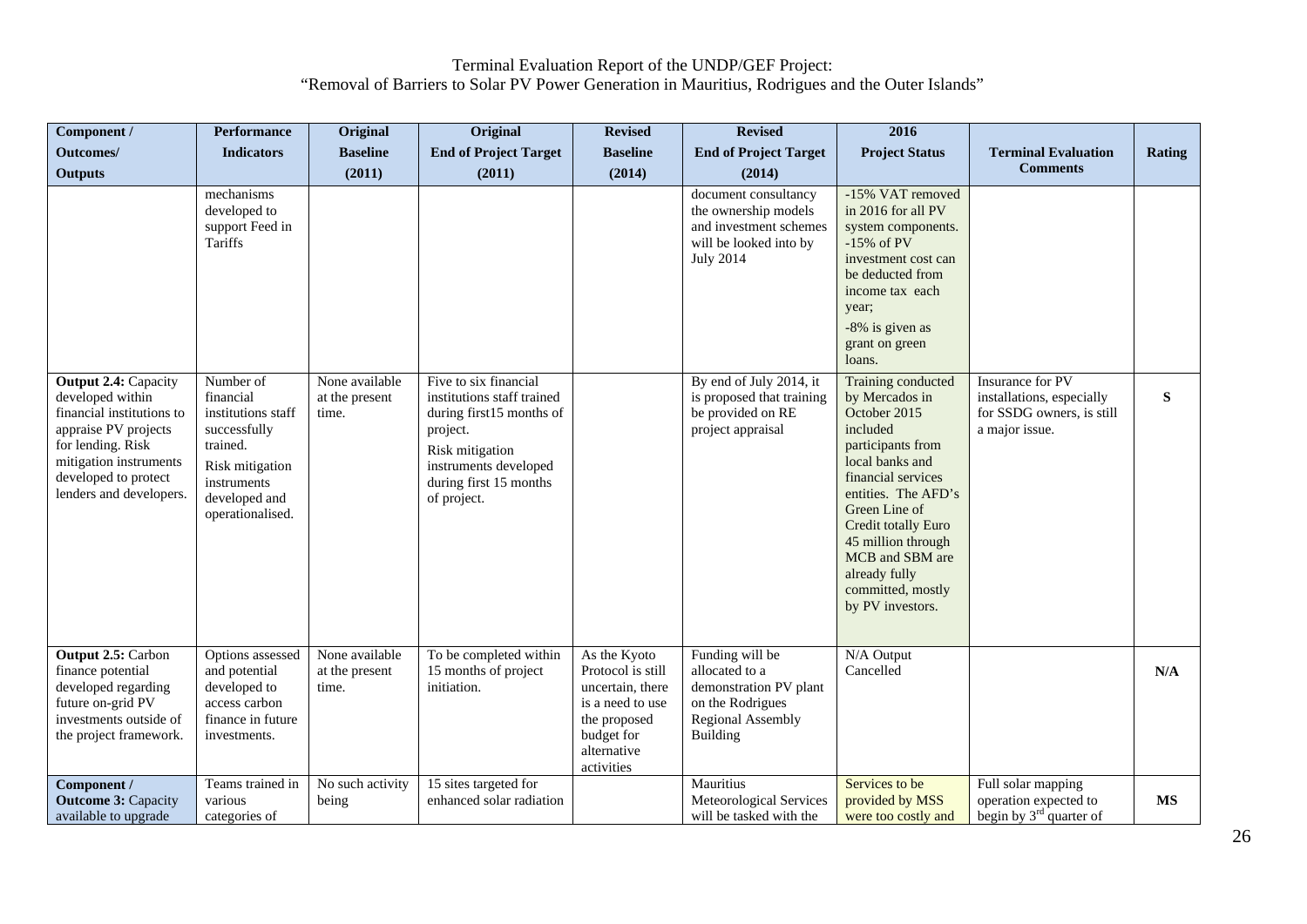| Component /                                                                                                                                                                                                                                                                                                                                                                                                               | <b>Performance</b>                                                                                                                                           | Original                                                                                                        | Original                                                                                                                                                                                                                                                                                                 | <b>Revised</b>  | <b>Revised</b>                                                                                                                                                                                                      | 2016                                                                                                                                                                                                                                                                                                                                                                                                                                                                                                                                                    |                                  |               |
|---------------------------------------------------------------------------------------------------------------------------------------------------------------------------------------------------------------------------------------------------------------------------------------------------------------------------------------------------------------------------------------------------------------------------|--------------------------------------------------------------------------------------------------------------------------------------------------------------|-----------------------------------------------------------------------------------------------------------------|----------------------------------------------------------------------------------------------------------------------------------------------------------------------------------------------------------------------------------------------------------------------------------------------------------|-----------------|---------------------------------------------------------------------------------------------------------------------------------------------------------------------------------------------------------------------|---------------------------------------------------------------------------------------------------------------------------------------------------------------------------------------------------------------------------------------------------------------------------------------------------------------------------------------------------------------------------------------------------------------------------------------------------------------------------------------------------------------------------------------------------------|----------------------------------|---------------|
| Outcomes/                                                                                                                                                                                                                                                                                                                                                                                                                 | <b>Indicators</b>                                                                                                                                            | <b>Baseline</b>                                                                                                 | <b>End of Project Target</b>                                                                                                                                                                                                                                                                             | <b>Baseline</b> | <b>End of Project Target</b>                                                                                                                                                                                        | <b>Project Status</b>                                                                                                                                                                                                                                                                                                                                                                                                                                                                                                                                   | <b>Terminal Evaluation</b>       | <b>Rating</b> |
| <b>Outputs</b>                                                                                                                                                                                                                                                                                                                                                                                                            |                                                                                                                                                              | (2011)                                                                                                          | (2011)                                                                                                                                                                                                                                                                                                   | (2014)          | (2014)                                                                                                                                                                                                              |                                                                                                                                                                                                                                                                                                                                                                                                                                                                                                                                                         | <b>Comments</b>                  |               |
| existing solar radiation<br>data, expand<br>geographical coverage<br>for solar resource<br>measurement,<br>formulate solar map<br>technical guidelines<br>and standards for and<br>provide oversight,<br>monitoring and<br>certification of PV<br>systems, and provide<br>installation, operation,<br>maintenance and repair<br>services.<br>Necessary technology<br>transfer models<br>formulated and<br>operationalised | activities.<br>Guidelines and<br>technical<br>standards for on-<br>grid PV systems.<br>Technology<br>delivery models<br>put in place                         | implemented.                                                                                                    | assessment in year 1.<br>Published guidelines<br>and technical standards<br>within 15 months of<br>project start.<br>Manual for installation,<br>operation, maintenance<br>and repair services<br>developed by year 1.5,<br>40 people trained in the<br>various categories by<br>the end of the project. |                 | purchase of<br>Pyranometers and<br>measurement of solar<br>data.<br>As part of the strategic<br>consultancy, the<br>technology transfer<br>models will be looked<br>into                                            | limited. Since UoM<br>already started<br>developing a solar<br>mapping system,<br>CEB signed an<br>MOU with UoM for<br>life-time,<br>continuous,<br>mutually beneficial<br>collaborations.<br>-UoM already<br>completed the solar<br>map system.<br>- 13 Pyranometers<br>have been received<br>in February 2017,<br>and installations<br>works on selected<br><b>CEB</b> buildings<br>throughout<br><b>Mauritius</b> has<br>started. 2 will be<br>installed in<br>Rodrigues, and 1 in<br>Agalega (in June<br>only due to<br>availability of<br>vessel). | 2017, but latest by end<br>2017. |               |
| Output 3.1:<br>Programme for<br>upgrading existing<br>solar radiation data,<br>expand geographical<br>coverage for solar<br>resource measurement.<br>Publication of a solar<br>Map for Mauritius,<br>Rodrigues and the                                                                                                                                                                                                    | Instrumentation<br>to measure solar<br>radiation data<br>installed.<br>Software<br>developed for<br>interpretation of<br>data.<br>Solar map<br>developed and | Presently<br>available solar<br>radiation data<br>insufficient to<br>accurately<br>design on-grid<br>PV systems | Upgrade/expand<br>coverage to 15 sites<br>completed by the end of<br>project.<br>Four Meteorological<br>Services staff trained<br>within first 15 months<br>of project.                                                                                                                                  |                 | By end July 2015 solar<br>map will be produced<br>for Mauritius.<br>Rodrigues and Agalega.<br>CEB will contact MRC<br>for possibility of MRC<br>working with the<br>Meteorological services<br>to produce solar map | Same as above.                                                                                                                                                                                                                                                                                                                                                                                                                                                                                                                                          |                                  | <b>MS</b>     |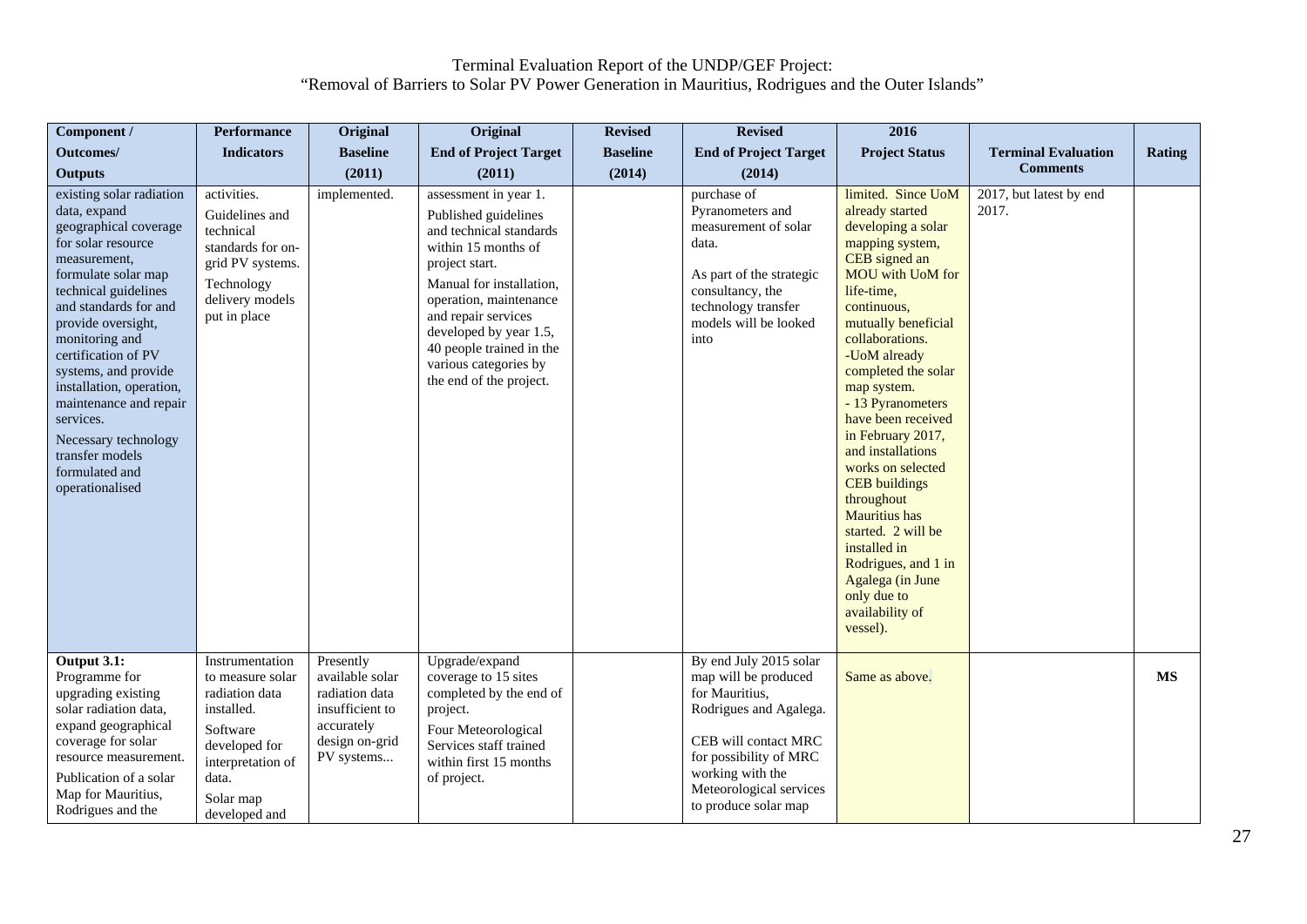| Component /                                                                                                                                                                                    | <b>Performance</b>                                                                                            | Original                    | Original                                                                                              | <b>Revised</b>                                                                                                                                                                                                                                               | <b>Revised</b>                                                                                                                                        | 2016                                                                                                                                                                                            |                                                                                                                                                                                                                          |               |
|------------------------------------------------------------------------------------------------------------------------------------------------------------------------------------------------|---------------------------------------------------------------------------------------------------------------|-----------------------------|-------------------------------------------------------------------------------------------------------|--------------------------------------------------------------------------------------------------------------------------------------------------------------------------------------------------------------------------------------------------------------|-------------------------------------------------------------------------------------------------------------------------------------------------------|-------------------------------------------------------------------------------------------------------------------------------------------------------------------------------------------------|--------------------------------------------------------------------------------------------------------------------------------------------------------------------------------------------------------------------------|---------------|
| Outcomes/                                                                                                                                                                                      | <b>Indicators</b>                                                                                             | <b>Baseline</b>             | <b>End of Project Target</b>                                                                          | <b>Baseline</b>                                                                                                                                                                                                                                              | <b>End of Project Target</b>                                                                                                                          | <b>Project Status</b>                                                                                                                                                                           | <b>Terminal Evaluation</b>                                                                                                                                                                                               | <b>Rating</b> |
| <b>Outputs</b>                                                                                                                                                                                 |                                                                                                               | (2011)                      | (2011)                                                                                                | (2014)                                                                                                                                                                                                                                                       | (2014)                                                                                                                                                |                                                                                                                                                                                                 | <b>Comments</b>                                                                                                                                                                                                          |               |
| <b>Outer Islands</b>                                                                                                                                                                           | published                                                                                                     |                             |                                                                                                       |                                                                                                                                                                                                                                                              |                                                                                                                                                       |                                                                                                                                                                                                 |                                                                                                                                                                                                                          |               |
| Output 3.2:<br>Guidelines and<br>technical standards for<br>PV system components<br>and grid-connected PV<br>systems.                                                                          | Guidelines and<br>standards<br>published and<br>operationalised.                                              | Not presently<br>available. | Completed within first<br>18 months of project.<br>Applied to sites<br>identified for<br>development. | Guidelines will<br>be included as<br>part of the Grid<br>Codes being<br>developed by<br>Mercados for<br>MSDG.<br>PV plants have<br>to be compliant<br>with IEC Code                                                                                          | IEC standards are<br>already applied. The<br>guidelines will be ready<br>by Sep 2014                                                                  | <b>IEC</b> standards are<br>already being<br>applied. Grid Codes<br>(including electrical<br>specifications) for<br>SSDG and MSDG<br>have been<br>developed and<br>published.                   | Norms and standards are<br>required for PV panels<br>and system and<br>installation works<br>including mechanical<br>mounting and electrical<br>wiring. These should be<br>regulated for quality<br>controls and safety. | <b>MS</b>     |
| <b>Output 3.3: Capacity</b><br>developed within<br>MEPU/CEB to<br>determine grid<br>absorption capacity<br>and provide oversight,<br>monitoring and<br>certification of on-grid<br>PV systems. | Capacity<br>development<br>plan formulated<br>and<br>implemented.                                             | Not presently<br>available. | Six MEPU/CEB staff<br>trained during first 18<br>months of project.                                   | The capacity<br>exists with CEB<br>but not MEPU.<br>Owning to the<br>fact that MEPU<br>is not concerned<br>with technical<br>installation<br>parameters,<br>training would<br>concern CEB.<br>Training is part<br>of consulting<br>assignment to<br>Mercados | Training is intended to<br>be delivered in August<br>2014                                                                                             | -Mercados' high<br>voltage training<br>conducted in Oct<br>2015.<br>-CEB now has a<br>dedicated technical<br>team to appraise,<br>implement, audit<br>and commission PV<br>solar installations. |                                                                                                                                                                                                                          | ${\bf S}$     |
| Output 3.4: Local<br>capacity for<br>installation, operation,<br>maintenance and repair<br>services.                                                                                           | Availability of<br>qualified and<br>certified<br>companies/indiv<br>iduals for<br>installation,<br>operation. | None available<br>now.      | 30 people trained by the<br>end of the project.                                                       | MITD is<br>providing<br>training and<br>capacity<br>development                                                                                                                                                                                              | More than 30 persons<br>have already been<br>trained. The budget can<br>be reallocated to<br>Rodrigues Regional<br>Assembly<br>demonstration PV plant | MITD has trained<br>more than 300<br>persons have been<br>trained to-date on<br>PV installations.                                                                                               | -Both MITD and UoM<br>are actively promoting PV<br>training<br>-MITD requested for a<br>5kV demonstration PV<br>installation in Rodrigues<br>for the students for hands-                                                 | ${\bf S}$     |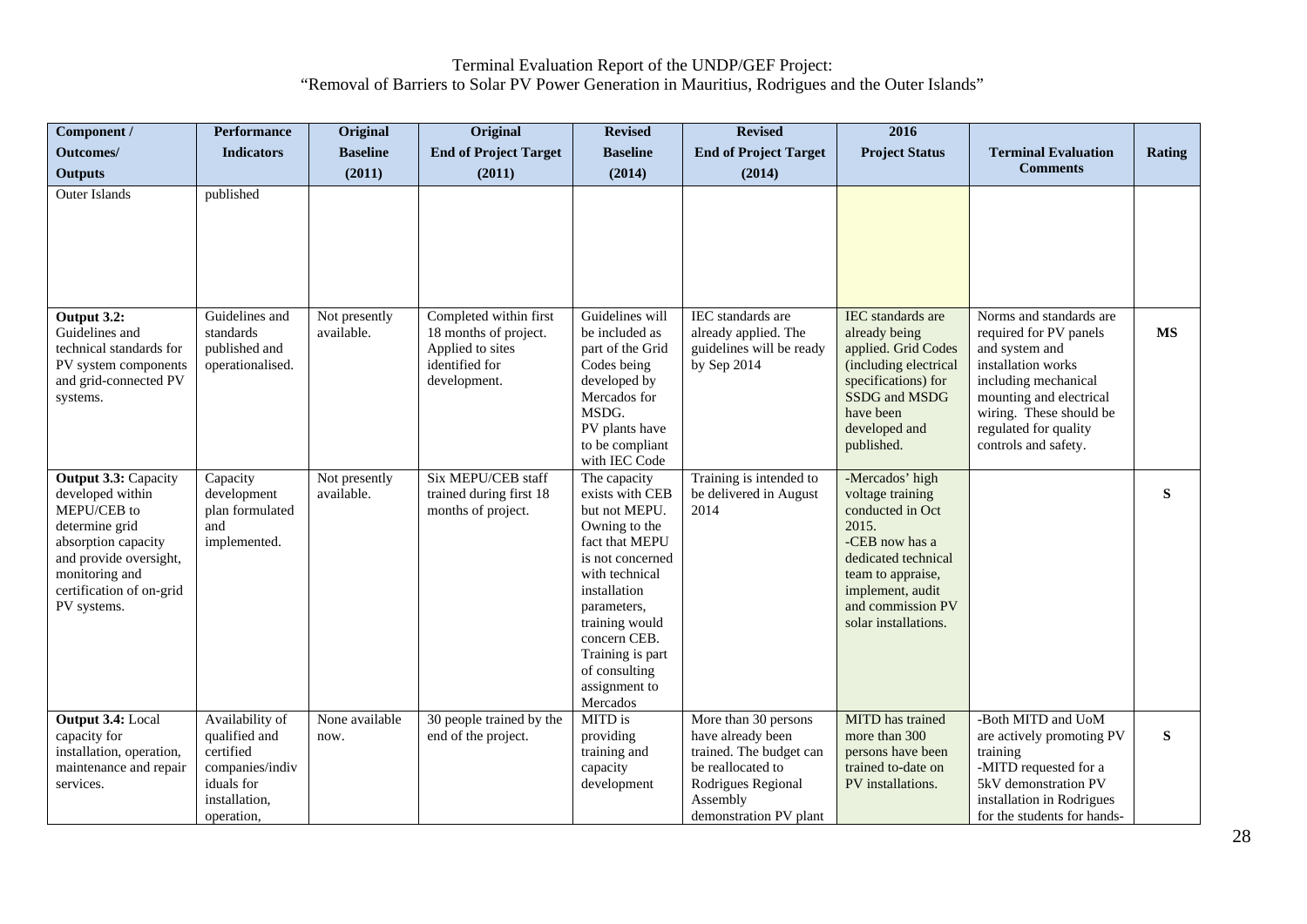| Component /                                                                                                                                                                  | <b>Performance</b>                                                                                          | Original                                                        | Original                                                                                                     | <b>Revised</b>                                                                                                                                            | <b>Revised</b>                                                                                                                                                       | 2016                                                                                                                                                                                                                                                                                            |                                                                                                                                        |               |
|------------------------------------------------------------------------------------------------------------------------------------------------------------------------------|-------------------------------------------------------------------------------------------------------------|-----------------------------------------------------------------|--------------------------------------------------------------------------------------------------------------|-----------------------------------------------------------------------------------------------------------------------------------------------------------|----------------------------------------------------------------------------------------------------------------------------------------------------------------------|-------------------------------------------------------------------------------------------------------------------------------------------------------------------------------------------------------------------------------------------------------------------------------------------------|----------------------------------------------------------------------------------------------------------------------------------------|---------------|
| Outcomes/                                                                                                                                                                    | <b>Indicators</b>                                                                                           | <b>Baseline</b>                                                 | <b>End of Project Target</b>                                                                                 | <b>Baseline</b>                                                                                                                                           | <b>End of Project Target</b>                                                                                                                                         | <b>Project Status</b>                                                                                                                                                                                                                                                                           | <b>Terminal Evaluation</b>                                                                                                             | <b>Rating</b> |
| <b>Outputs</b>                                                                                                                                                               |                                                                                                             | (2011)                                                          | (2011)                                                                                                       | (2014)                                                                                                                                                    | (2014)                                                                                                                                                               |                                                                                                                                                                                                                                                                                                 | <b>Comments</b>                                                                                                                        |               |
|                                                                                                                                                                              | maintenance and<br>repair services.                                                                         |                                                                 |                                                                                                              |                                                                                                                                                           | by March 2015                                                                                                                                                        |                                                                                                                                                                                                                                                                                                 | on practice.                                                                                                                           |               |
| Output $3.5$ :<br>Technology transfer<br>opportunities<br>identified, and delivery<br>models formulated and<br>operationalized.                                              | Report<br>confirming that<br>technology<br>delivery models<br>being<br>are<br>implemented.                  | None<br>at<br>the<br>present time.                              | Completed within 2<br>years of project start.                                                                |                                                                                                                                                           | Through the strategic<br>consultancy the<br>technology transfer<br>models will be looked<br>into and training<br>delivered by March<br>2015                          | -The various<br>Mercados reviews,<br>reports and<br>workshops<br>conducted provided<br>extensive and<br>invaluable<br>technology transfer<br>to CEB/MEPU and<br>other stakeholders.<br>-3 persons from<br>CEB and UNDP<br>attended technology<br>transfer workshop<br>in Berlin in Aug<br>2016. |                                                                                                                                        | S             |
| Component /<br><b>Outcome 4: Promoters</b><br>assisted financially<br>through Feed in Tariffs<br>and projects<br>implemented and<br>supplying electricity to<br>the CEB grid | Funding used for<br>toping part price<br>differential<br>in<br>Feed in tariffs<br>for a determined<br>timed | <b>Not</b><br>presently<br>available.                           | Construction of at least<br>3 MW of on-grid PV<br>systems completed by<br>the end of the project.            | Discussions<br>have already<br>been engaged<br>on how to<br>allocate the<br>funding to the<br>PPAs being<br>singed<br>following<br>competitive<br>bidding | By end 2014 a MOU<br>will be signed between<br>CEB and UNDP on the<br>use of the funding for<br>part payment of the<br>PPAs concerned over a<br>period to be defined | <b>Dedicated FIT</b><br>account opened and<br>a total of US\$1.5<br>million of GEF<br>funds has been<br>transferred to this<br>account by 31<br>December 2016.                                                                                                                                  | Subsidies remain<br>necessary for PV market<br>because conventional<br>generation with fossil<br>fuels remains cheaper<br>than PV.     | S             |
| Component /<br><b>Outcome 5: Outreach</b><br>programme and<br>dissemination of<br>project experience/best<br>practices/lessons<br>learned for replication                    | Outreach<br>programme<br>formulated.<br>Project<br>experience<br>compiled,<br>analyzed and                  | Lack of<br>sufficient<br>information to<br>pursue<br>programme. | Increased awareness<br>among stakeholders in<br>place to promote and<br>develop the market for<br>on-grid PV |                                                                                                                                                           | By March 2015 a<br>special section will be<br>put in place on the CEB<br>website for<br>dissemination of<br>information                                              | Information and<br>applications are<br>available on CEB<br>website. Pamphlets<br>on PVs were<br>distributed at<br>various workshops                                                                                                                                                             | Private sector awareness<br>and interest in PV<br>schemes is high.<br>Information and<br>applications are available<br>on CEB website. | S             |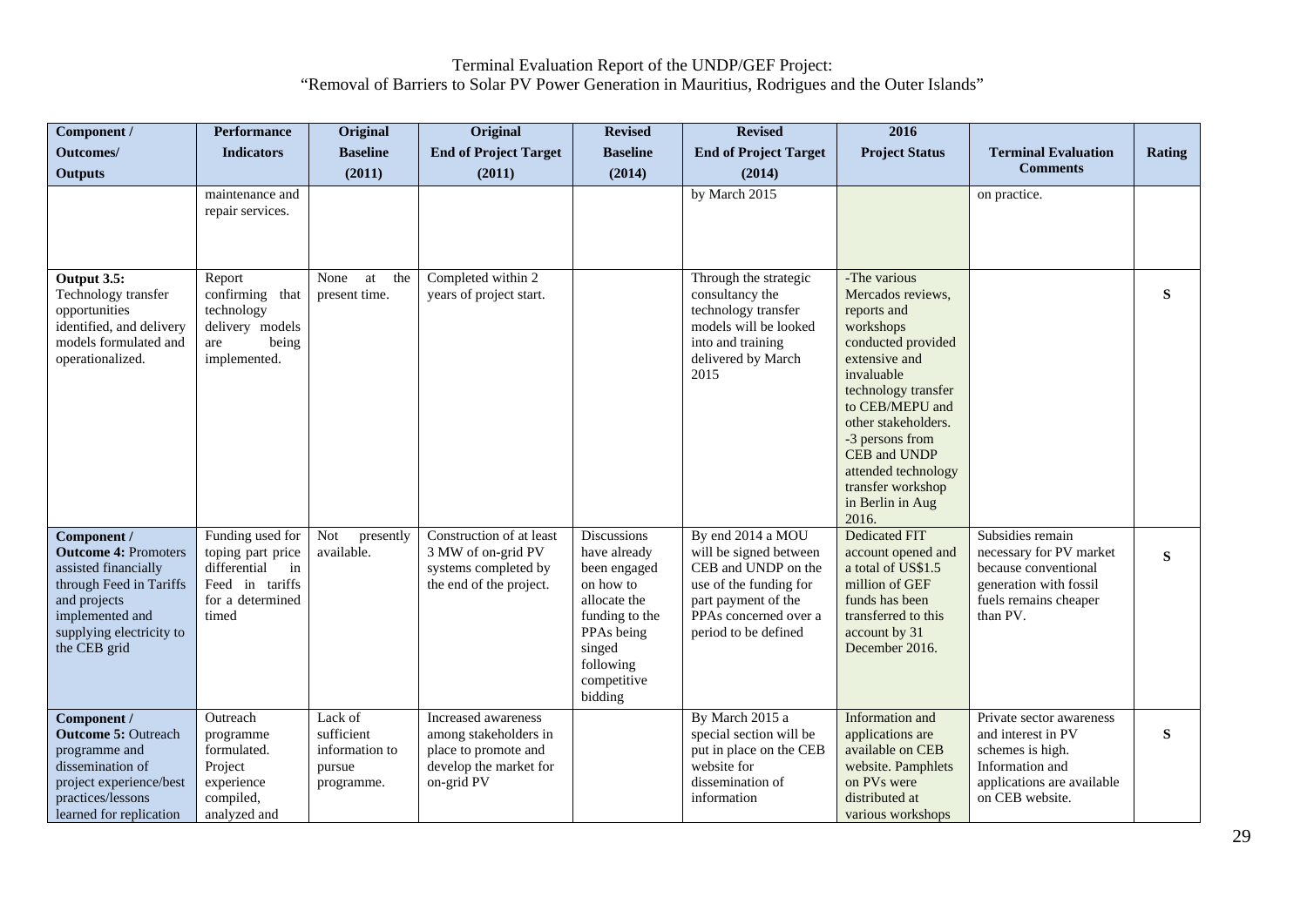| Component /                                                                                                                       | <b>Performance</b>                                                                                    | Original                                                               | Original                                                 | <b>Revised</b>  | <b>Revised</b>                                                                                                            | 2016                                                                                                                                                                                                                         |                            |               |
|-----------------------------------------------------------------------------------------------------------------------------------|-------------------------------------------------------------------------------------------------------|------------------------------------------------------------------------|----------------------------------------------------------|-----------------|---------------------------------------------------------------------------------------------------------------------------|------------------------------------------------------------------------------------------------------------------------------------------------------------------------------------------------------------------------------|----------------------------|---------------|
| <b>Outcomes/</b>                                                                                                                  | <b>Indicators</b>                                                                                     | <b>Baseline</b>                                                        | <b>End of Project Target</b>                             | <b>Baseline</b> | <b>End of Project Target</b>                                                                                              | <b>Project Status</b>                                                                                                                                                                                                        | <b>Terminal Evaluation</b> | <b>Rating</b> |
| <b>Outputs</b>                                                                                                                    |                                                                                                       | (2011)                                                                 | (2011)                                                   | (2014)          | (2014)                                                                                                                    |                                                                                                                                                                                                                              | <b>Comments</b>            |               |
| throughout the country.                                                                                                           | disseminated.                                                                                         |                                                                        |                                                          |                 |                                                                                                                           | held in 2016. And a<br>KM workshop was<br>held on 3 March<br>2017 within the<br>scope of the TE                                                                                                                              |                            |               |
| Output 5.1: Plan to<br>implement<br>outreach/promotional<br>activities targeting<br>domestic (and<br>international)<br>investors. | Plan available<br>and<br>operationalised.                                                             | No such plan<br>available.                                             | Completed within 10<br>months of project<br>initiation.  |                 | By January 2015 CEB<br>will have an outreach<br>programme with the<br>support of a local<br>advertising agency            | The August 2016<br>study tour to Berlin<br>included PV<br>financing/resource<br>mobilization<br>activity.<br>Booklet in English<br>and French<br>languages is under<br>preparation; cover<br>design is already<br>completed. |                            | $\mathbf{s}$  |
| <b>Output 5.2: Capacity</b><br>development of MEPU<br>to monitor and<br>document project<br>experience.                           | Capacity<br>development<br>material<br>prepared.                                                      | No capacity<br>development<br>programme.                               | 10 Government staff<br>trained by the end of<br>project. |                 | Training will be<br>provided to the MEPU<br>and CEB on knowledge<br>management by March<br>2015                           | KM workshop was<br>held on 3 March<br>2017 within the<br>scope of the TE                                                                                                                                                     |                            | S             |
| Output 5.3: Published<br>materials on project<br>experience/best<br>practices and lessons<br>learned.                             | Project<br>experience and<br>best practices<br>compiled,<br>published and<br>available on<br>website. | Lack of<br>information on<br>best practices<br>and lessons<br>learned. | Completed within 3<br>months of project end.             |                 | By July 2015 best<br>practices and lessons<br>learned in Mauritius<br>Rodrigues and Outer<br>islands will be<br>published | <b>Booklet in English</b><br>and French<br>languages is under<br>preparation; cover<br>design is already<br>completed.                                                                                                       |                            | <b>MS</b>     |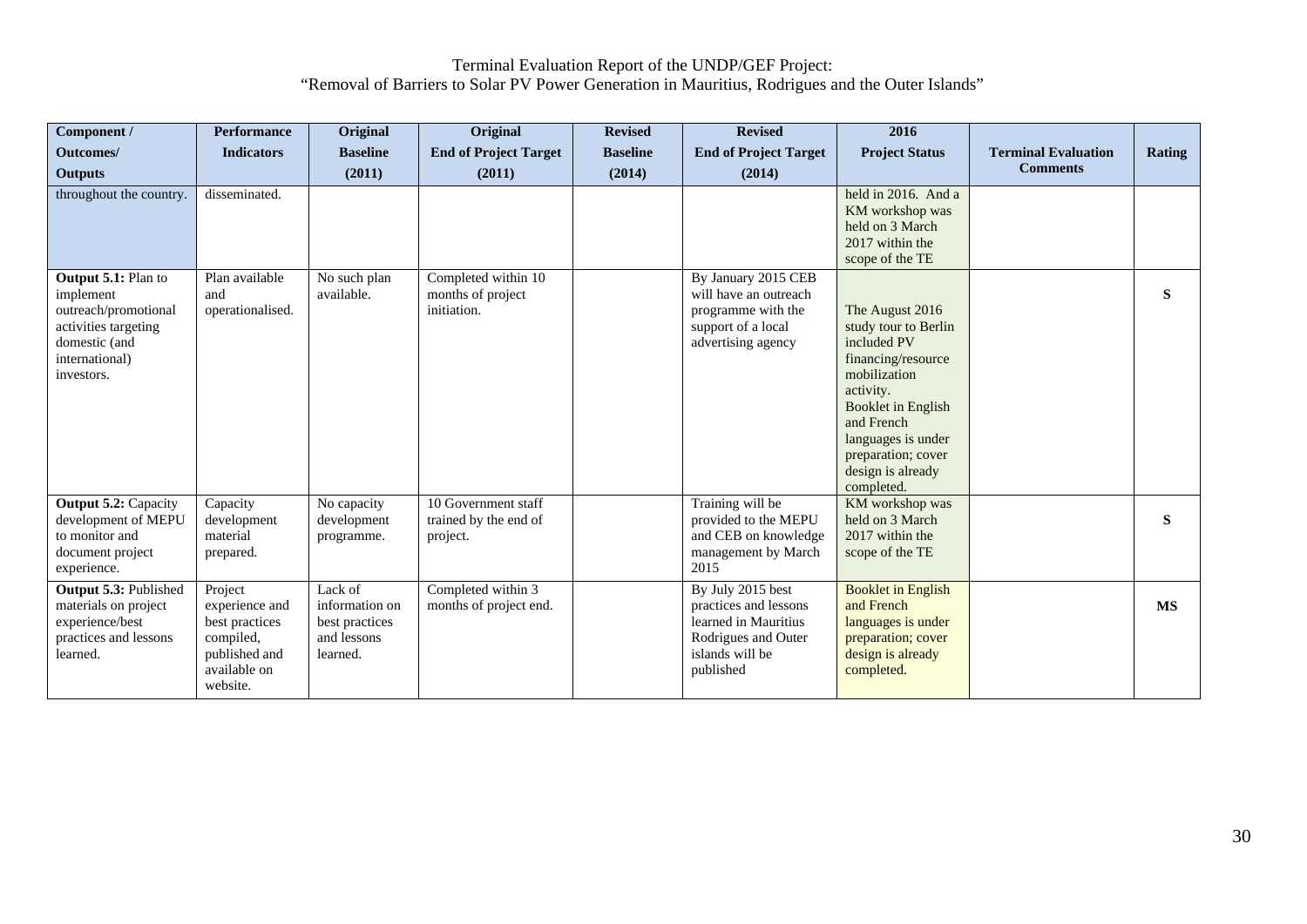### *Relevance (\*): Relevant*

The project supports as priority the growth of the renewable energy sector as identified in the Mauritius Long-Term Energy Strategy (LTES) 2009-2025. The LTES target of 2% of energy produced by 2025 will be met and exceeded based on project activities. As such, the project is and remains relevant to national development priorities and interests in the country.

The project was implemented at an appropriate time in Mauritius; the PV market has increased steadily during the project implementation period. The project was able to catalyze rapid market uptake of the solar PV technologies.

Based on the review of all available information, the project was rated Relevant.

### *Effectiveness & Efficiency (\*): Highly Satisfactory/Satisfactory*

The high **Effectiveness** of the project strategy is evidenced by:

- Over 10 MW solar PV capacity installed, far exceeding the original target of 3 MW. A further 100 MW is forecasted by 2025.
- Cost-effectiveness demonstrated. The original target of  $98400$  tCO<sub>2eq</sub> has been surpassed by a factor of 3.6. The target of \$20 GEF funding per  $tCO<sub>2</sub>$  is thereby reduced to \$5.7 GEF funding per  $tCO<sub>2</sub>$
- Effective public-private partnership demonstrated. Sustainable private sector interest and investment in solar PV has been evident throughout the project. Private sector investment of \$40 million is over double the original target. Government support in the form of FiT and tax exemptions further supports this trend.

Based on the review of all available information, Effectiveness was rated **Highly Satisfactory**.

The rating for project **Efficiency** is **Satisfactory**. This is supported by:

- Quality inputs and collaboration from stakeholders and national and international technical experts at established funding level contributed to high cost-efficiency
- High quality project results achieved in less than 3 years since implementation start-up in April 2014, less than the 4-year duration planned. As newly designated project manager, the CEB was able to bring its experience and technical expertise to the project and acted as the champion of solar PV in Mauritius. Further, CEB was able to act efficiently as a hub between different funding programmes, government bodies and the private sector. The international consultants Mercados were able to streamline the technical implementation of the project

#### *Country ownership*

The country ownership is evident in the strong interest and participation of stakeholders from the public and private sectors. The project supports National Development Plans and the Long Term Energy Strategy.

The takeover of ownership of the Project by the Central Electricity Board played a key role in the ultimate success of the project. The CEB became a champion of PV solar market growth rather than a critical opponent to the project. The CEB acts as the central hub for technical, political and managerial competence concerning electricity generation and distribution. As such it was able to coordinate the project activities among the key players in government, private sector and international donors.

The project benefited greatly from a broad qualitative ownership. In addition to the proactive management of the project under MEPU and CEB, other institutions contributed in an active and sustainable manner. These include national stakeholders such as the University of Mauritius who are completing solar studies and maps, but also international stakeholders such as AFD and WB.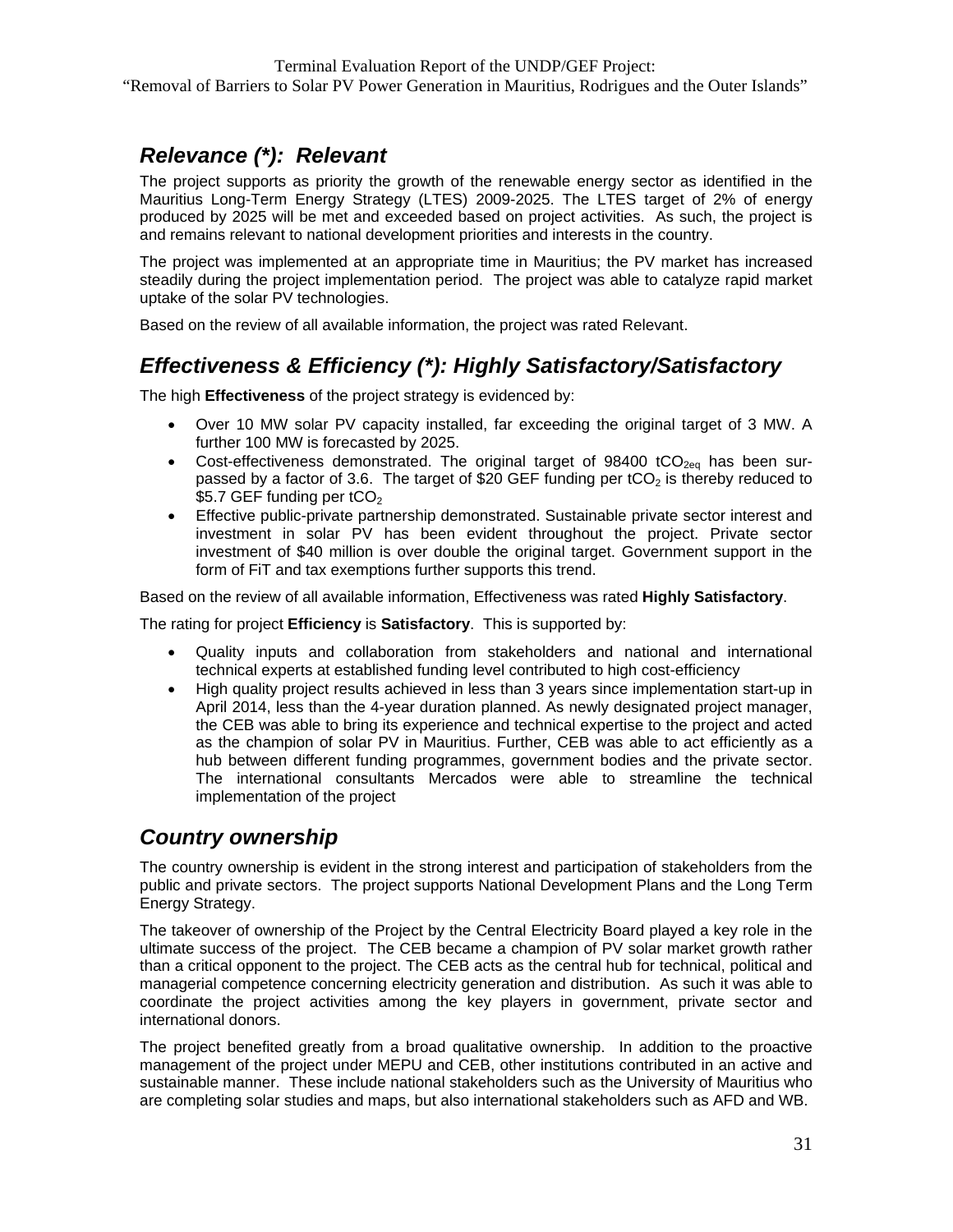"Removal of Barriers to Solar PV Power Generation in Mauritius, Rodrigues and the Outer Islands"

Further, the Project design was formulated with extensive contributions from national stakeholders. There was close involvement of major ministries and key stakeholders through participation in the Project Steering Committee.

Total government cash and in-kind contribution is estimated at US\$ 40.0 million, far exceeding original targeted amount of \$11 m. This does not include the estimated amount of US\$ 43 million in loss of revenues through exemption of duties and VAT, and other in-kind contributions from other Ministries which have not been taken into account in this evaluation.

#### *Mainstreaming*

The project addresses the UNDP priorities of clean and affordable energy, responsible consumption and production, climate action and sustainable cities and communities. Further, industry, innovation and infrastructure were supported as were decent work and economic growth

#### • *Gender and Development*

During project implementation, due attention was given to including women participation in the various activities. The capacity building training on assessment of financial, economic and technical aspects of PV installations conducted by Mercados consultant included 7 professional women from various sectors. Since the solar PV sector is still in its infancy, women participation as technicians has not yet started. This is not surprising since, generally, there are few female technicians in the country, primarily due to family responsibilities. Nevertheless, this aspect will become much more widespread with the rapid expansion of the solar PV sector.

### *Sustainability (\*): Likely*

Financial:

GoM and UNDP has successfully applied to the Green Climate Fund for a 2-phase, 28 million USD follow-up project 'Accelerating the transformational shift to a low-carbon economy in the Republic of Mauritius' which was approved in December 2016. The new GCF project is directly linked to and builds upon the completed GEF project activities and results and is designed to include a broader spectrum of the public. The GCF project is a major success in terms of leveraged financing and post-project sustainability. Financial sustainability is rated **Likely**

Socio-politial:

Market subsidies (including tax breaks and Feed in Tariff schemes) continue to play critical roles. These subsidies are less significant now than at the project start (procurement and installation costs have dropped some 30%, including the 15% VAT exemption, since the project start). It is very likely that these subsidies would be continued, given the Government's long-term goal to reduce its dependency on fossil fuels, and the great interest and demand from the general population. Currently, with subsidies, the pay-back period is 6-8 years for domestic installations and 12-15 years for PV farms. Socio-political sustainability is rated **Moderately Likely**

Institutional framework and governance:

The Government of Mauritius is very serious about RE, and has set up the Utility Regulatory Authority to help achieve this goal. GoM has already heavily invested in the solar PV sector, and will continue to do so in order to achieve its ambitious plan to significantly increase the PV energy distribution, as an important means to reduce its reliance on fossil fuels; the wind farming technology has proven to be less reliable within the context of Mauritius. Institutional framework and governance sustainability is rated **Likely**

#### **Environmental**

The environmental benefits of solar PV is evident. It is a clean source of energy. The key environmental concern affecting the sustainability of PV installations is cyclones. Solar PV systems need to be robust to resist the strong winds and rains. Regulation, certification and labeling for quality control and safety can support resilience. Further, an affordable and reliable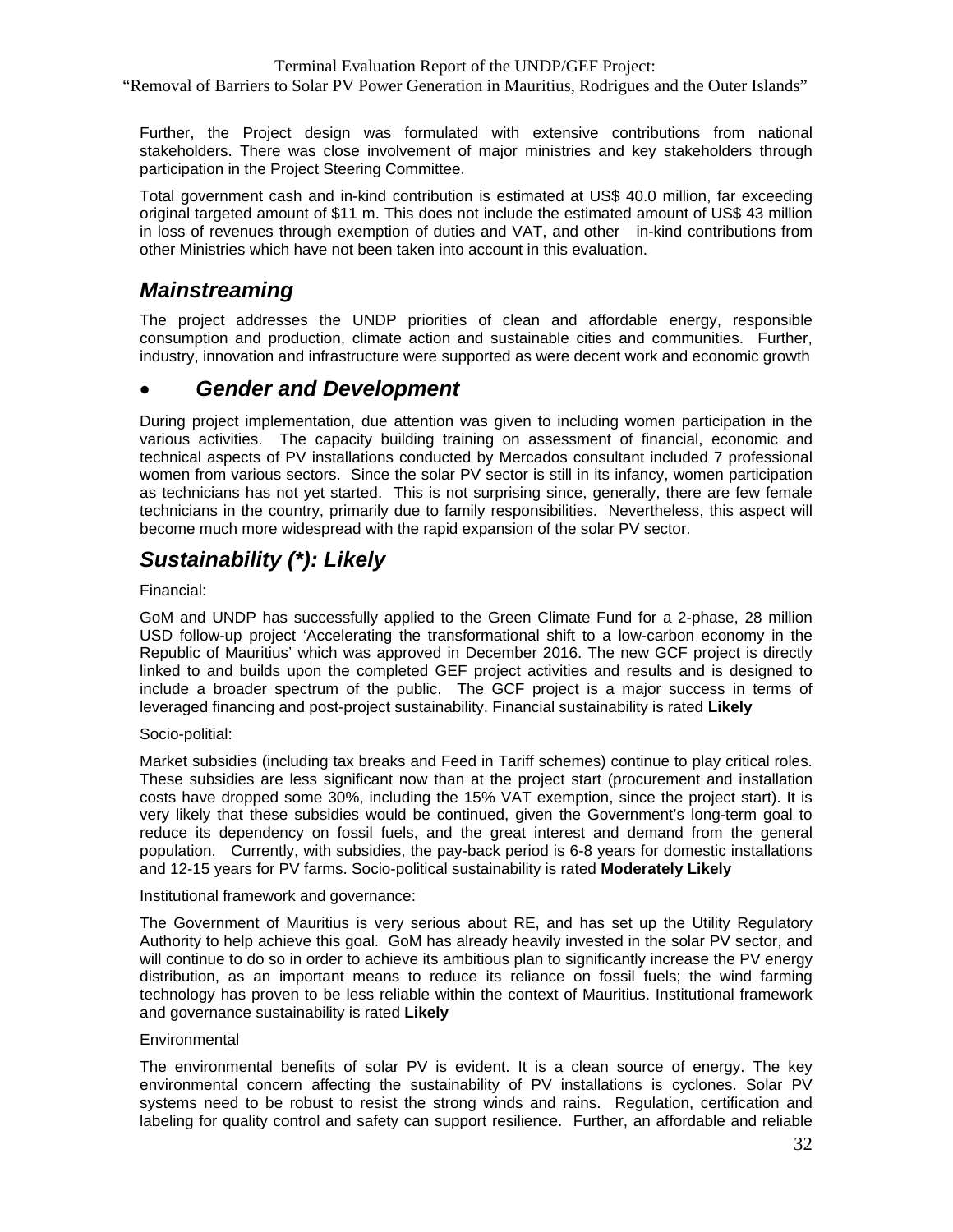"Removal of Barriers to Solar PV Power Generation in Mauritius, Rodrigues and the Outer Islands"

insurance should be available to reduce risk. Environmental sustainability is rated **Likely**

Based on the review of all available information, the project Sustainability is rated **Likely**.

#### *Impact*

The PV market in Mauritius has clearly taken off during the project implementation. The successful impact of the project is evident through;

- Capacity strengthened at national and local levels (CEB, private sector, UoM, MITB, PV trained workers)
- Cooperation mechanism established between CEB with other entities Banks, inter-Ministries, vendors)
- Different Feed-in-Tariff schemes successfully piloted and implemented
- New jobs are being created
- The general public is much more conscious now of the need to reduce GHG emission
- GHG Emission Reduction estimated at 22,890 tons of CO2, far exceeding the original target of 13,298 tons during implementation period (4 yrs)
- Private sector is ready to invest in PV sector under direct, rental or leasing schemes.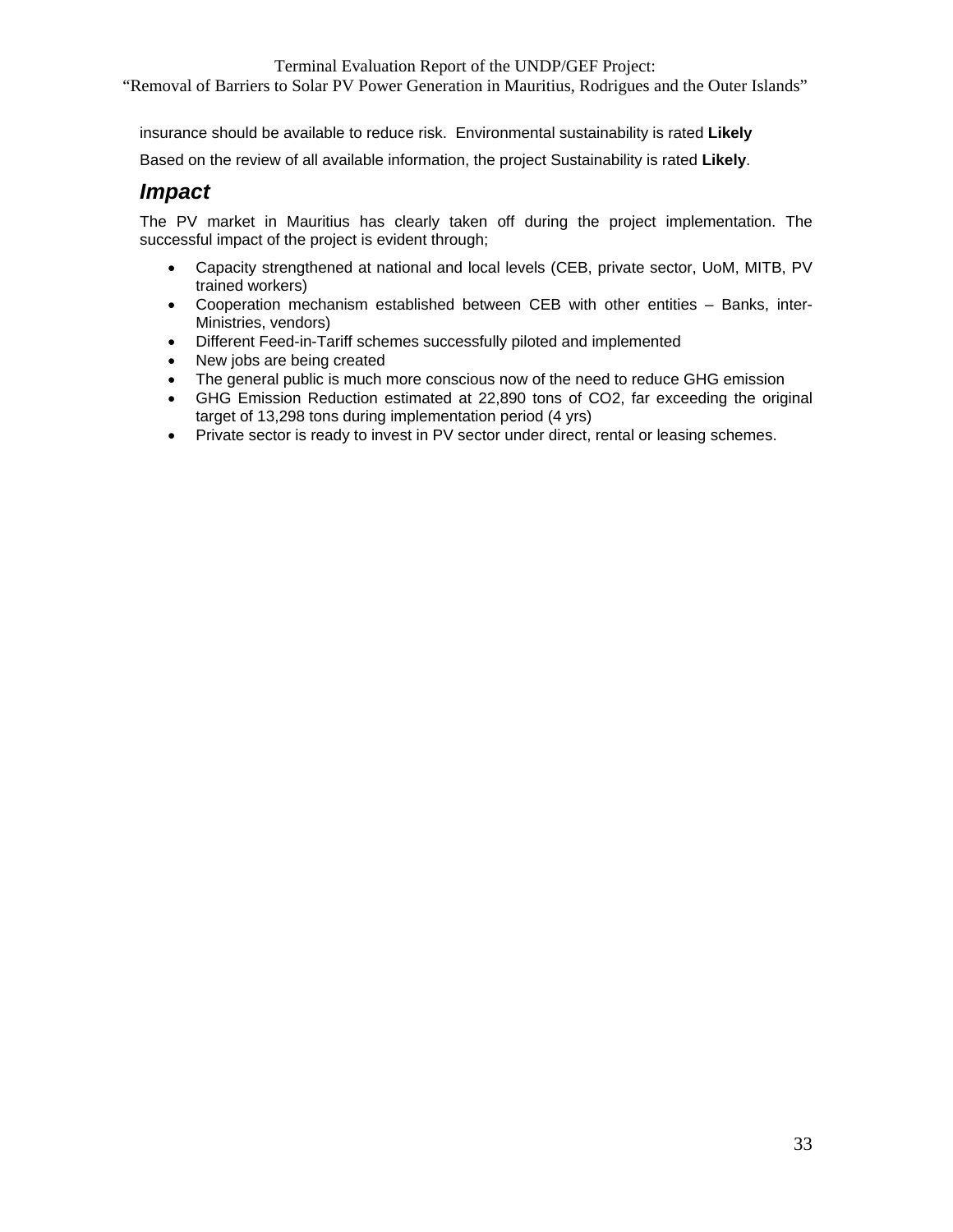### **4. CONCLUSIONS, RECOMMENDATIONS AND LESSONS**

#### *4.1 CONCLUSIONS*

The project's most significant achievements can be summarized as follows:

- The project has been very successful. The Project objective to install 3 MW solar energy production capacity, which was subsequently revised to 10 MW during the project inception workshop, has been fully achieved and even exceeded. The PV plants installed under the project shall realize a direct GHG emission reduction of 352,621 tons CO2eq over the lifecycle of investments and have thereby exceeded original ER targets. Further, the project has leveraged substantial co-financing in the form of government support, private sector investment and follow-up programmes.
- Financial and market uptake have been soundly established; While the GEF project is not 100% responsible for the strong market uptake, it has played a highly catalytic role. The project has succeeded in promoting both medium scale and small scale (rooftop) installations. Awareness is high, as evidenced through the large number of applicants on the waiting list anxious to partake of the SSDG and MSDG programmes. The future of PV energy generation in Mauritius is sound and sustainable.
- The management of the project within the state-owned utility was a key factor contributing to the project success. CEB took over the leadership role in the project and became the champion (rather than the opponent) for grid-connected PV in Mauritius. Even before taking over the project management in 2014, CEB was proactive in promoting PV and undertook technical studies on the feasibility and relevance of PV. Their know-how, intellectual leadership, technical expertise and enthusiasm have ensured the overall success and sustainability of the project. Further, they coordinated contributions from partners (government bodies, private sector and international organizations) and other programs creating synergies and preventing overlap of efforts.
- The project benefited greatly from a broad qualitative ownership. In addition to the proactive management of the project by CEB under MEPU and UNDP CO, other institutions and the private sector also contributed in an active and sustainable manner.
- Sound technical inputs (international best practice) and relevant experience are key contributing factors to the project design and implementation. The relevant, competent and goal-oriented contribution of international consultants contributed greatly to the project success.
- Various financial incentives such as FIT provided an impetus for the PV market take-off. Besides the FIT subsidies supported under the project, the PV market in Mauritius has benefited from VAT and income tax exemptions for PV purchases, from bank grants and low- interest loans.
- Even though the project experienced a 30-month implementation start-up delay, the project was able to complete within a period of only 32 months - as opposed to the planned four years (48 months) - most of the planned activities and even more such as the Smart Grid study, procurement of pyronometers for installations at 13 CEB sites throughout Mauritius, and in Rodrigues and Agalega islands, and achieved results far exceeding the original target of 3 MW and co-financing amounts.
- GoM and UNDP have successfully applied to the Green Climate Fund for a 2-phase, USD 28 million follow-up project 'Accelerating the transformational shift to a low-carbon economy in the Republic of Mauritius' which was approved in December 2016. The new GCF project is directly linked to and builds upon this GEF project activities and results, and is designed to include a broader spectrum of the public. This GEF project is a major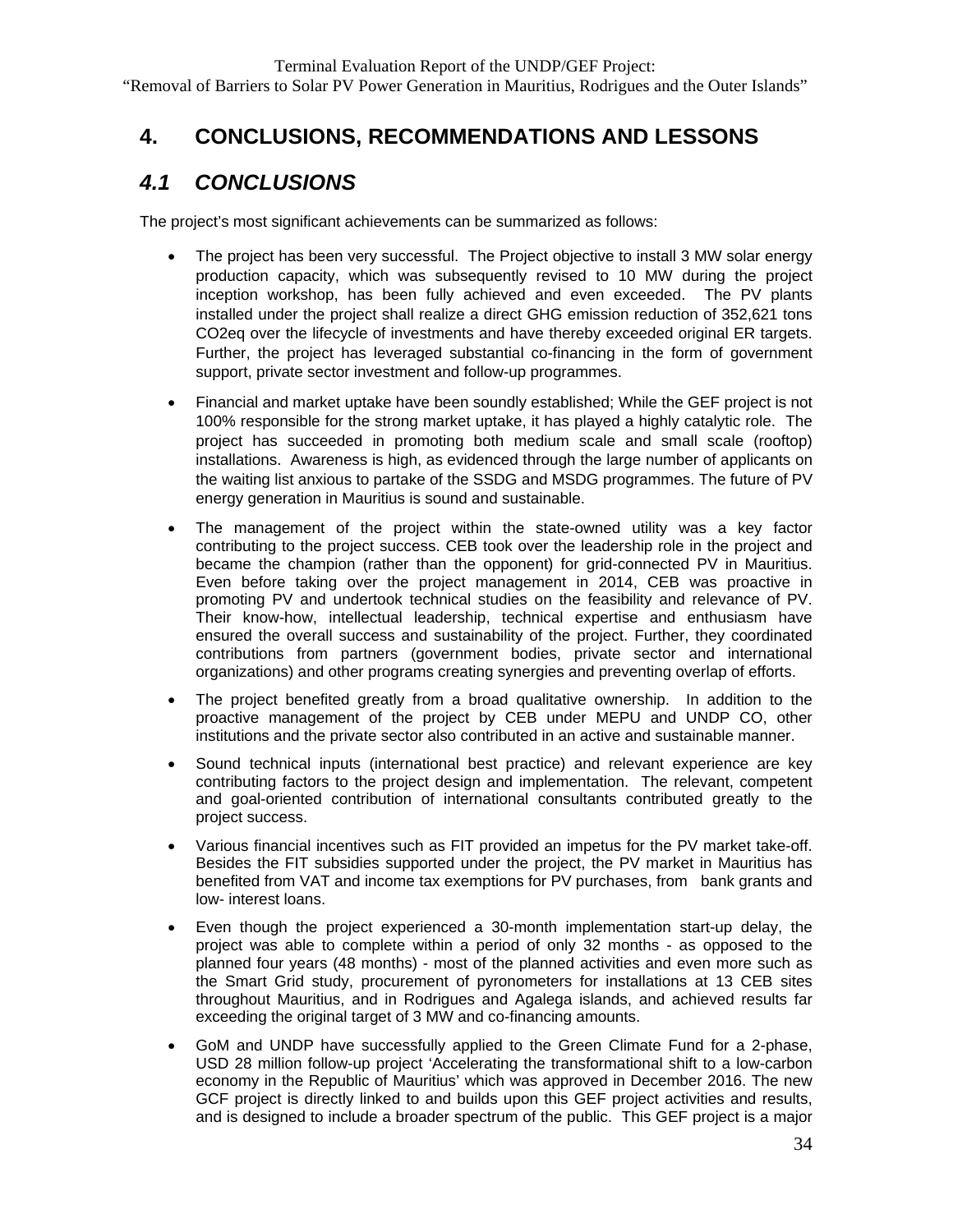success in terms of leveraged financing and ensuring post-project sustainability.

### *4.2 Corrective actions for the design, implementation, monitoring and evaluation of the project*

The project design was relevant to the national development priorities and the Long-Term Energy Strategy 2009-2025, and continues to be of relevance to the current national development strategy. Adaptive management measures were effectively taken during project implementation to avoid further delays or disruptions in project implementation, to cancel obsolete activity, and to enhance project effectiveness by incorporating additional essential activities such as the Smart Grid Roadmap. With CEB personnel taking over the responsibilities for day-to-day project management, this provided benefits for a more direct and effective monitoring and management of the project activities, in addition to building capacity building of CEB/MEPU in effective project management. Some recommendations below have been put forward for the timely implementation of the remaining activities presently underway.

### *4.3 Actions to follow up or reinforce initial benefits from the project*

**Recommendation 1**: It is recommended that the few remaining project activities be completed as soon as possible, including the booklet for awareness campaign, SSDG and PV market review by Deloitte, early implementation of the Smart Grid Roadmap, and the operationalization of the solar mapping system. For the latter, it is recommended to complete the installations of the pyranometers in Mauritius first, latest by the second quarter of 20127, then test and fine-tune the system if need be. This will help reduce any technical or operational problems that could arise for the pyranometers in Rodrigues and Agalega.

**Recommendation 2**: There should be increased quality control on PV panels at the point of import. CEB/MEPU to request Ministry of Trade, Commerce and Consumer Protection (MTCCP) to declare importation of PV panels as controlled product and to establish acceptable certification standards.

**Recommendation 3**: Grid absorption capacity presently has limitations to meet the increased solar energy to be produced by future PV installations. CEB should fast-track the upgrading of its grid absorption capacity in order not to block the huge momentum in the PV market created under the project.

**Recommendation 4**: During the TE Workshop with project stakeholders, the need for norms and standards for solar PV installation works, including mechanical mounting and electrical wiring, was strongly voiced. While the electrical specifications are prescribed in the grid codes, the mechanical and electrical works and installations should be regulated and monitored, for quality controls, safety and ensuring that the installations can withstand cyclonic exposures. It is therefore recommended that MTCCP consider introducing a system of licensing of trained and certified PV installers, and their performance be tracked; this necessarily requires putting in place a system of performance feedback from end-users on PV installers contracted. The performance record should be taken into consideration at the time of their license renewals. It may be envisaged to register independent PV Inspectors much in the way of the Machinery and Boiler Inspectors scheme.

**Recommendation 5:** To maintain the uptake momentum of solar PV installations, it is recommended that all present fiscal incentives be maintained at least for the next 8 years to 2025, including but not limited to zero customs duty (including on partial shipments) and VAT on all solar PV components including their spare parts, and green energy investment tax relief.

**Recommendation 6**: MITD offers courses on solar PV installation and students benefit from onsite demonstration and hands-on practice. It is recommendation that a 5 kW PV system be